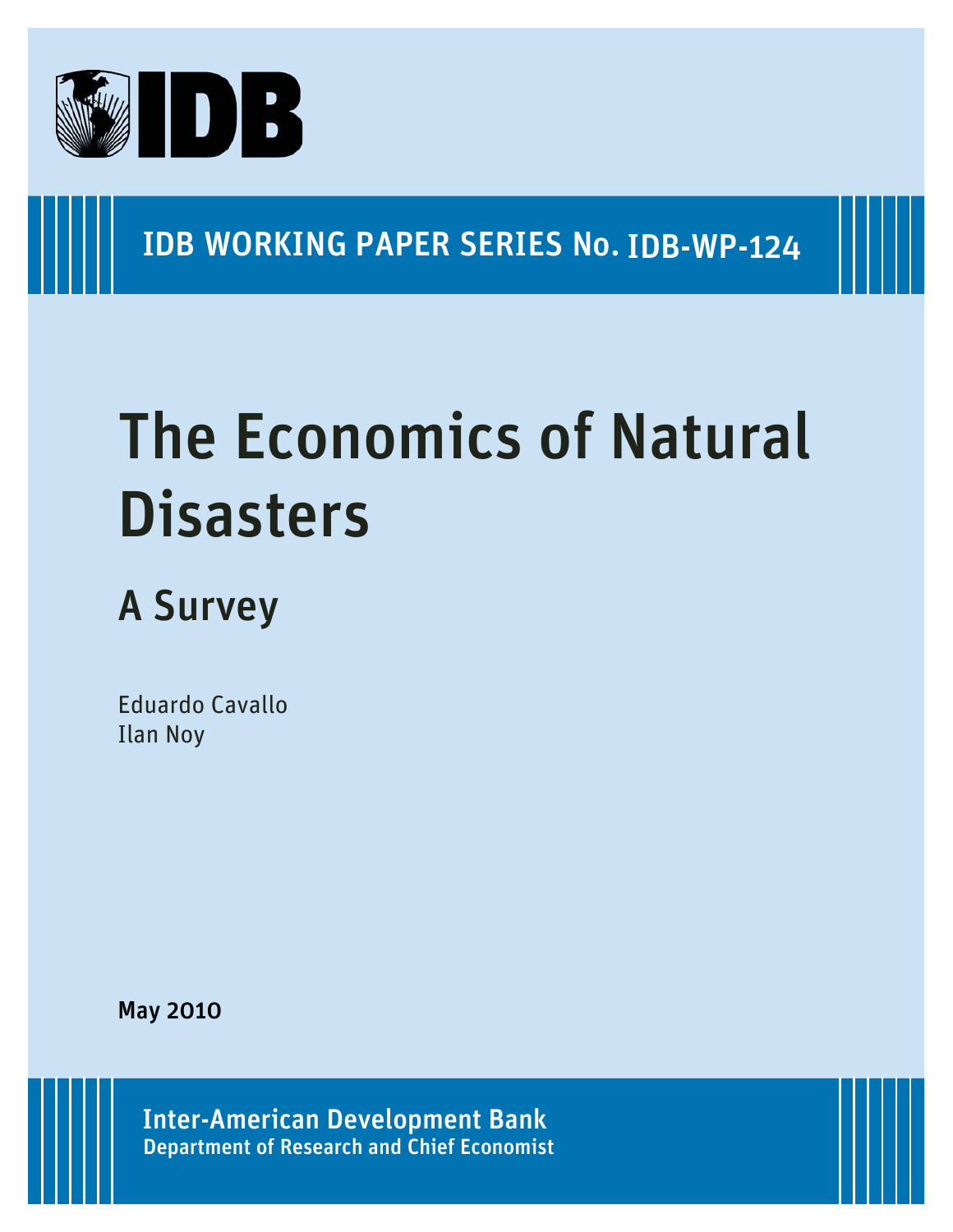# The Economics of Natural Disasters

## A Survey

Eduardo Cavallo Ilan Noy

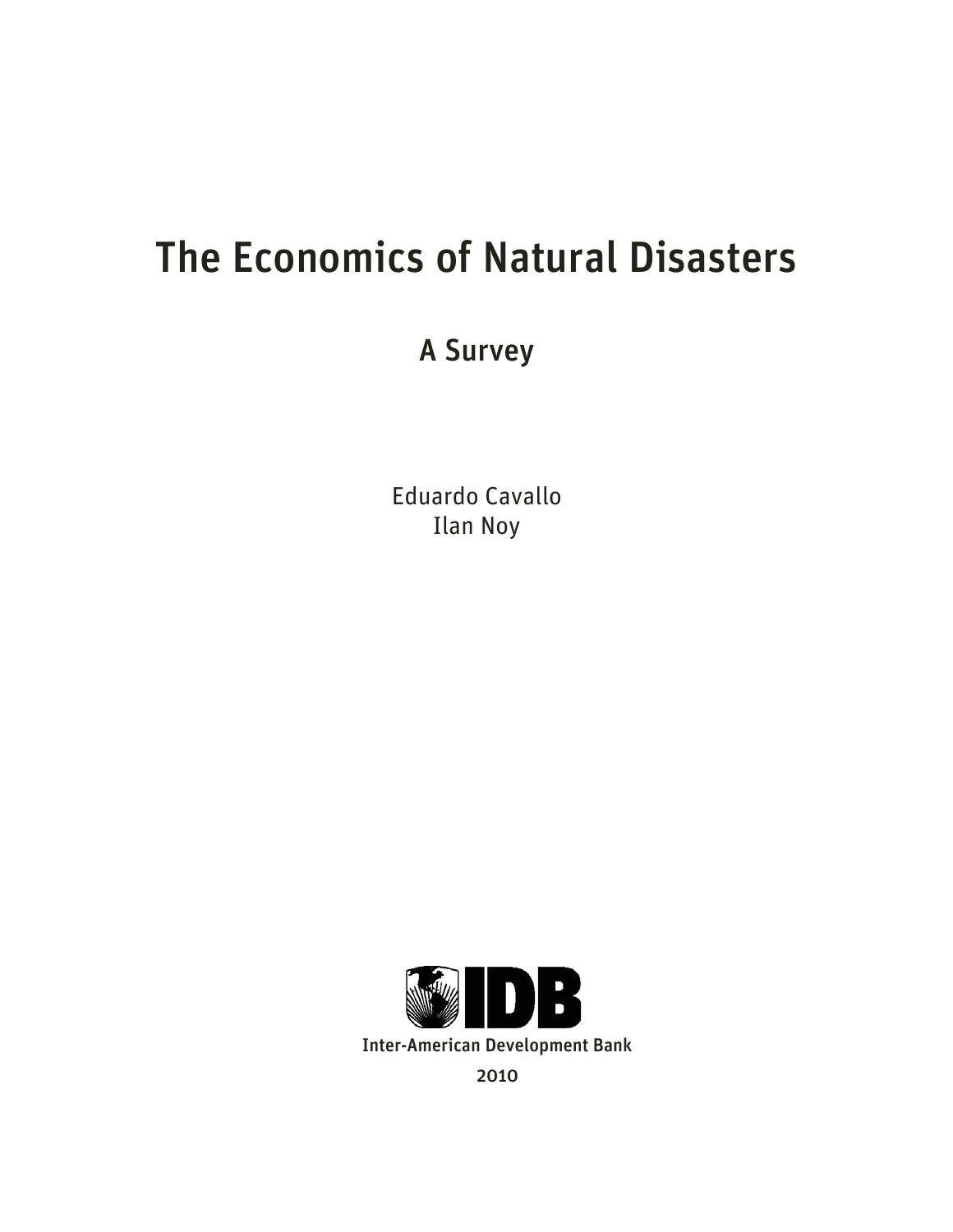Cataloging-in-Publication data provided by the Inter-American Development Bank Felipe Herrera Library

Cavallo, Eduardo A. The economics of natural disasters : a survey / Eduardo Cavallo, Ilan Noy. p. cm. (IDB working paper series ; 124) Includes bibliographical references. 1. Natural disasters—Economic aspects. I. Noy, Ilan. II. Inter-American Development Bank. Research Dept. III. Title. IV. Series. HC79.D45 C38 2009 363.34 C376—dc22

© Inter-American Development Bank, 2010 www.iadb.org

Documents published in the IDB working paper series are of the highest academic and editorial quality. All have been peer reviewed by recognized experts in their field and professionally edited. The information and opinions presented in these publications are entirely those of the author(s), and no endorsement by the Inter-American Development Bank, its Board of Executive Directors, or the countries they represent is expressed or implied.

This paper may be freely reproduced provided credit is given to the Inter-American Development Bank.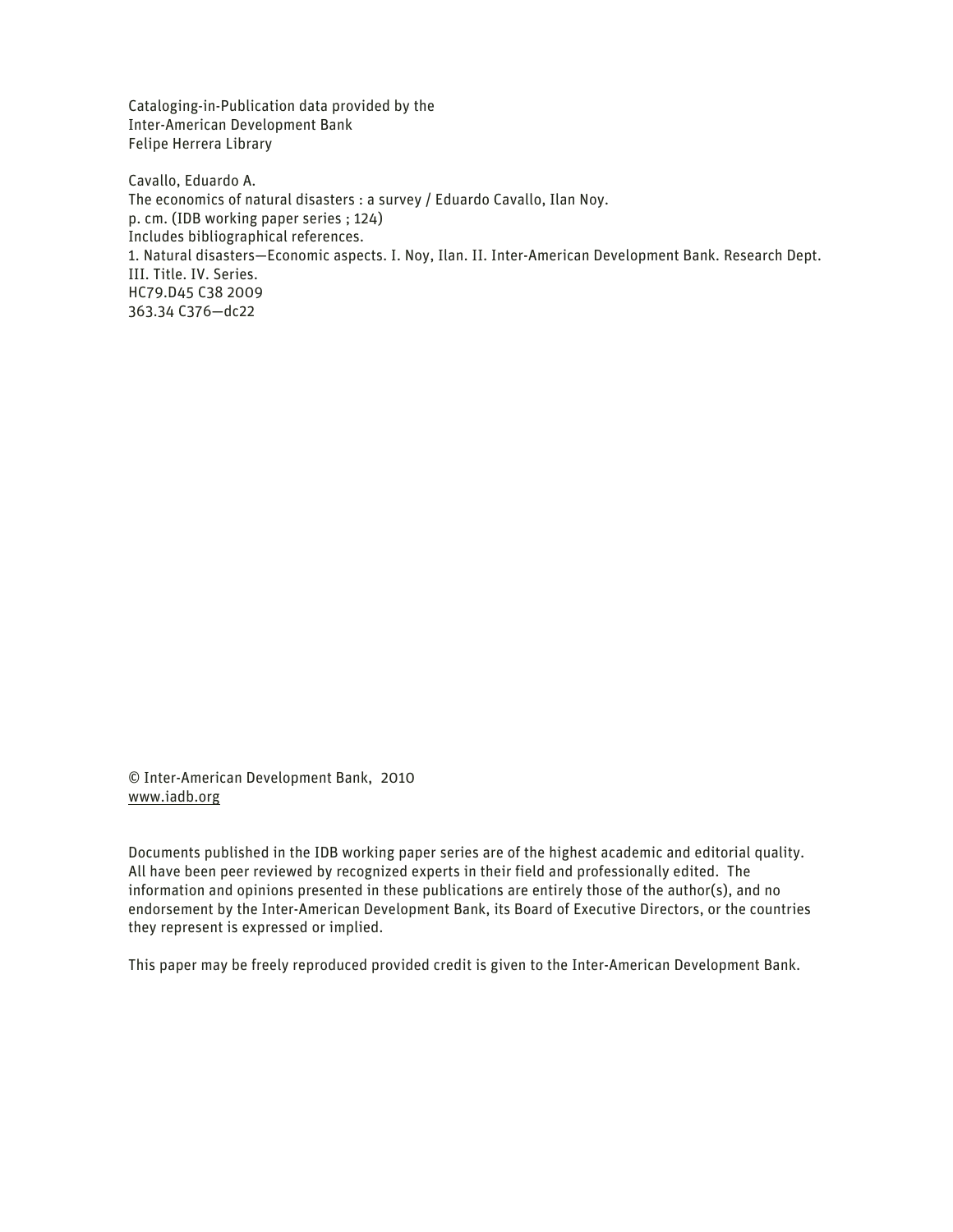#### **Abstract**

Natural disasters are by no means new, yet the evolving understanding of their relevance to economic development and growth is still in its infancy. This paper summarizes the state of the economic literature examining the aggregate impact of disasters. The paper reviews the main disaster data sources available, discusses the determinants of the direct effects of disasters, and distinguishes between shortand long-run indirect effects. The paper then examines some of the relevant policy questions and follows up with projections about the likelihood of future disasters. The paper ends by identifying several significant gaps in the literature.

**JEL Classification:** O11, O40, Q54

**Keywords:** Natural disasters, Climate change, Growth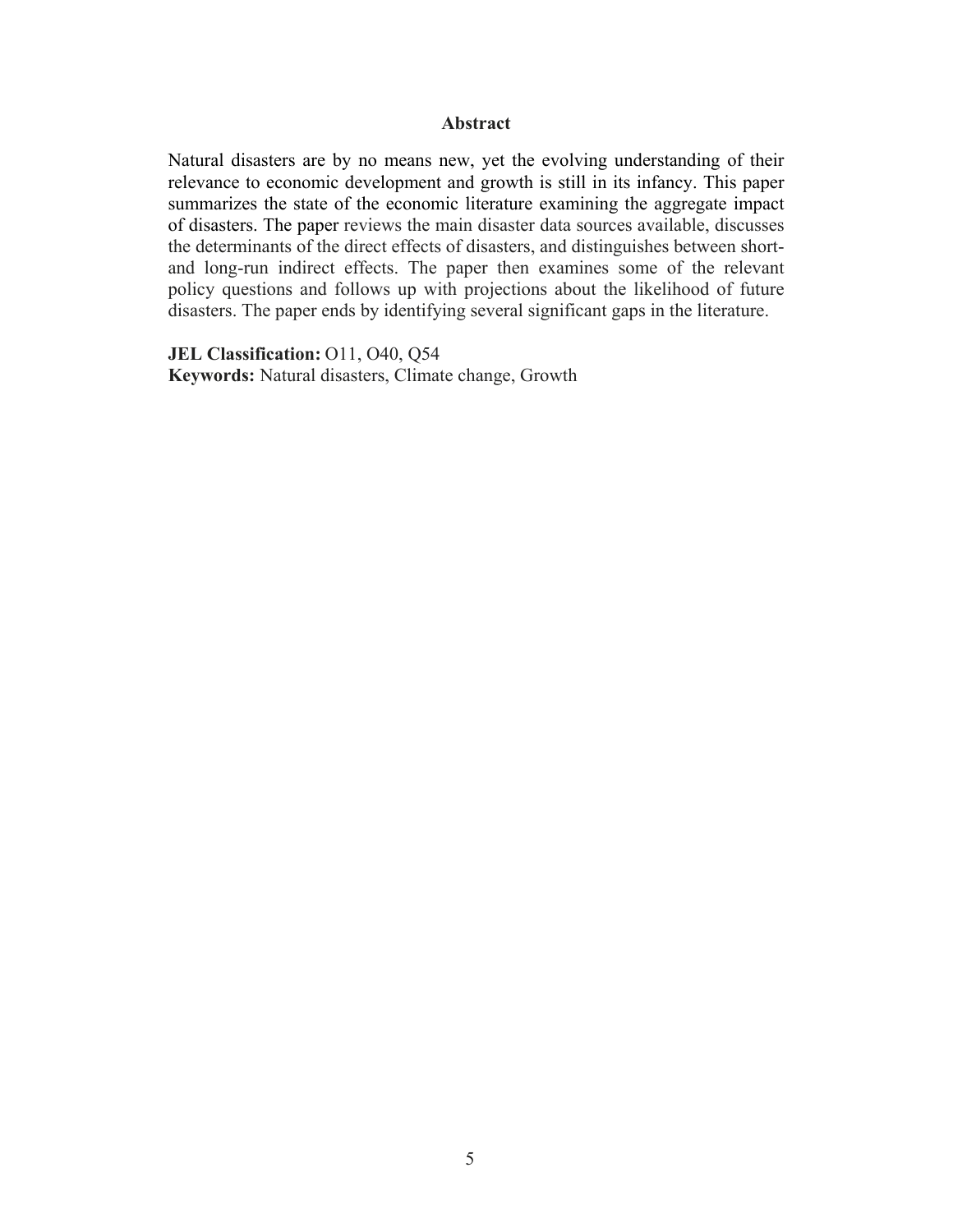#### <span id="page-4-0"></span>**1. Introduction: Why Do We Need this Survey?**

When this paper was written, in the last week of September 2009, a tsunami in Samoa, two typhoons in the Philippines, an earthquake in Sumatra, and a hurricane off Mexico's Pacific coast had recently caused untold damage and several thousand deaths. Catastrophes associated with natural phenomena are by no means new. Recent much larger events, such as the Indian Ocean tsunami of 2004, and the Haitian and Chilean earthquakes of 2010, have been more heavily covered by the media than previous disasters, yet our rapidly evolving understanding regarding their relevance to economic development and growth is still in its infancy.

 Much research in the social sciences, and even more in the natural sciences, has been devoted to increasing our ability to predict disasters and prepare for them. Interestingly, however, the economic research on natural disasters and their consequences is fairly limited. In order to facilitate further necessary research on this topic, we summarize here the state of this literature and point to questions that we believe need further probing.

 In two recent papers, Barro (2006 and 2009) has shown that the infrequent occurrence of economic disasters has much larger welfare costs than continuous economic fluctuations of lesser amplitude. Barro estimated that for the typical advanced economy, the welfare cost associated with large economic disasters such as those experienced in the twentieth century (wars, economic depressions, financial crises) amounted to about 20 percent of annual GDP, while normal business cycle volatility only amounted to a still substantial 1.5 percent of GDP. For developing countries, which usually suffer from more frequent natural disasters of all types, and of even greater magnitude than in advanced economies, these events have an even greater effect on the welfare of the average citizen.

 Sen (1981), in his seminal economic history of famines, famously observed: "[s]tarvation is the characteristic of some people not *having* enough food to eat. It is not the characteristic of there *being* not enough food to eat" [italics in original]. In Sen's work, and in others' following it, the central emphasis is that the costs associated with what we define as natural disasters are largely determined by economic forces rather than predetermined by natural processes.<sup>[1](#page-4-0)</sup> Sen's observation suggests that economics is important not only in understanding what happens after a disaster occurs, but rather that the very occurrence of disasters is an economic event.

<sup>&</sup>lt;sup>1</sup> In his 1981 book on famines, Sen calls these economic forces "entitlement relations."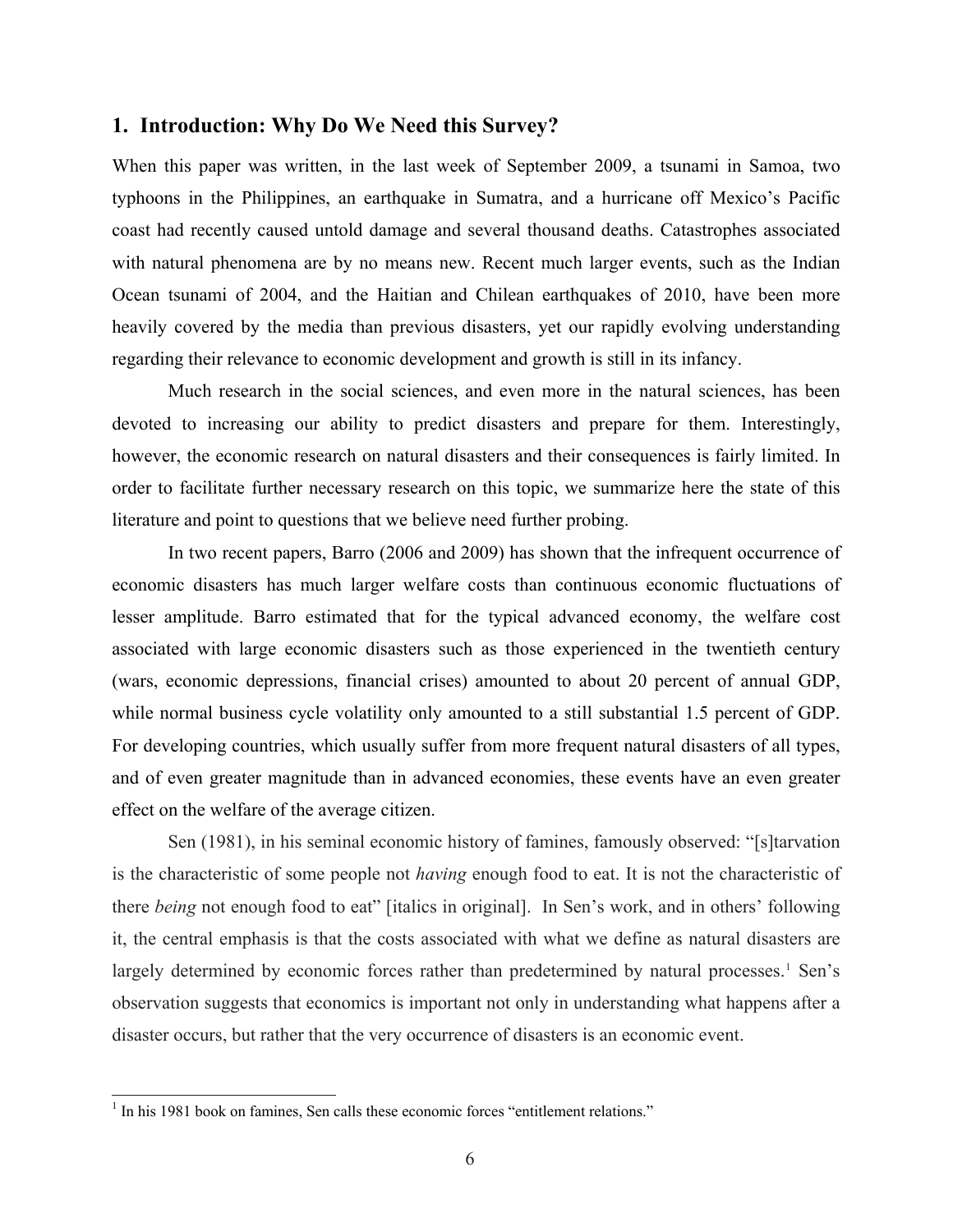<span id="page-5-0"></span> A recent pertinent example is the devastation that the recent 2010 earthquakes wrought in Haiti and Chile. The January 2010 earthquake that struck Haiti's densely populated capital, Portau-Prince, caused significant loss of human life (between 200,000 and 250,000 fatalities), the displacement of hundreds of thousands more and severe damage to the country's economic infrastructure (estimated over 100 percent of the country's GDP).<sup>[2](#page-5-0)</sup> In contrast, the February 2010 earthquake in Chile –which was physically stronger and also struck a densely populated area caused many fewer fatalities (less than 1000 people killed according to official estimates as of May 2010). And although direct economic damages are expected to be substantial due to the amount of wealth exposed, they are expected to be far less than Haiti's in relation to the size of the economy.<sup>[3](#page-5-0)</sup> Clearly, these dissimilar outcomes originated from different policies, institutional arrangements, and economic conditions. Perhaps more obviously, had these earthquakes struck a deserted island, it would not have been considered a natural disaster at all.

Skoufias (2003) distinguishes between *ex-ante* mitigation and *ex-post* coping with natural disaster shocks. The literature on mitigation is quite large, even if it originates mostly from disciplines other than economics. However, *ex-ante* mitigation clearly costs resources, and therefore it is necessary to engage in a careful evaluation of the likely *ex-post* impacts and the probability of disasters occurring. In this paper, we focus on the *ex-post* of disasters, including both discussions of the actual costs of disasters and the coping strategies that can potentially be useful for policymakers to implement. An economic analysis of *ex-ante* mitigation can only take place after a good accounting of the *ex-post* is available.

Pelling et al. (2002) and ECLAC (2003) introduce a typology of disaster impacts that we adopt here. They distinguish between direct and indirect damages. Direct damages are the damage to fixed assets and capital (including inventories), damages to raw materials and extractable natural resources, and of course mortality and morbidity that are a direct consequence of the natural phenomenon (i.e., an earthquake, a flood, or a drought).

Indirect damages refer to the economic activity, in particular the production of goods and services, that will not take place following the disaster and because of it. These indirect damages may be caused by the direct damages to physical infrastructure, or because reconstruction pulls

<sup>&</sup>lt;sup>2</sup> See Cavallo, Powell and Becerra (2010)

<sup>&</sup>lt;sup>3</sup> Chile's vast experience with prior earthquakes, its prudent macroeconomic policies in the last two decades, and its copper sovereign wealth fund have all been used to motivate predictions about a speedy recovery in the aftermath of the earthquake (see the report by Barrioneuvo, 2010).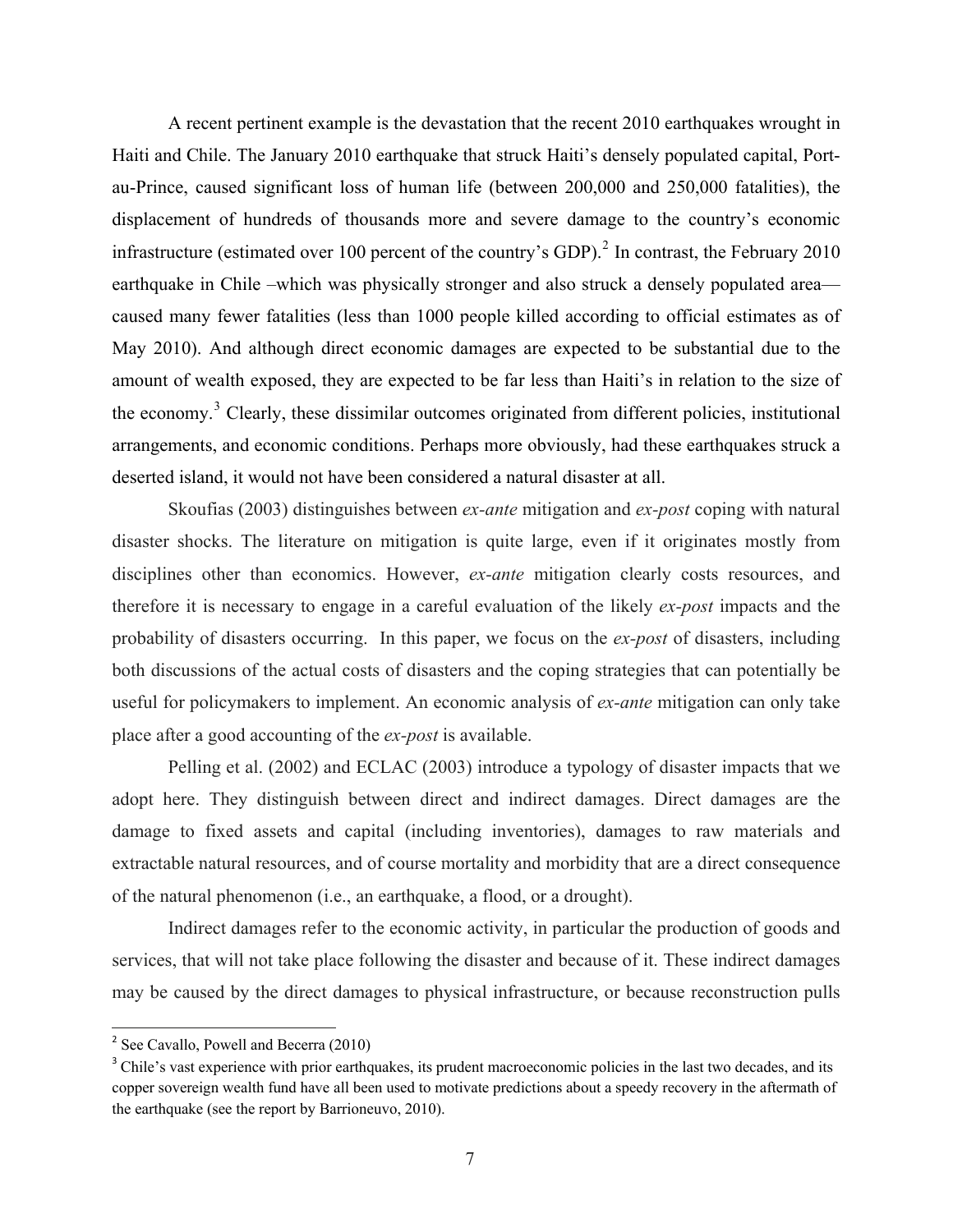<span id="page-6-0"></span>resources away from production. These indirect damages also include the additional costs that are incurred because of the need to use alternative and potentially inferior means of production and/or distribution for the provision of normal goods and services. At the household level, these indirect costs also include the loss of income resulting from the non-provision of goods and services or from the destruction of previously used means of production. These costs can be accounted for in the aggregate by examining the overall performance of the economy, as measured through the most relevant macroeconomic variables, in particular GDP, the fiscal accounts, consumption, investment, the balance of trade and the balance of payments. They can also be further divided, following the standard distinction in macroeconomics, between the short run (up to several years) and the long run (at least five years, but sometimes also measured in decades). We use this distinction in the discussion that follows.<sup>[4](#page-6-0)</sup>

Section 2 begins with a review of the main data sources used in this largely empirical literature. Section 3 discusses the determinants of the direct effects, while Section 4 examines the short- and long-run indirect effects. Section 5 focuses on policy, while Section 6 describes several case studies of specific disasters and the insights gained from them. Section 7 follows up with projections about the future likelihood of disasters, given the projected change in climatic conditions worldwide and projected changes in socio-economic conditions. Section 8 summarizes and points to several significant gaps in this literature.

#### **2. Data on Disasters**

 $\overline{a}$ 

Almost all the empirical work we survey here relies on the publicly available Emergency Events Database (EM-DAT) maintained by the Center for Research on the Epidemiology of Disasters (CRED) at the Catholic University of Louvain, Belgium (<http://www.emdat.be/>). The database is compiled from various sources, including UN agencies, non-governmental organizations, insurance companies, research institutions, and press agencies.

EM-DAT defines a disaster as a natural situation or event which overwhelms local capacity and/or necessitates a request for external assistance. For a disaster to be entered into the EM-DAT database, at least one of the following criteria must be met: (1) 10 or more people are reported killed; (2) 100 people are reported affected; (3) a state of emergency is declared; or (4) a

<sup>&</sup>lt;sup>4</sup> One can also account for disaster costs at the micro level (especially households). For example, see Dercon (2004) and Townsend (1994).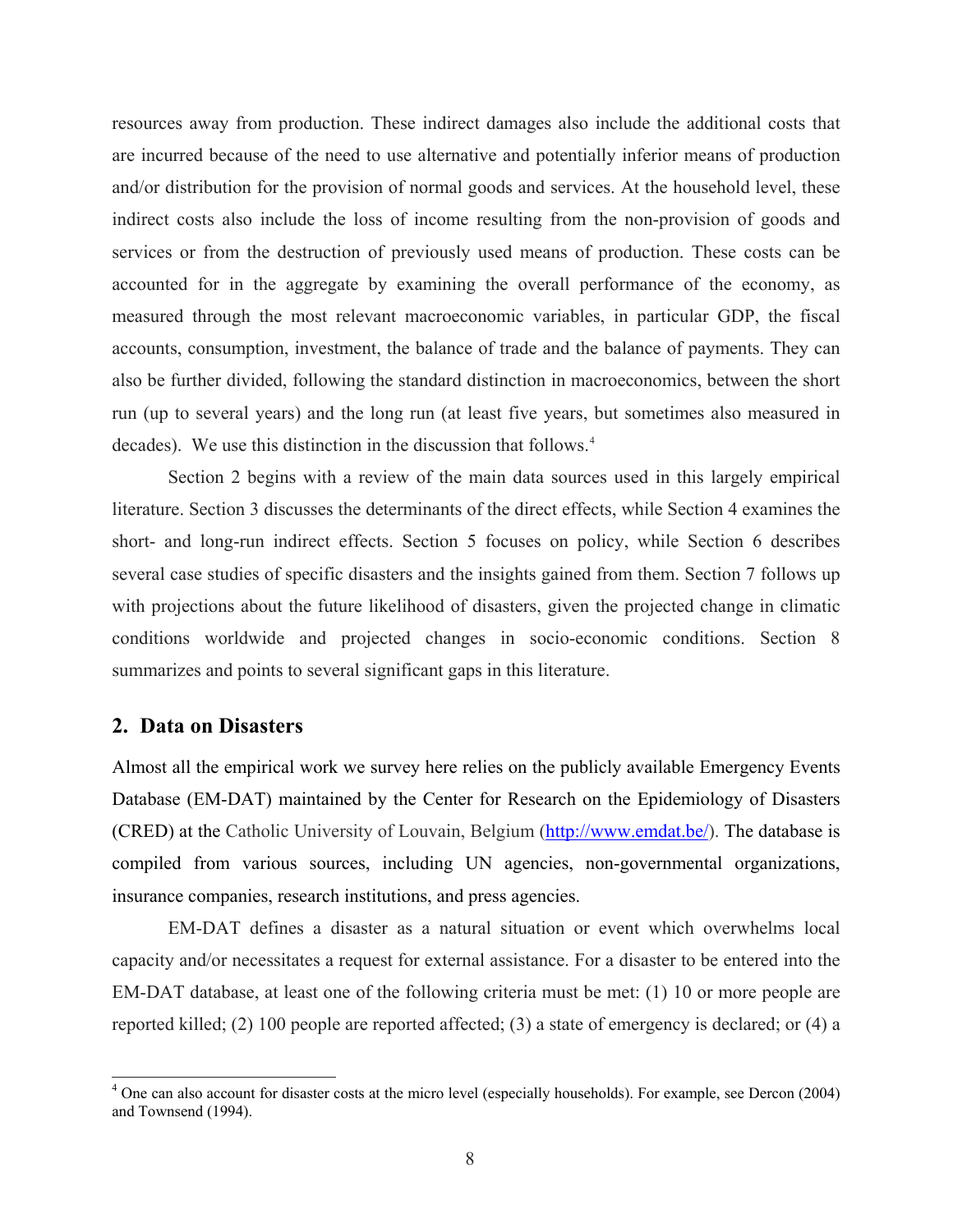<span id="page-7-0"></span>call for international assistance is issued.<sup>[5](#page-7-0)</sup> Disasters can be hydro-meteorological, including floods, wave surges, storms, droughts, landslides and avalanches; geophysical, including earthquakes, tsunamis and volcanic eruptions; and biological, covering epidemics and insect infestations (these are much more infrequent in this database).

The amount of damage reported in the database consists only of direct damages (e.g., damage to infrastructure, crops, and housing). The data report the number of people killed, the number of people affected, and the dollar amount of direct damages in each disaster. An alternative but similar source that is less extensive, and only parts of which are publicly available, is the Munich Re dataset at: [http://mrnathan.munichre.com/.](http://mrnathan.munichre.com/) A similar data collection effort with similar coverage but more limited access is maintained by another reinsurer, Swiss Re. For an analytical review of selected data sets on natural disasters see Tschoegl et al (2006).

A few papers use other data sources. Most notable are those that aim to estimate the impact of storms/hurricanes. These papers use data on storm intensity, typically measured by wind speed or storm radius that are taken from the U.S. National Oceanic and Atmospheric Administration*-*NOAA (e.g., Yang, 2008) and the Pielke et al. (2008) database. This dataset provides normalized damages (i.e., estimates of the damage that would occur if storms from the past made landfall under another year's societal and economic conditions) for mainland U.S. hurricanes from 1900–2005

Before reviewing the evidence on the impacts of natural disasters, it is useful to describe the stylized facts.<sup>[6](#page-7-0)</sup> First, natural disasters, as defined in the EM-DAT database, are fairly common events, and their incidence has been growing over time. Figure 1a plots the average number of natural events (including hydro-meteorological and geophysical events) per country over the span of the last four decades.<sup>[7](#page-7-0)</sup> The figure shows that the incidence of disasters has been growing over time everywhere in the world. In the Asia-Pacific region for example, which is the region with the most events, the incidence has grown from an average of 11 events per country in

 $5$  The number of people killed includes "persons confirmed as dead and persons missing and presumed dead"; people affected are those "requiring immediate assistance during a period of emergency, i.e., requiring basic survival<br>needs such as food, water, shelter, sanitation, and immediate medical assistance."

 $6$  See also Strömberg (2007) for other stylized facts about the incidence of natural disasters.

 $<sup>7</sup>$  The figures are very similar when we disaggregate the incidence data by type of event, including biological events.</sup> We exclude the former from the reported figures as they are less frequent and the data appear to be less precise. However, the patterns described below do not change when we include biological events in the sample (figures available upon request).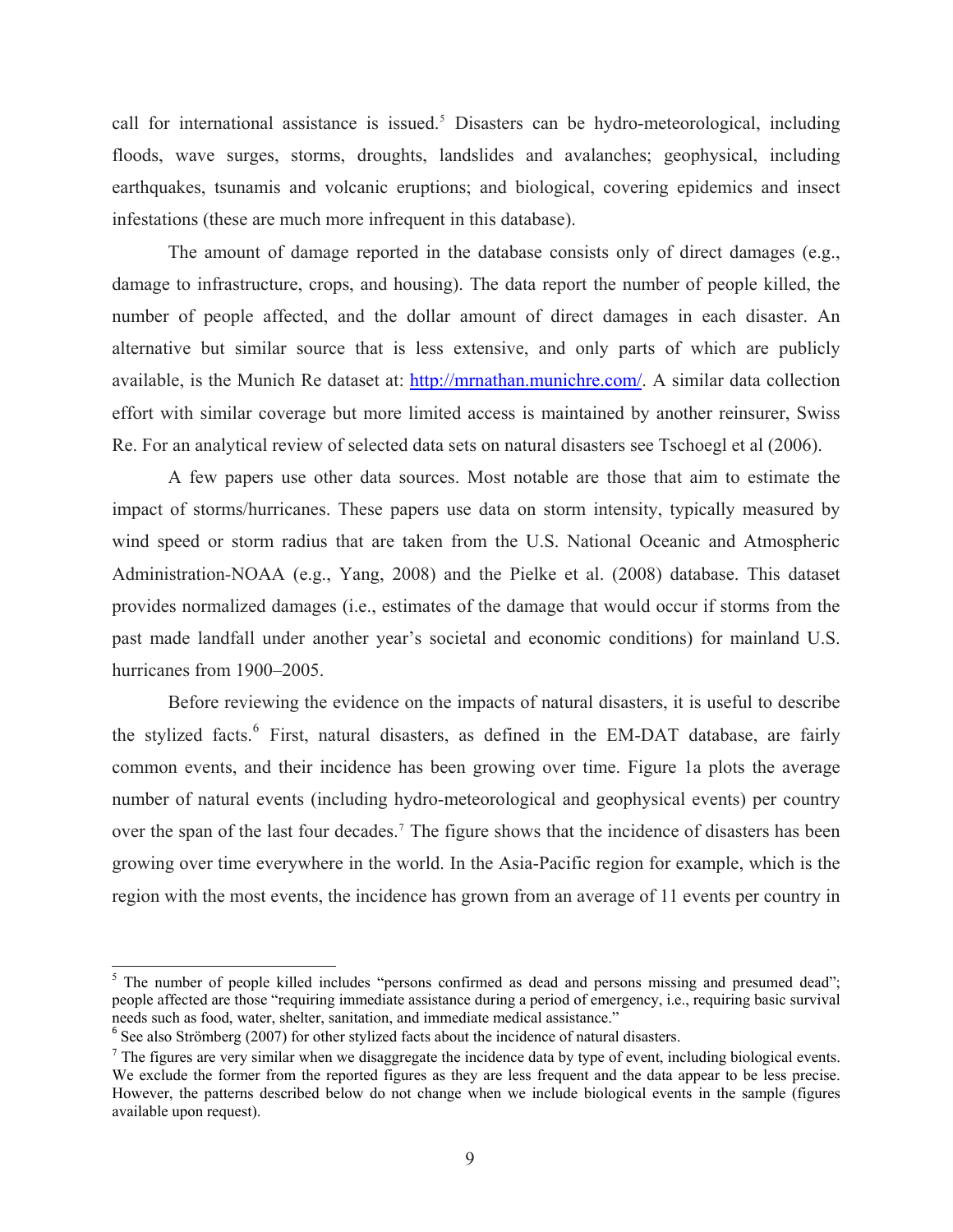<span id="page-8-0"></span>the 1970s to over 2[8](#page-8-0) events in the 2000s.<sup>8</sup> In other regions, while the increase is less dramatic, the trend is similar. However, these patterns appear to be driven to some extent by improved recording of milder events, rather than by an increase in the frequency of occurrence. Furthermore, truly large events—i.e., conceivably more catastrophic—are rarer. Both of these facts are shown in Figure 1b, where the sample is restricted to large events only, and where "large" is defined in relation to the world mean of direct damage caused by natural events.<sup>[9](#page-8-0)</sup>

As is evident from the figure, there is no time trend for the subset of large events in any region.[10](#page-8-0) Moreover, the frequency of occurrence of "large" disasters is significantly smaller than for all events. For example, while there are more than 28 events per country on average in the Asia-Pacific region in the 2000s, the frequency of occurrence of large events is only 0.5 episodes per country. This suggests that there is a high incidence of small disasters in the sample or, more precisely, that the threshold for what constitutes a disaster (and hence gets recorded in the dataset) is quite low. It is important to keep this fact in mind when using this dataset as, not surprisingly, it is hard to find consistent results on the economic impact of natural disasters when there is such a broad definition of what really constitutes an event.

The direct damages caused by natural disasters are also heterogeneous across countries, with a smaller effect in advanced economies, but a big variance in outcomes within regional country groupings. Figures 2-4 plot the distributions of fatalities (as a share of population), people affected (also as a share of the population) and direct economic damages (as a share of GDP) of natural events over the period 1970-2008 for six different regional groupings. Within each box, the center line corresponds to the median impact in the region, while the edges of the box are the  $p(75)$  and  $p(25)$  percentiles of the distribution and the lines outside the box correspond to the upper and lower adjacent values, respectively.

The median impact of disasters, however measured, is typically smaller in Western Europe and North America (i.e., the most developed regions). For example, in terms of people killed, for events occurring in North America the median incidence is less than 0.1 person per

<sup>&</sup>lt;sup>8</sup> The numbers corresponding to the decade of 2000 were adjusted to account for the fact that there is one fewer year of reported data in this decade. In particular, in the 2000s only, each observation (i.e., average number of events per country in different regions) is multiplied by 10/9 to make them comparable to previous decades that have one additional year of data.

<sup>&</sup>lt;sup>9</sup> A large disaster occurs when its incidence, measured in terms of people killed as a share of population, is greater than the world pooled mean for the entire sample period.<br><sup>10</sup> This results change only in the case of Africa when we include biological events in the sample. The reason is that

these events occur overwhelmingly in Africa, and their recording in the dataset is biased towards the most recent years.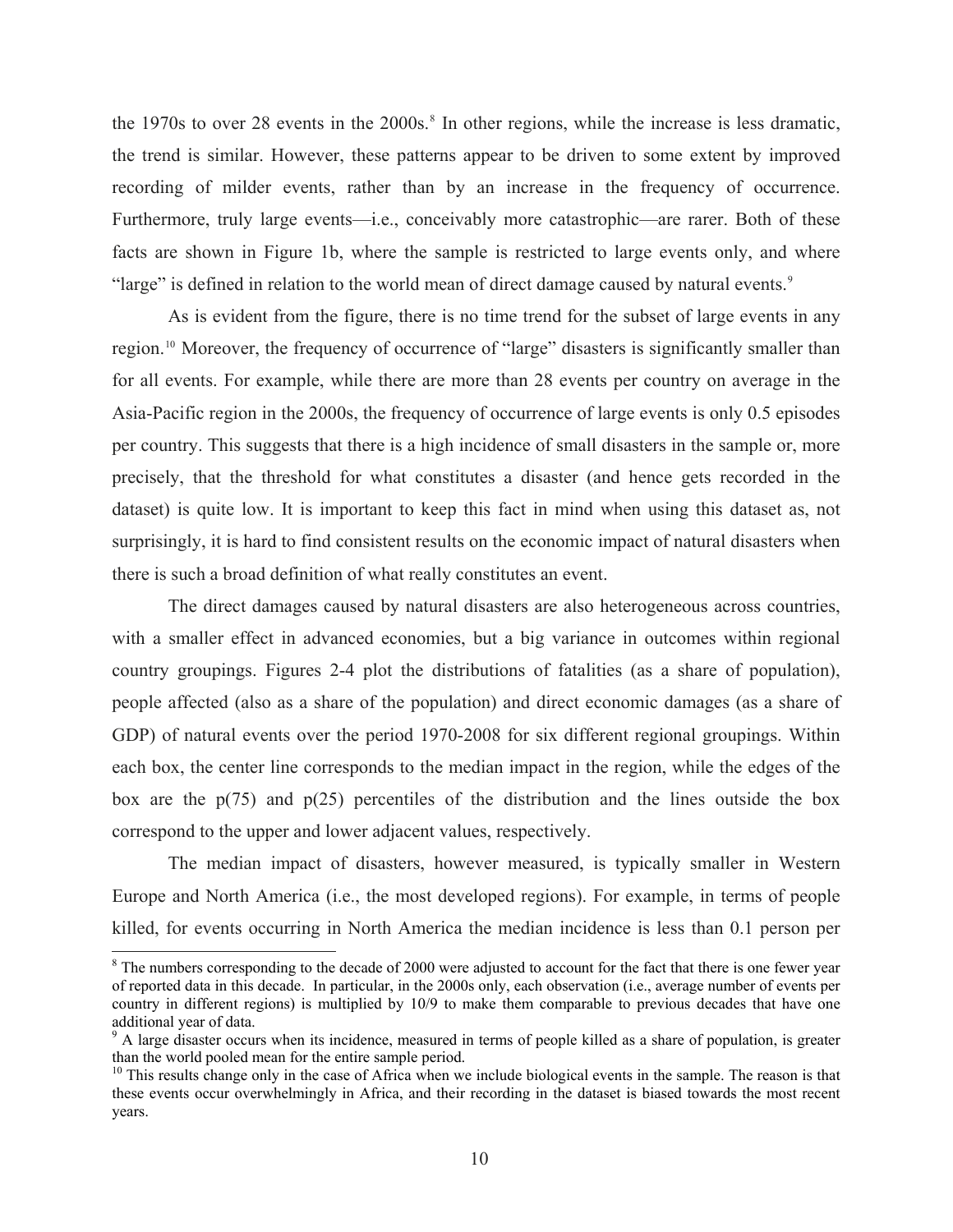million inhabitants, while for events in Africa or Latin America and the Caribbean, the corresponding number is over 1. Similar results are observed using the other outcome variables. However, the dispersion of outcomes is very large within regions, suggesting that countries face different vulnerabilities even within the same geographical area.

The overwhelming majority of people affected and killed by natural disasters reside in developing countries, particularly in the Asia-Pacific region. Figures 5 and 6 show that 96 percent of the people killed and 99 percent of the people affected by natural disasters over the period 1970-2008 were in the Asia-Pacific region, Latin America and the Caribbean, or Africa, whereas the combined population share of these three regions is approximately 75 percent of the world population. Since the 1970s, almost 3 million people were reportedly killed by natural disasters in the three most vulnerable regions.

Finally, of the three types of natural disasters considered, hydro-meteorological events have the greatest impact on people in all regions of the world (Figure 7). The same is true of the number of people killed, with the exception of Latin America and the Caribbean, where geological events are reportedly responsible for more fatalities (Figure 8).

In summary, natural events are frequent although "large" events—the ones that would typically be considered catastrophic—are rarer. The direct costs associated with these events are huge, and developing countries bear the lion's share of the burden, in terms of both casualties and direct economic damages.

#### **3. Determinants of Initial Disaster Costs**

A spate of papers in the last several years has attempted to understand the determinants of the initial direct costs of disasters. When evaluating the determinants of disasters, most papers estimate a model of the form:

$$
DIS_{it} = \alpha + \beta \mathbf{X}_{it} + \varepsilon_{it} \,. \tag{1}
$$

where  $DIS_{it}$  is a measure of direct damages of a disaster(s) in country *i* and time *t*; using typically  $\mathbf{X}_{it}$  will include a measure of the disaster magnitude (i.e., Richter scale for earthquakes measures of primary initial damage such as mortality, morbidity, or capital losses.  $\mathbf{X}_i$  is a vector of control variables of interest with each paper distinguishing different independent variables;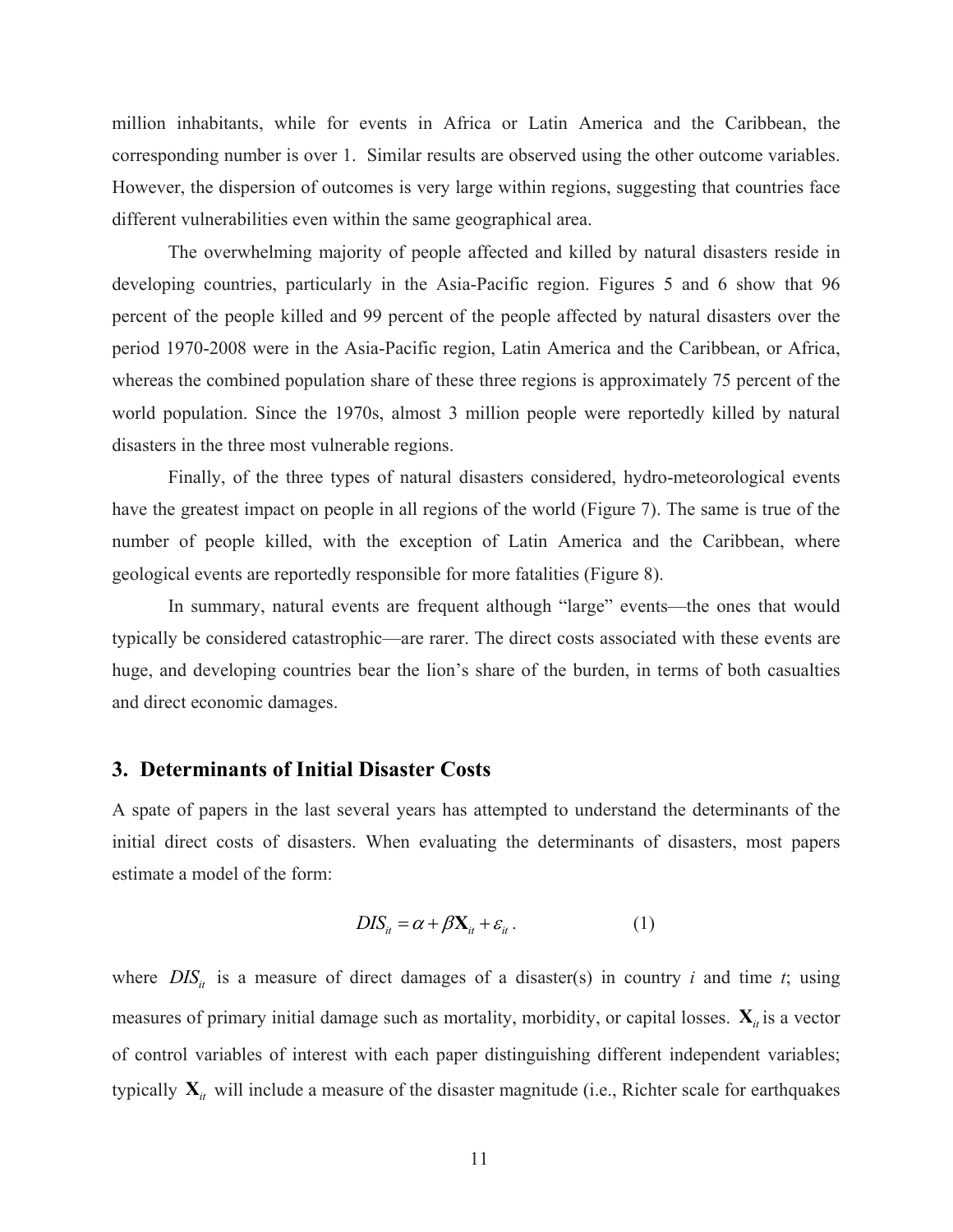or wind speed for hurricanes) and variables that capture the "vulnerability" of the country to disasters (i.e., the conditions which increase the susceptibility of a country to the impact of natural hazards).  $\varepsilon_{it}$  is an independent and identically distributed (iid) error term. Instead of estimating these panels, several papers aggregate the data across time and estimate cross sections of country observations. These papers estimate a version of

$$
\overline{DIS}_i = \alpha + \beta \overline{\mathbf{X}}_i + \varepsilon_i \tag{2}
$$

where variables are averages across the estimated time period.

 One of the conditions that may increase a country's susceptibility to the impact of natural disasters is its level of economic development. In fact, as reported in the previous section, most of the human and economic damages caused by natural disasters were in developing countries. Kahn (2005) estimates a version of (1) and concludes that while richer countries do not experience fewer or less severe natural disasters, their death toll is substantially lower. In 1990, a poor country (per capita GDP<\$2000) typically experienced 9.4 deaths per million people per year, while a richer country (per capita GDP>\$14,000) would have had only 1.8 deaths. This difference is most likely due to the greater amount of resources spent on prevention efforts and legal enforcement of mitigation rules (e.g., building codes). In particular, some of the policy interventions likely to ameliorate disaster impact, including land-use planning, building codes and engineering interventions, are rare in less developed countries (see, for example, Freeman et al., 2003, and Jaramillo, 2009).

Notwithstanding this, Kellenberg and Mobarak (2008) suggest a more nuanced, nonlinear relationship between economic development and vulnerability to natural disasters, with risk initially increasing with higher incomes as a result of changing behaviors, such as residents locating to more desirable but more dangerous sites near coasts and floodplains. Sadowski and Sutter (2005) provide some confirmation for this view by examining hurricanes in the United States and the ways in which better preparedness leads to higher residential coastal concentrations (where the risk from hurricane-associated wave surges is higher).

Another condition that may affect the vulnerability to natural disasters is country size. Bigger countries in terms of population size, land area or GDP have more wealth exposed so direct damages –in absolute terms— may be higher, Cavallo, Powell and Becerra (2010) find that different measures of country size are associated to more direct economic damages of natural disasters. However, bigger countries may be more diversified and capable of engineering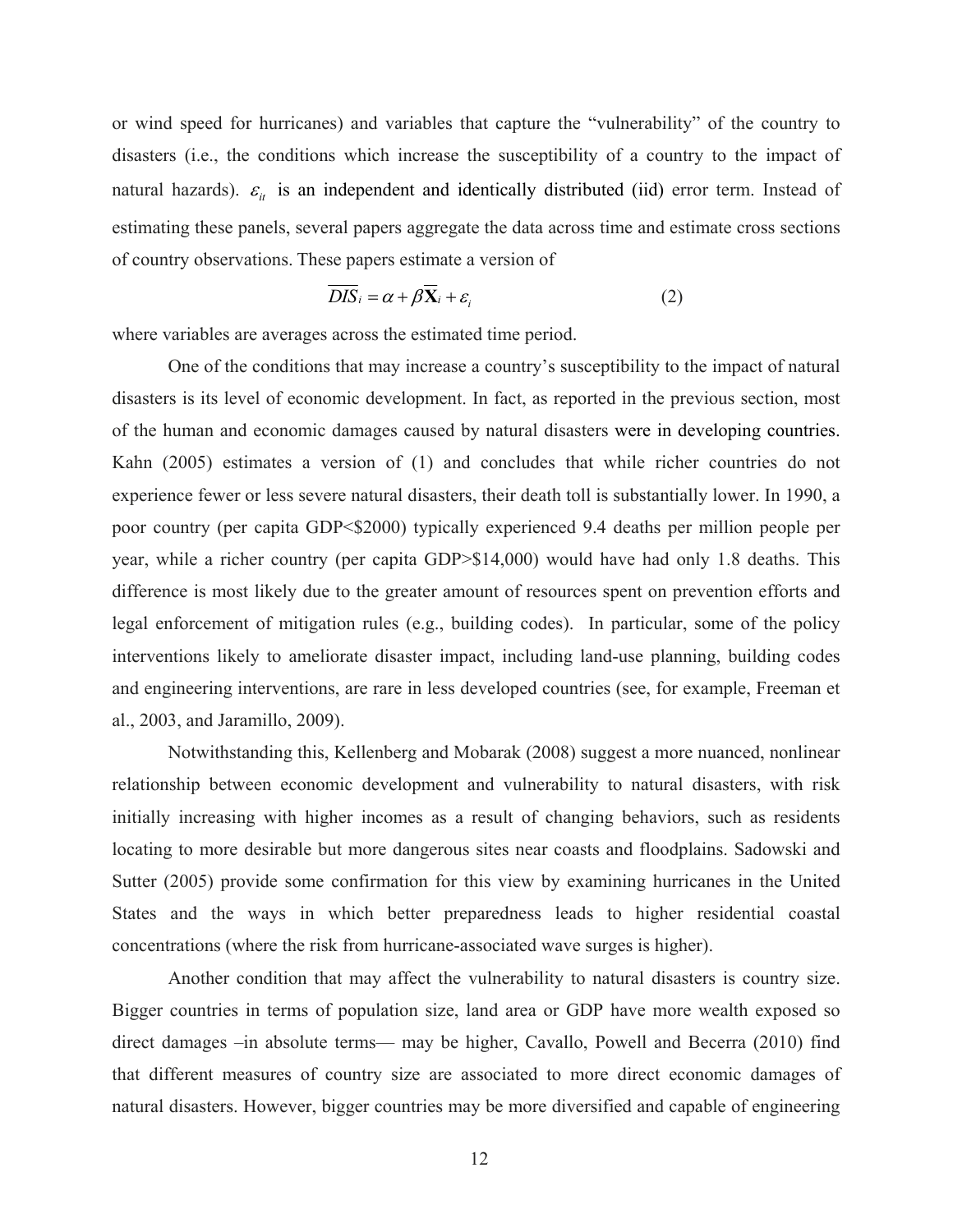the inter sectoral and inter regional transfers required to mitigate the economic impact of natural disasters. For example, even by their size alone, large developed countries can more easily absorb output shocks from natural disasters originating in certain regions of the country (Auffret, 2003).. Therefore, while direct losses may be high in large countries because of the wealth exposure, the greater capacity to absorb shocks means that indirect losses may be lower, and/or that the size of the damage may be lower relative to the size of the country. In addition, geographic location is a critical determinant of the physical vulnerability of certain countries or regions to different types of natural disasters. The small-island states of the Caribbean region, for example, are particularly vulnerable on this dimension (Rasmussen, 2004, and Heger et al., 2008).

Other papers focus on the political and institutional factors that affect disaster impact. A consistent finding of several studies (i.e., Kahn, 2005; Skidmore and Toya, 2007; Raschky, 2008; Strömberg, 2007) is that better institutions—understood, for instance, as more stable democratic regimes or greater security of property rights—reduce disaster impact. Anbarci et al. (2005) elaborate on the political economy of disaster prevention. They conclude that inequality is important as a determinant of prevention efforts: more unequal societies tend to have fewer resources spent on prevention, as they are unable to resolve the collective action problem of implementing preventive and mitigating measures. In a similar vein, Besley and Burgess (2002) observe that flood impacts in India are negatively correlated with newspaper distribution; they attribute this effect to the fact that when circulation is higher, politicians are more accountable and the government is more active in both preventing and mitigating the impacts of disasters. Eisensee and Strömberg (2007) reach similar conclusions regarding the response of U.S. disaster aid to media reports.

Healy and Malhotra (2009) add to this literature by identifying the lack of political accountability for elected public officials in the United States as an explanation for inefficient allocation decisions. Voters reward candidates for post-disaster aid but not for well-funded prevention. Thus, the public sector under-invests in preventing these catastrophic events, but readily spends on post-disaster reconstruction and aid. Plümper and Neumayer (2009) further examine the relationship between the nature of the political regime (democracy vs. autocracy) and famine fatality rates, in both a theoretical model and empirical estimations. They conclude that while democracies can have famines, these famines will tend to be deadlier when the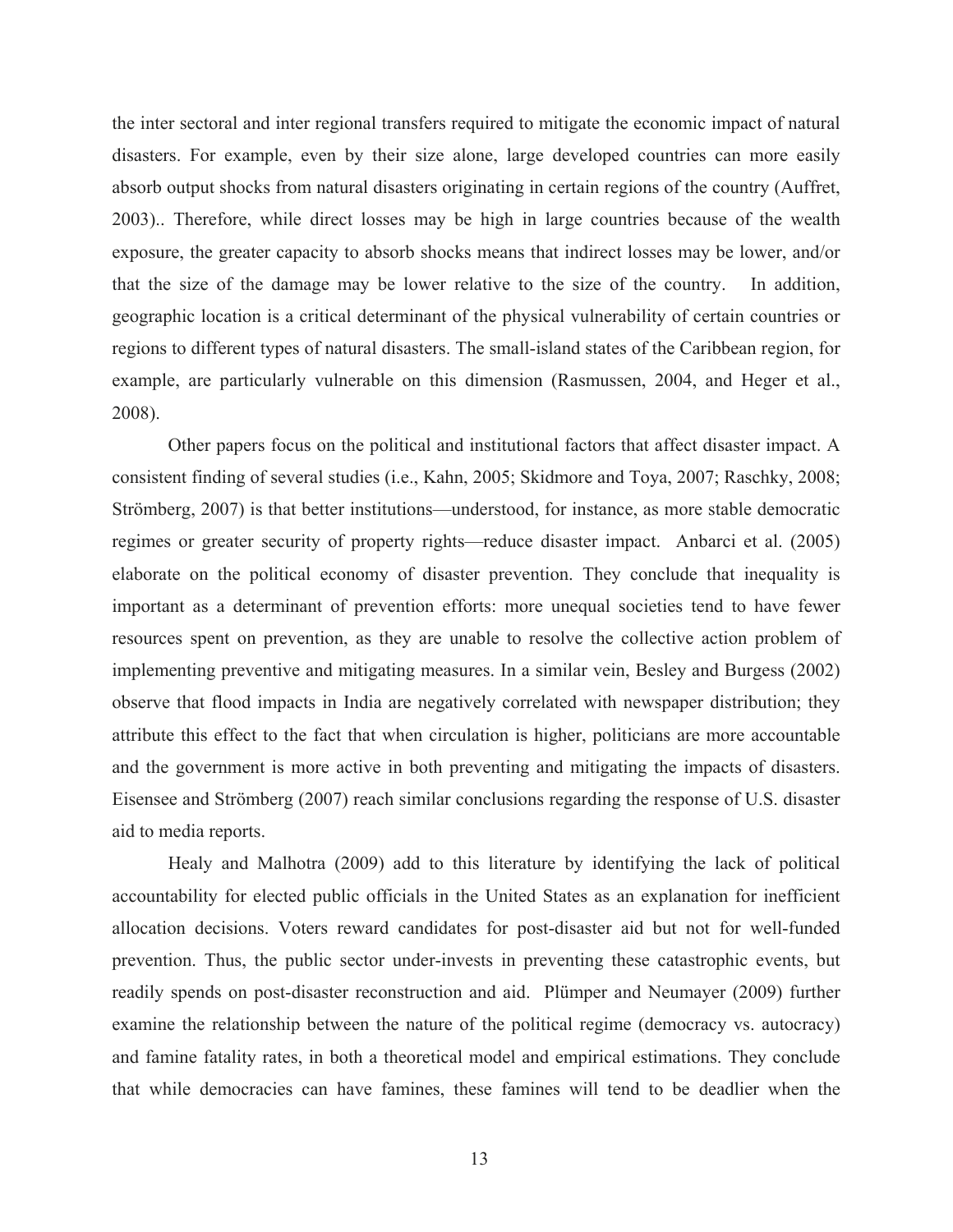government is autocractic, especially if a larger percent of the population is affected by the drought.

In summary, thinking of natural disasters as economic phenomena and not as purely exogenous events has led researchers to seek to explain the fundamental structural determinants of the direct damages incurred from disasters. While the damage caused by disasters is naturally related to the physical intensity of the event (i.e., the severity of a storm or earthquake), the literature has identified a series of economic, social, and political characteristics that also affect vulnerability. A by-product of this analysis, of course, is that these characteristics are therefore potentially amenable to policy action.

#### **4. Cross-country Studies of Indirect Impacts**

A disaster's initial impact causes mortality, morbidity, and loss of physical infrastructure (residential housing, roads, telecommunication, and electricity networks, and other infrastructure). These initial impacts are followed by consequent impacts on the economy (in terms of income, employment, sectoral composition of production, inflation, etc.). Macroeconomics generally distinguishes between the short run (usually up to three years), and the long run (anything beyond five years is typically considered the long run). In the following subsections we summarize the literature on the indirect economic effects of natural disasters. We start by reviewing the literature that examines the short run, continue with a review of long-run growth effects, and then proceed to discuss other macroeconomic or socio-economic effects.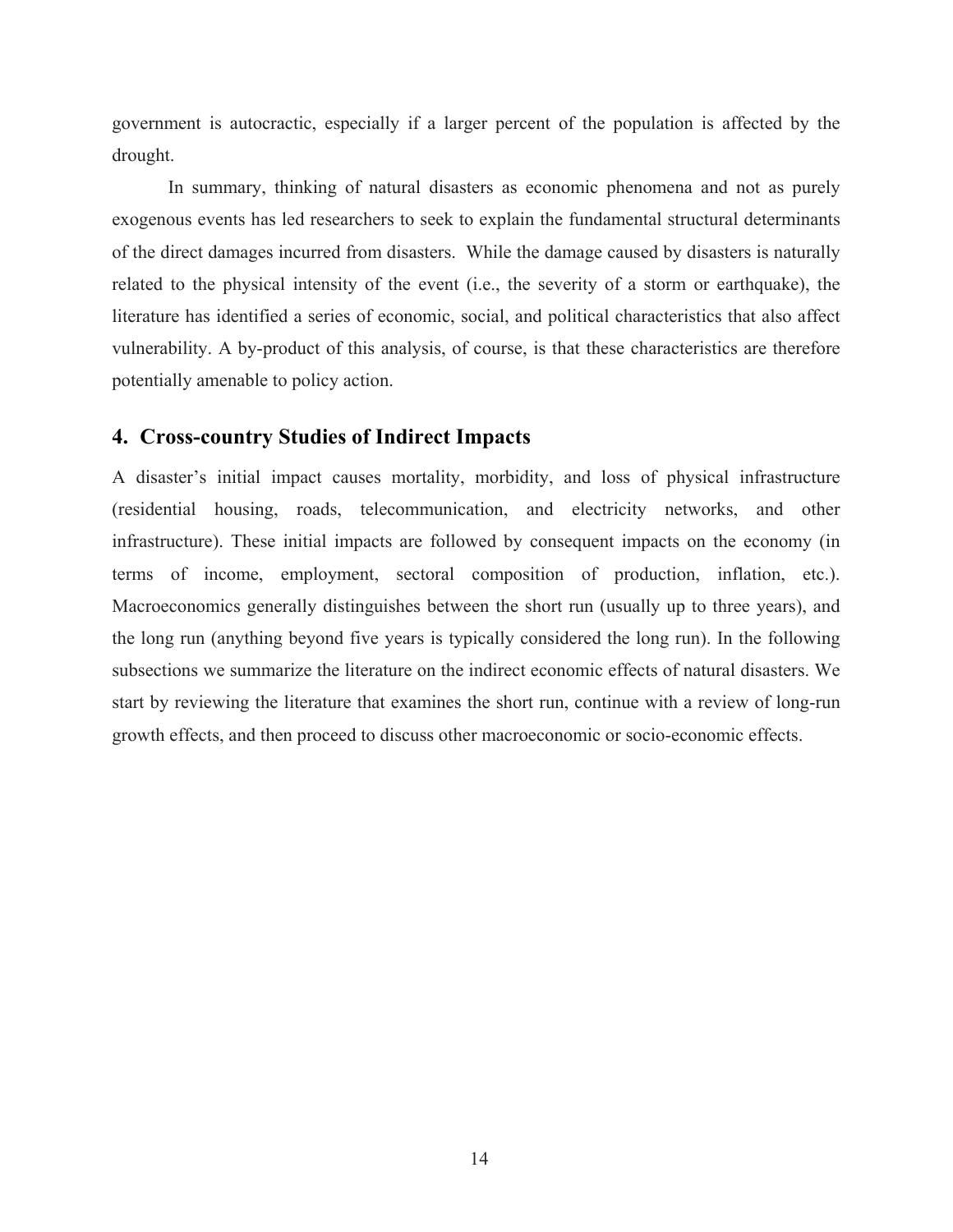#### *4.1 Short-run Growth Effects*

The first recent attempt to empirically describe the macroeconomic dynamics of natural disasters was made by Albala-Bertrand (1993). Information about this and other papers discussed below is summarized in Table 1. In this seminal monograph, Albala-Bertrand develops an analytical model of disaster occurrence and reaction and collects data on a set of disaster events: 28 disasters in 26 countries during 1960-1979. Based on before-after statistical analysis, he finds that GDP increases (0.4 percent), inflation does not change, capital formation is higher, agricultural and construction output increase, the fiscal and trade deficits increase (the latter sharply), and reserves increase, but no discernible impact on the exchange rate is observed.

The more recent literature typically utilizes more robust econometric techniques. When evaluating the determinants of these consequent impacts of disasters in a regression framework, most papers estimate a model of the form:

$$
Y_{it} = \alpha + \beta \mathbf{X}_{it} + \gamma D I S_{it} + \varepsilon_{it}.
$$
\n(3)

where  $Y_{ii}$  is the measured consequent impact of interest (e.g., per capita GDP).  $DIS_{ii}$  is a measure of the disaster's immediate impact on country *i* at time *t*; it is sometimes a binary indicator of disaster occurrence and sometimes a measure of the disaster magnitude—either using physical criteria such as wind-speed or earthquake magnitude or using measures of primary initial damage such as mortality, morbidity, or capital losses.  $\mathbf{X}_i$  is a vector of control variables that potentially affect  $Y_i$ , also including  $Y_{i,t-1}$ , and  $\varepsilon_i$  is an error term.

In order to facilitate investigations into the interaction of the initial disaster impact with country-specific conditions, equations such as:

$$
Y_{it} = \alpha + \beta \mathbf{X}_{it} + \gamma D I S_{it} + \delta D I S_{it} \cdot \mathbf{V}_{it} + \mathcal{S} \mathbf{V}_{it} + \varepsilon_{it}
$$
(4)

are used, where the  $V_i$  variables are the hypothesized interactions of disaster impact with macroeconomic, institutional or even demographic or geographic characteristics. In these specifications, the coefficients of interest are typically  $\gamma$  and the vector  $\delta$ .

Raddatz (2007) authored one of the early papers that attempted to estimate the effect of external shocks on short-run output dynamics in developing countries. Using a Panel-VAR variant of equation (3), he analyzes the contribution of various external/exogenous shocks,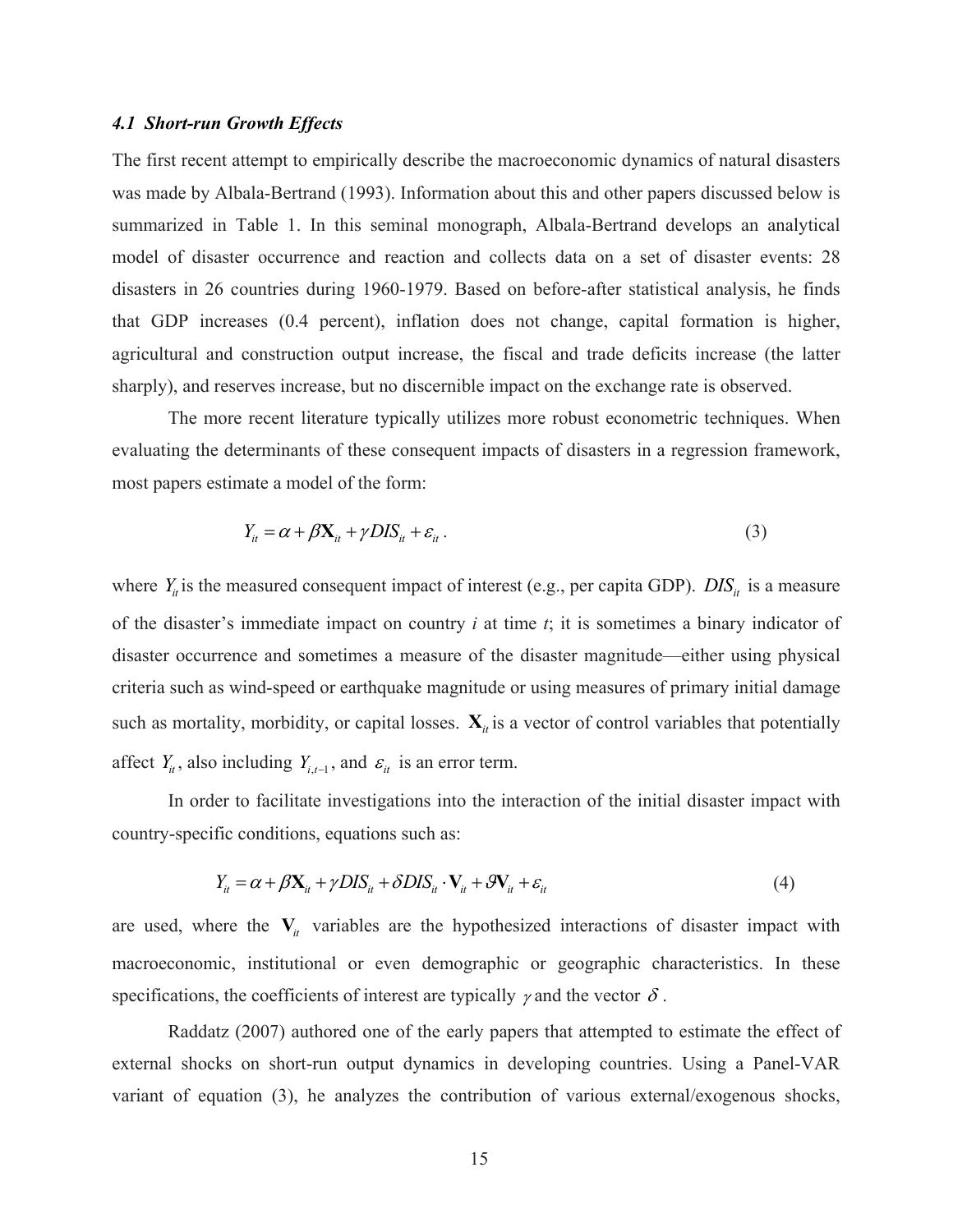<span id="page-14-0"></span>natural disasters among them, in explaining output fluctuations. He concludes that natural disasters have an adverse short-run impact on output dynamics.<sup>[11](#page-14-0)</sup>

Noy (2009) estimates a version of equation (4) and, in addition to the adverse short-run effect already described in Raddatz (2007), he describes some of the structural and institutional details that make this negative effect worse. In particular, Noy (2009) concludes that countries with a higher literacy rate, better institutions, higher per capita income, higher degree of openness to trade, higher levels of government spending, more foreign exchange reserves, and higher levels of domestic credit but with less open capital accounts are better able to withstand the initial disaster shock and prevent further spillovers. Subsequently, Raddatz (2009) uses a methodology similar to that in his earlier paper but extends the investigation on the short- and long-run impact of various types of natural disasters on countries in different income groups. He concludes that smaller and poorer states are more vulnerable, especially to climatic events, and that most of the output cost of climatic events occurs during the year of the disaster. He also finds that a country's level of external debt, which is frequently mentioned as a limitation with respect to its fiscal capacity to respond to disasters, has no relation to the output impact of any type of disaster. His evidence also suggests that, historically, aid flows have done little to attenuate the output consequences of climatic disasters.

Finally, Hochrainer (2009) uses autoregressive integrated moving average models (ARIMA) to extrapolate pre-disaster trends in GDP and construct counterfactuals of the mediumterm (up to 5 years after the disaster event) evolution of GDP if the disasters would have not occurred. By comparing those counterfactuals with observed GDP he finds that natural disasters on average lead to negative consequences, although the effects are significant only in the case of large shocks.

Loayza et al. (2009) extend this analysis by applying panel GMM estimation methodology to:

$$
Y_{\text{its}} = \alpha + \beta \mathbf{X}_{\text{its}} + \gamma D I S_{\text{it}}^{K} + \delta D I S_{\text{it}}^{K} \cdot \mathbf{V}_{\text{its}} + \mathcal{S} \mathbf{V}_{\text{its}} + \varepsilon_{\text{its}}
$$
(5)

where  $Y_{ik}$  the economic impact of interest in country *i*, time *t*, and sector *s*, and  $DIS_{it}^K$  denotes a disaster of type  $K$  (floods, storms, earthquakes, and droughts).<sup>[12](#page-14-0)</sup> They find both different impacts

<sup>&</sup>lt;sup>11</sup> Yet, Raddatz (2007) concludes that only a small fraction of the output volatility in a typical low-income country is explained by external adverse shocks (which include disasters). He finds climatic disasters to be associated with only 2 percent of the output volatility found in a typical developing country.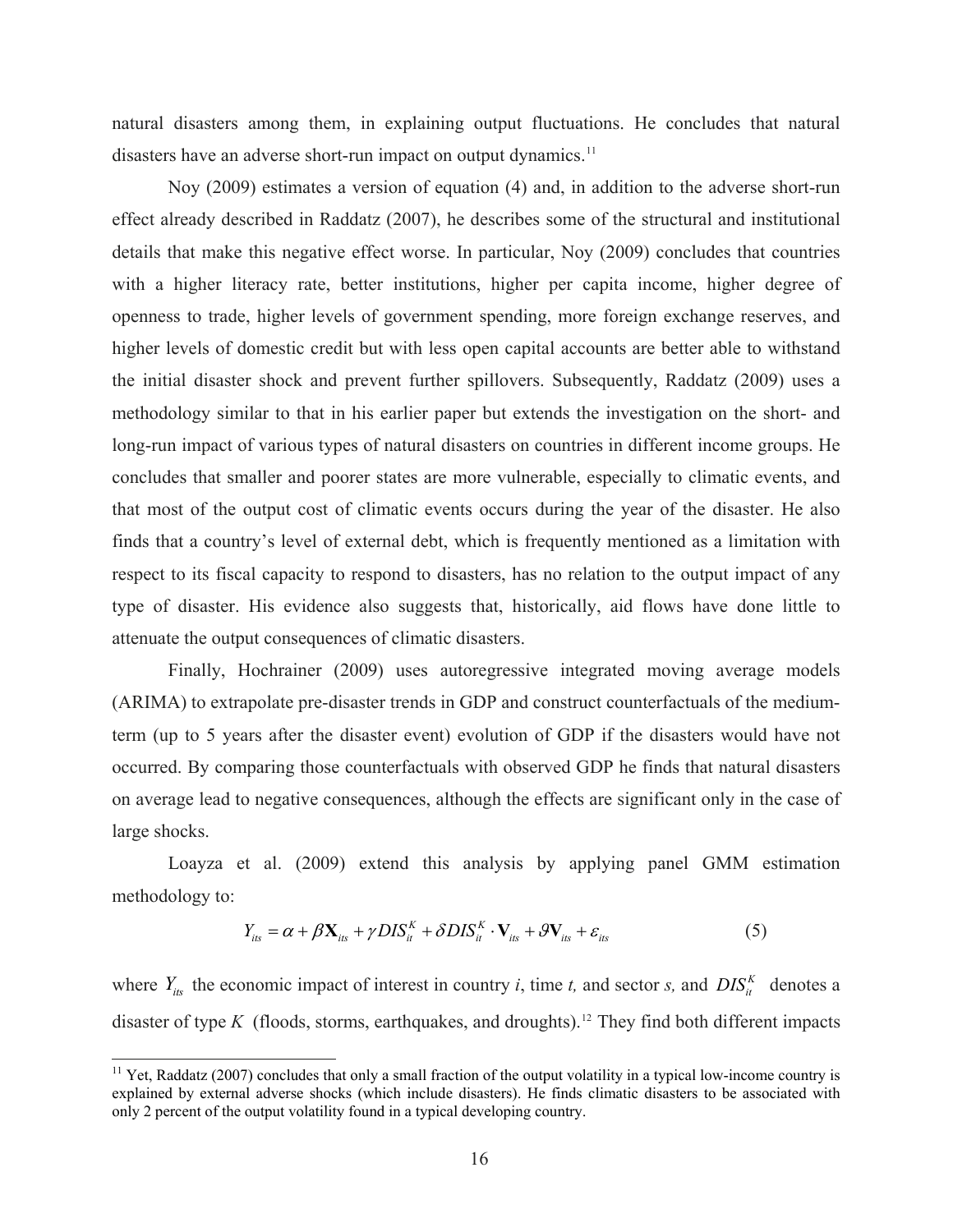<span id="page-15-0"></span>for different types of disasters and different impacts of the same disaster on different sectors. Perhaps more importantly, they reconcile Raddatz (2007 and 2009), Noy (2009), and more recently Hochrainer's (2009) adverse-impact findings with earlier work that occasionally finds positive growth impacts of disasters (Albala-Bertrand, 1993, and Skidmore and Toya, 2002). Loayza et al. (2009) note that while small disasters may, on average, have a positive impact (as a result of the reconstruction stimulus), large disasters always have severe negative consequences for the economy in their immediate aftermath. $^{13}$  $^{13}$  $^{13}$ 

Several papers pursue similar investigations as in equations (4) and (5), but instead of relying on cross-country panels, they rely on more detailed panels at the firm, county, region, or the state level. Strobl (2008) uses differences in hurricane impact on coastal counties in the United States; Noy and Vu (2009) use provincial disaster data from Vietnam, and Rodríguez-Oreggia et al. (2009) use municipal data from Mexico.

Rodriguez-Oreggia et al. (2009) and Mechler (2009) innovate by examining poverty and human development (the World Bank's Human Development Index, or HDI) and consumption, respectively, instead of the standard growth variables. The first paper shows a significant increase in poverty and a decline in the HDI in disaster-affected municipalities in Mexico; poverty increases by 1.5-3.6 percentage points. The second paper finds a small decrease in household consumption for low-income countries hit by disasters. Leiter et al. (2009) use European firm-level data to examine the impact of floods on the firms' capital stock, employment, and productivity. They find mixed results on the capital stock (depending on the percent of intangible assets), a positive short-term impact on employment, and a negative impact on productivity.

In summary, the emerging consensus in the literature is that natural disasters have, on average, a negative impact on short-term economic growth. Yet, the channels that are responsible for this economic slowdown have not been described methodically at all. An examination of these channels necessitates an attempt to determine whether these effects are transitory or permanent.

#### *4.2 Long-run Growth Effects*

 $12$  Fomby et al. (2009) conduct a similar investigation using panel VAR methodology.

<sup>&</sup>lt;sup>13</sup> Some recent modeling work (e.g., Hallegatte, 2008) provides a theoretical explanation for the effect observed by Loayza et. al. (2009).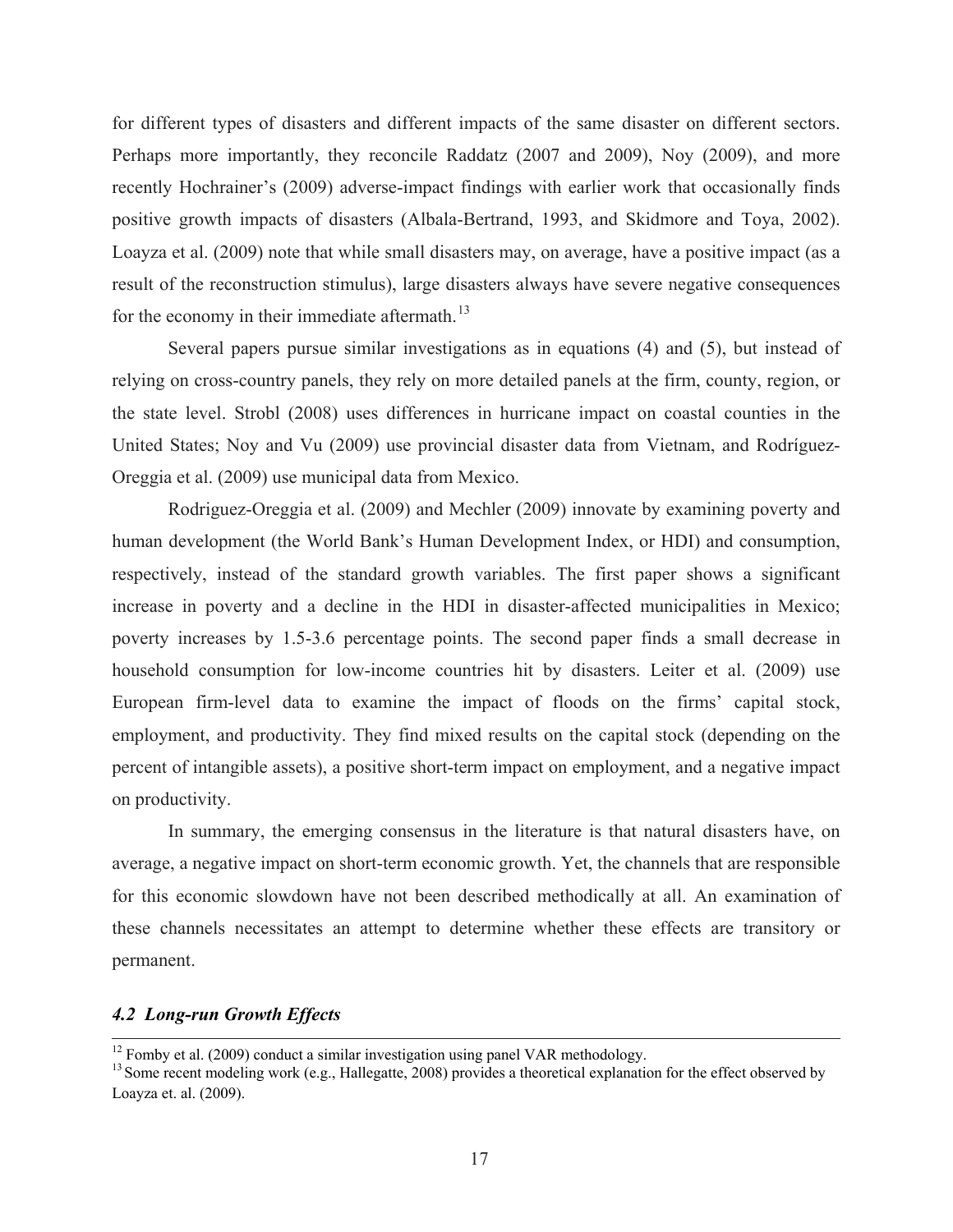Skidmore and Toya (2002), Noy and Nualsri (2007). The first paper uses the frequency of natural disasters for the 1960-1990 period for each country normalized by land size in a crosssectional dataset, while the other uses a panel of five-year country observations, as in the extensive literature that followed the work by Barro (1997). As distinct from the literature described in the previous section, these papers investigate long-run trends.

Intriguingly, Skidmore and Toya (2002) and Noy and Nualsri (2007) reach diametrically opposite conclusions, with the former identifying expansionary and the latter contractionary disaster effects. More recently, Jaramillo (2009) finds qualified support for the Noy and Nualsri (2007) conclusion. Also, Raddatz (2009), using cumulative impulse response functions of the growth of real GDP per capita to different type of natural disasters, finds that in the long run, per capita GDP is 0.6 percent lower as a result of a single climatic event, although over 90 percent of the output cost occurs during the year of the disaster. In Raddatz's (2009) work, geological disasters do not have a statistically significant output effect either in the short or the long run (information on these papers is summarized in Table 2).

Skidmore and Toya (2002) explain their somewhat counterintuitive finding by suggesting that disasters may be speeding up the Schumpeterian "creative destruction" process that is at the heart of the development of market economies. Cuaresma et al. (2008) attempt to investigate this creative destruction hypothesis empirically by closely examining the evolution of R&D from foreign origin and how it is affected by catastrophic risk. They conclude that the creative destruction dynamic most likely only occurs in countries with high per capita income. For developing countries, disaster occurrence is associated with less knowledge spillover and a reduction in the amount of new technology being introduced.

Like Cuaresma et al. (2008), Hallegatte and Dumas (2009) critically examine the creative destruction hypothesis using a calibrated endogenous growth theoretical model. They conclude that disasters are never positive economic events and find that large disasters that overwhelm local reconstruction capacity actually lead to poverty traps.

When compared to the short-run research, the literature on the long-run effects of natural disasters is scant and its results inconclusive. Part of the reason for the scarcity of research in this area is the difficulty of constructing appropriate counterfactuals: what would have happened to the path of GDP growth in the absence of natural disasters? This is still, in our view, a very promising area of research.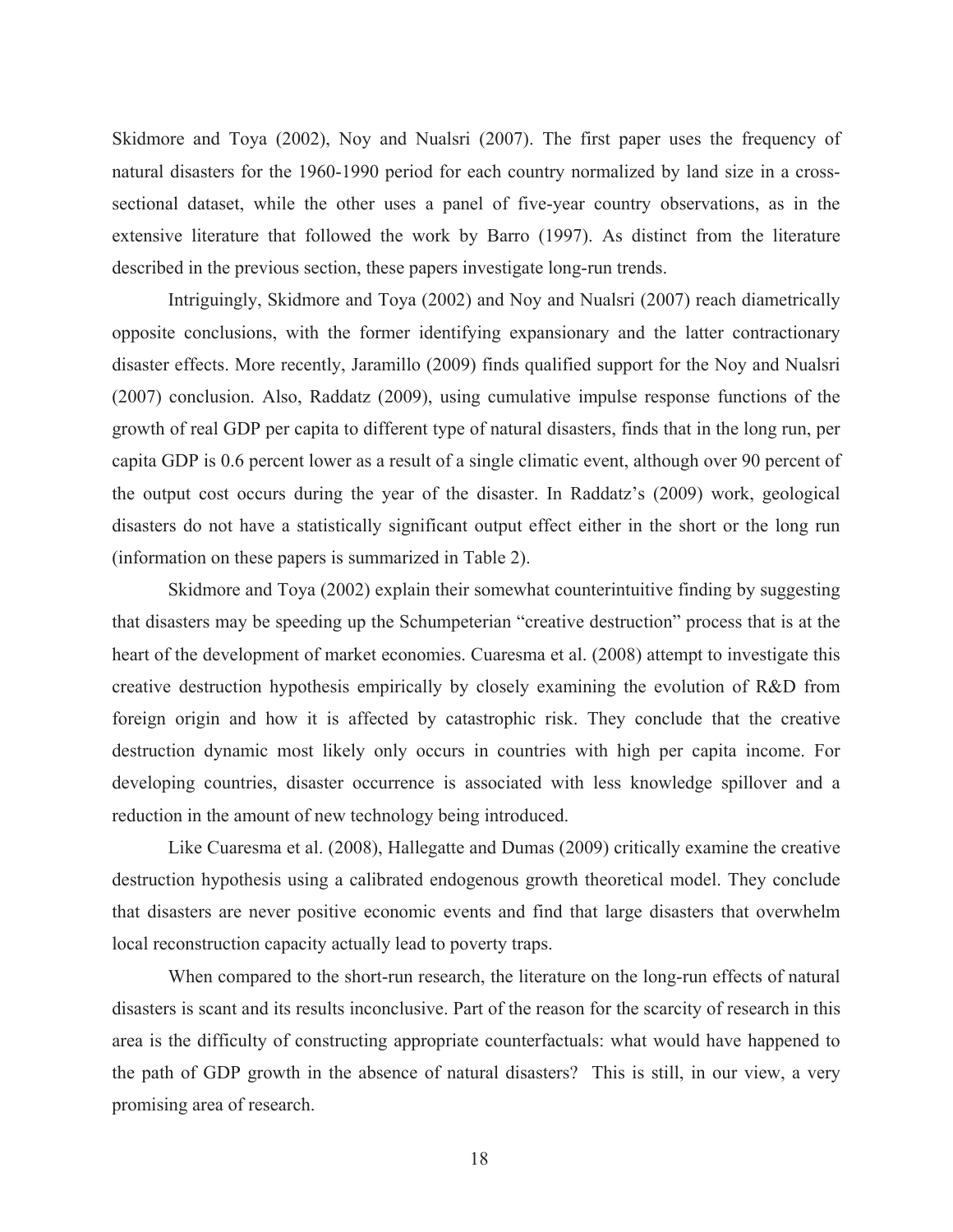Cavallo, Galiani, Noy and Pantano (2010) provide the most recent attempt to bridge that gap. They implement a new methodological approach based on a comparative event study approach. The idea is to construct an appropriate counterfactual –i.e., what would have happened to the path of gross domestic product (GDP) of the affected country in the absence of a natural disaster and to assess the disaster's impact by comparing the counterfactual to the actual path observed. Importantly, the counterfactuals are not constructed by extrapolating pre-event trends from the treated countries but rather by building a synthetic control group –i.e., using as a control group other untreated countries that, optimally weighted, estimate the missing counterfactual of interest. Using this methodology, they don't find any significant long-run effect of disasters (even very large disasters, whereby "large" is defined in relation to the distribution of direct damages caused by natural events). The exceptions are very large events that were also followed by radical political revolution (these are the cases of the Islamic Iranian Revolution (1979) and the Sandinista Nicaraguan Revolution (1979)). Only when these events are included in the sample, they find economically meaningful and statistically significant negative long run effects on GDP growth. For example, ten years after the disaster, the average GDP per capita of the affected countries is (on average) 10% lower that it was at the time of the disaster whereas it would be about 18% higher in the counterfactual scenario in which the disaster did not occur. However, although it is possible that the natural disasters affected the likelihood of the radical regime change that followed, the authors do not make such a causal claim. Therefore, it is possible that the economic consequences that they find came from the revolutions, and subsequent embargoes, rather than from the disasters. In any case,, the paper concludes that unless a natural disaster triggers a radical political revolution; it is unlikely to affect economic growth in the long run.

#### *4.3 Other Economic Impacts*

Almost all existing research focuses on domestic production (GDP) or on incomes; other impacts of disasters have been under-investigated. For example, when disasters are likely to generate significant inter-regional transfers or even international aid, a more precise accounting of their likely fiscal impact is necessary. Accurate estimates of the likely fiscal costs of a disaster are useful in enabling better cost-benefit evaluation of various mitigation programs. Another motivation to estimate the fiscal cost is to better enable governments to insure directly against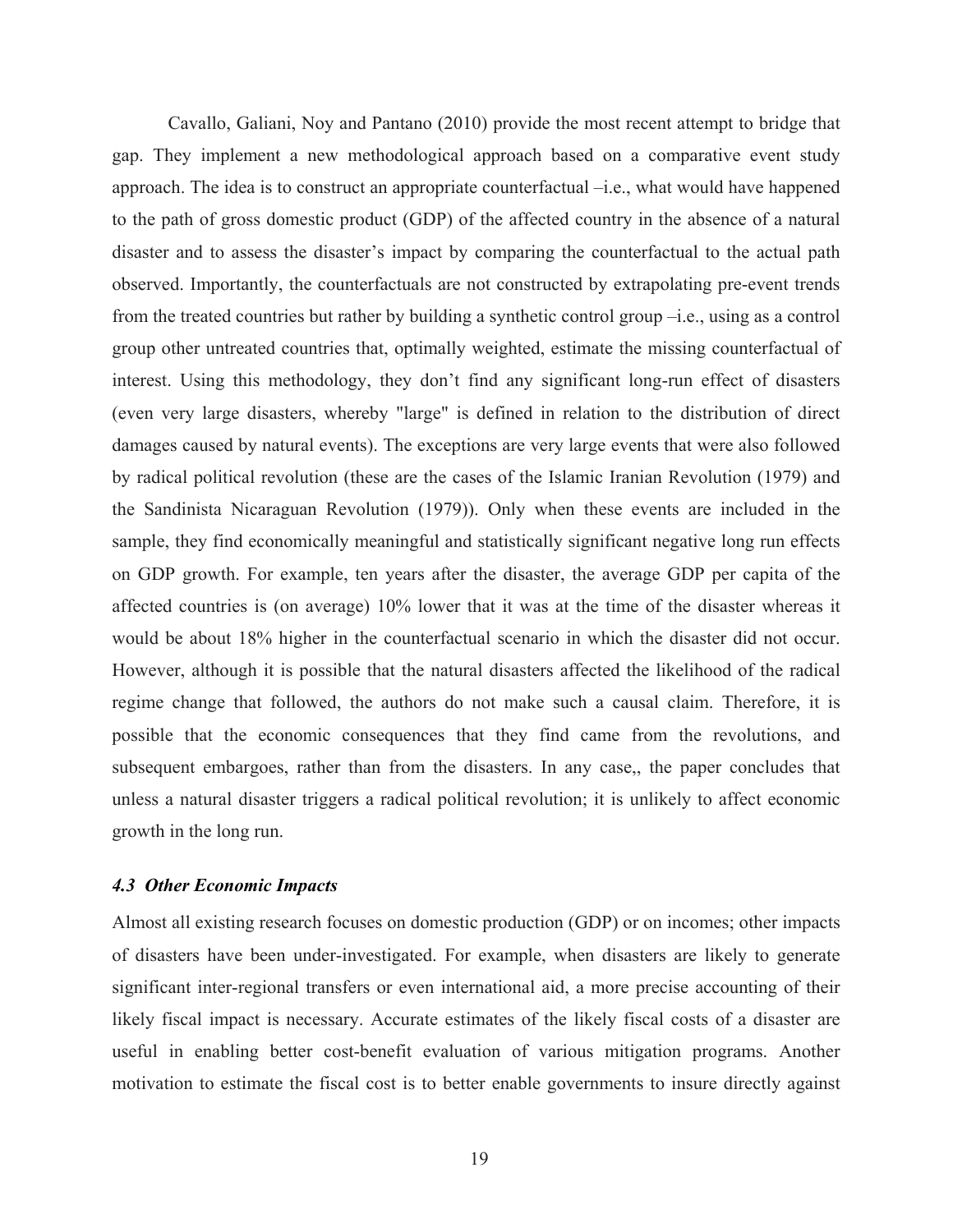<span id="page-18-0"></span>disaster losses, indirectly through the issuance of catastrophic bonds (CAT bonds), or through precautionary savings.

On the expenditure side, publicly financed reconstruction costs may be very different than the original magnitude of destruction of capital that occurred (Fengler, et al., 2008). On the revenue side of the fiscal ledger, the impact of disasters on tax and other public revenue sources has also seldom been quantitatively examined. Using panel VAR methodology, Noy and Nualsri (2008) estimate the fiscal dynamics likely in an "average" disaster; however, they acknowledge that the impacts of disasters on revenue and spending depend on the country-specific macroeconomic dynamics occurring following the disaster shock, the unique structure of revenue sources (income taxes, consumption taxes, custom dues, etc.), and large expenditures. Borensztein et al. (2009) utilize data from Belize to estimate in a calibrated model the likely fiscal insurance needs of a government. Barnichon (2008) calculates the optimal amount of international reserves for a country facing external disaster shocks using a similar methodology.<sup>[14](#page-18-0)</sup>

Several other papers examine various other facets of disaster impact. For example, Neumayer and Plümper (2007) observe that women and girls are much more vulnerable than men to disasters, in terms of lowered life expectancy, with large disasters having an especially unequal effect. Evans et al. (2009) examine the impact of storms on fertility and find that mild (strong) storms have a statistically observable positive (negative) effect on human fertility. Worthington and Valadkhani (2004) trace the impact of disasters on stock markets using eventstudy methodology and find mixed effects.

Heger et al. (2008) focus on all the Caribbean islands and find that as growth collapses in the aftermath of climatic events, the fiscal and trade deficits both deteriorate and the island economies of the region find it difficult to rebound. Yang (2008) and Bluedorn (2005) investigate the evolution of capital flows following disasters, and both conclude that disasters generate some inflows (mostly international aid; but also other types of flows like remittances).

 $14$  See also Cardenas et al (2007) and Mechler et al (2009).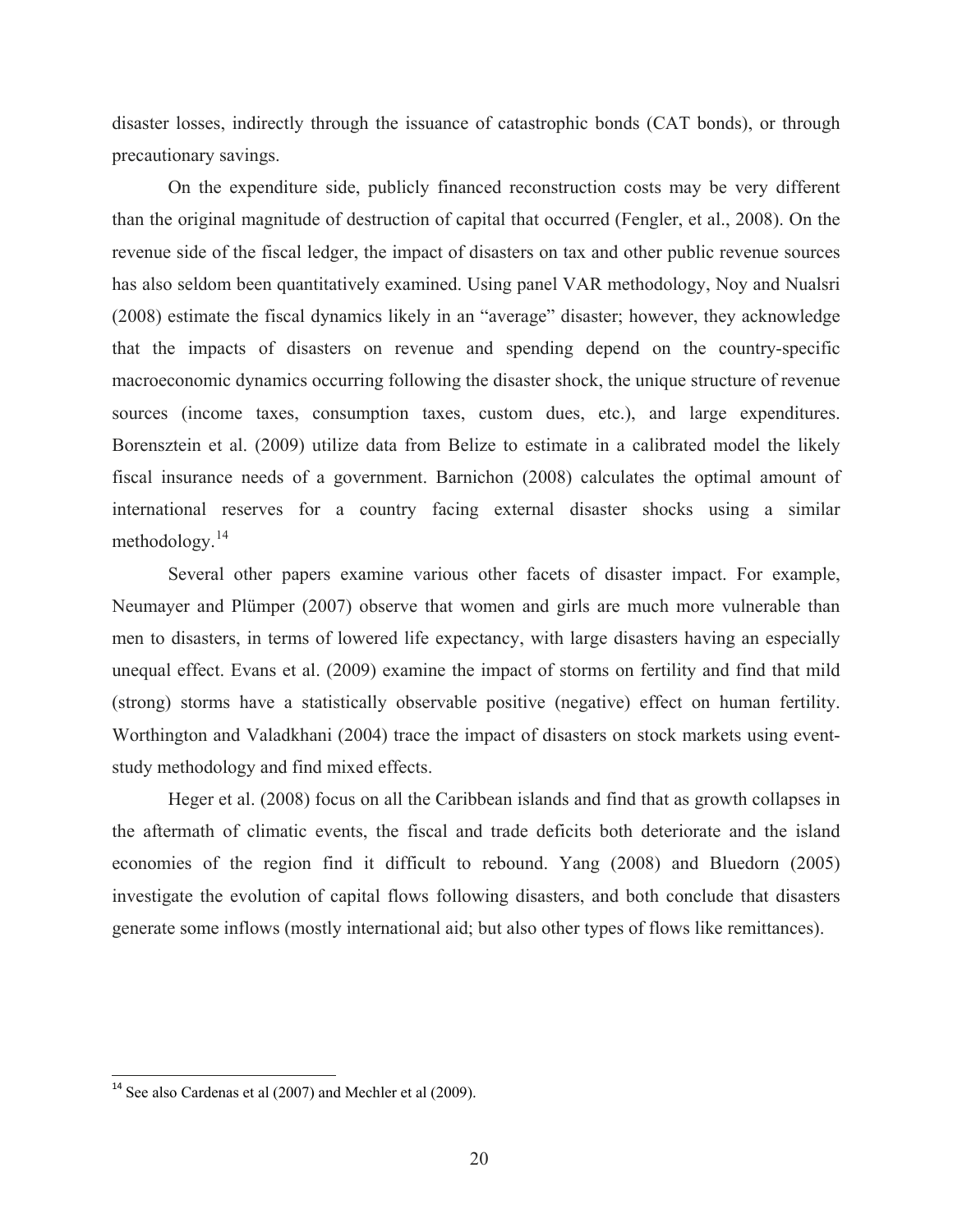#### **5. Case Studies of Disaster Impacts**

Several research projects have examined the economic impact of specific disaster events. Examples are the 1995 Kobe earthquake in Japan (Horwich, 2000), the 1999 earthquake in Turkey (Selcuk and Yeldan, 2001), and Hurricane Katrina in 2005 (Hallegatte, 2008; and Vigdor, 2008). Most of these are descriptive, though some also construct calibrated models that simulate the dynamics of the economy after it is hit by the disaster and are therefore able to tentatively evaluate various policy responses. More recently, Cavallo et al. (2010) estimate Haiti's economic damage to fixed assets, extractable natural resources, and raw materials in the aftermath of the earthquake that struck the Caribbean country on January 12, 2010 –the most catastrophic natural disaster in modern records in terms of fatalities (relative to the country's population).

These analyses were typically written not very long after the event considered and thus report mostly on its short-term impact or the causes for some of the damages. If they do project or estimate long-run impacts, they are unable to separate them from other trends and shocks that would have occurred regardless of the disaster event. The case of Hurricane Katrina demonstrates this problem. Vigdor (2008), in a carefully constructed descriptive investigation of Katrina's impact on New Orleans, documents significant population declines. However, as he readily acknowledges, it is impossible to separate these declines from a general declining trend in the city's population that long predated Katrina (but which Katrina clearly accelerated).

Coffman and Noy (2009) investigate the long-term impact of a 1992 hurricane on the economy of a Hawaiian island. In this case, the long horizon available, the unexpectedness of the event, and the existence of an ideal control group subjected to almost identical conditions but not the hurricane itself, enables them to argue that in spite of massive transfers, it took nearly seven years for the island's economy to return to its pre-hurricane per capita income level. The hurricane also resulted in an out-migration of residents from which the island's population has not fully recovered. The island permanently "lost" about 15 percent of its population as a result of the hurricane, even though very few deaths were associated with the storm.

Numerous other papers have examined specific disaster cases, typically focusing on a specific question. The immigration patterns generated by a strong hurricane in El Salvador are examined by Halliday (2006). Vos et al. (1999) study Ecuador and its vulnerability to the El Niño weather pattern. Pettersen et al. (2005) study the shortcomings of the risk management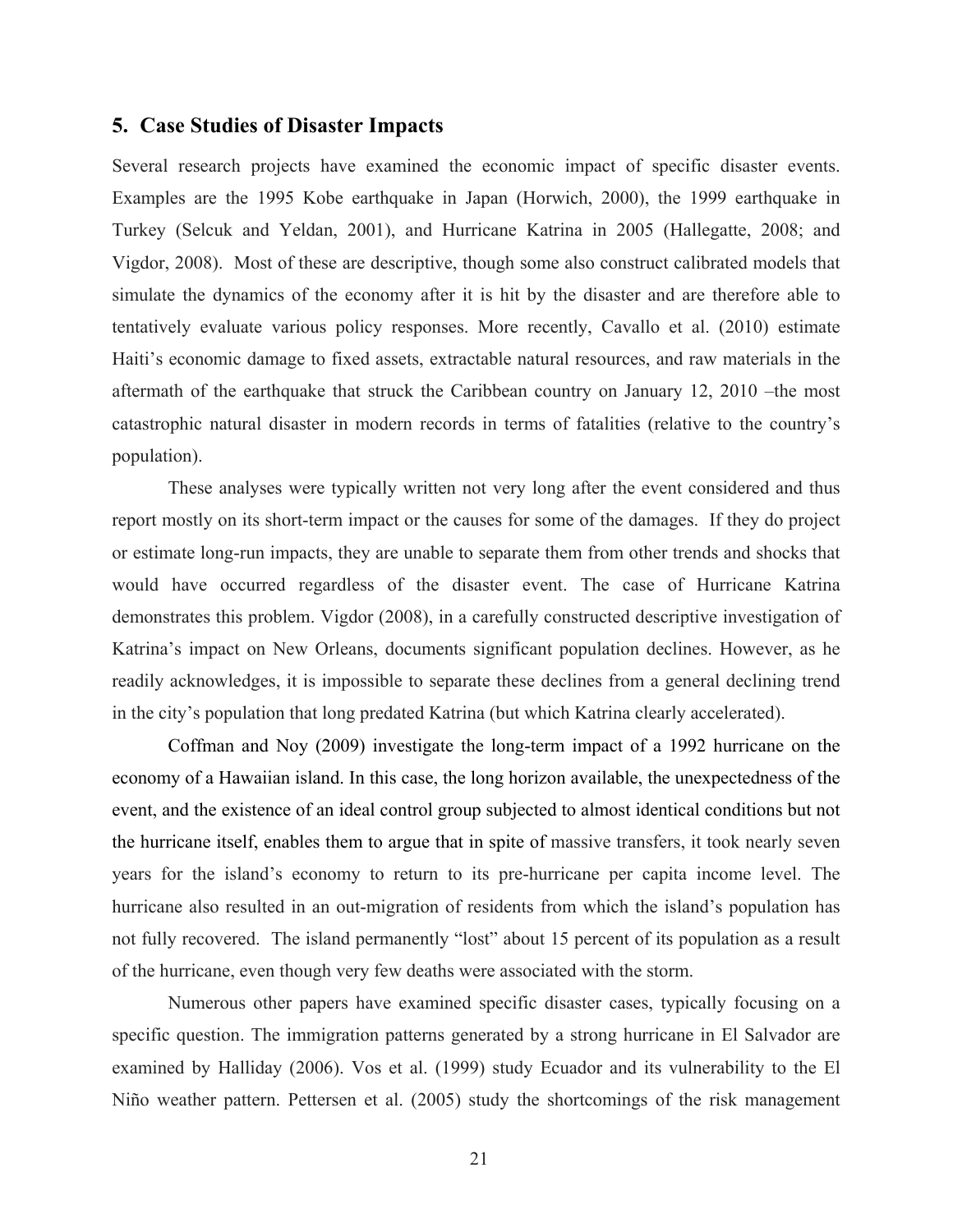<span id="page-20-0"></span>strategies in Chile, El Salvador and Peru. Cárdenas (2008) proposes an innovative financing scheme for catastrophic risk using Honduran circumstances as an example. Finally, another spate of papers provides evidence of specific transmission channels from natural disasters to economic outcomes that are usually clouded in aggregated econometric exercises Examples include: BLS (2006), Kroll et al (1991), Tierney (1997) and West and Lenze (1994).

#### **6. Policies and Disasters**

Perrow (2007), in a recent book on reducing catastrophic vulnerabilities in the United States, argues that public policy should focus on the need to "shrink" the targets: lower population concentration in vulnerable (especially coastal) areas, and lower concentration of utilities and other infrastructure in disaster-prone locations. This advice stems from the awareness that more *ex-post* assistance to damaged communities generates a "Samaritan's dilemma," i.e., an increase in risk-taking and a reluctance to purchase insurance when taking into account the help that is likely to be provided should a disaster strike.<sup>[15](#page-20-0)</sup> However, apart from these *ex-ante* 'shrink-thetarget' policies, many other *ex-ante* and *ex-post* policies that can alleviate or worsen the economic impact of disasters will necessarily be weighed before and after any large event.

Besides policies that can reduce initial disaster damage, policies that can reduce the longer-term economic damage that disasters can wreak should also be contemplated. We have already observed that large disasters typically lead to reduced production and incomes, even if the exact distribution of these effects and their causes are not yet clear. Yet, as Freeman et al. (2003) observe, some of the other likely macroeconomic impacts of disasters may be a deteriorating trade balance, downward pressure on the exchange rate, and upward pressure on prices. How to deal with these likely dynamics is a policy question that also needs to be asked.

#### *6.1 Ex-ante Insurance vs. Ex-post Disaster Financing*

 $\overline{a}$ 

Kunreuther and Pauly (2009) survey some of the problems associated with *ex-ante* insurance coverage for large natural events: uncertainty with regard to the magnitude of potential loses, highly correlated risk among the insured, moral hazard that leads to excessive risk taking by the insured, and an adverse selection of insured parties caused by imperfect information. Their work

<sup>&</sup>lt;sup>15</sup> This is similar to the "moral hazard" problem common in insurance markets. Raschky and Weck-Hannemann (2007) define it as "charity hazard."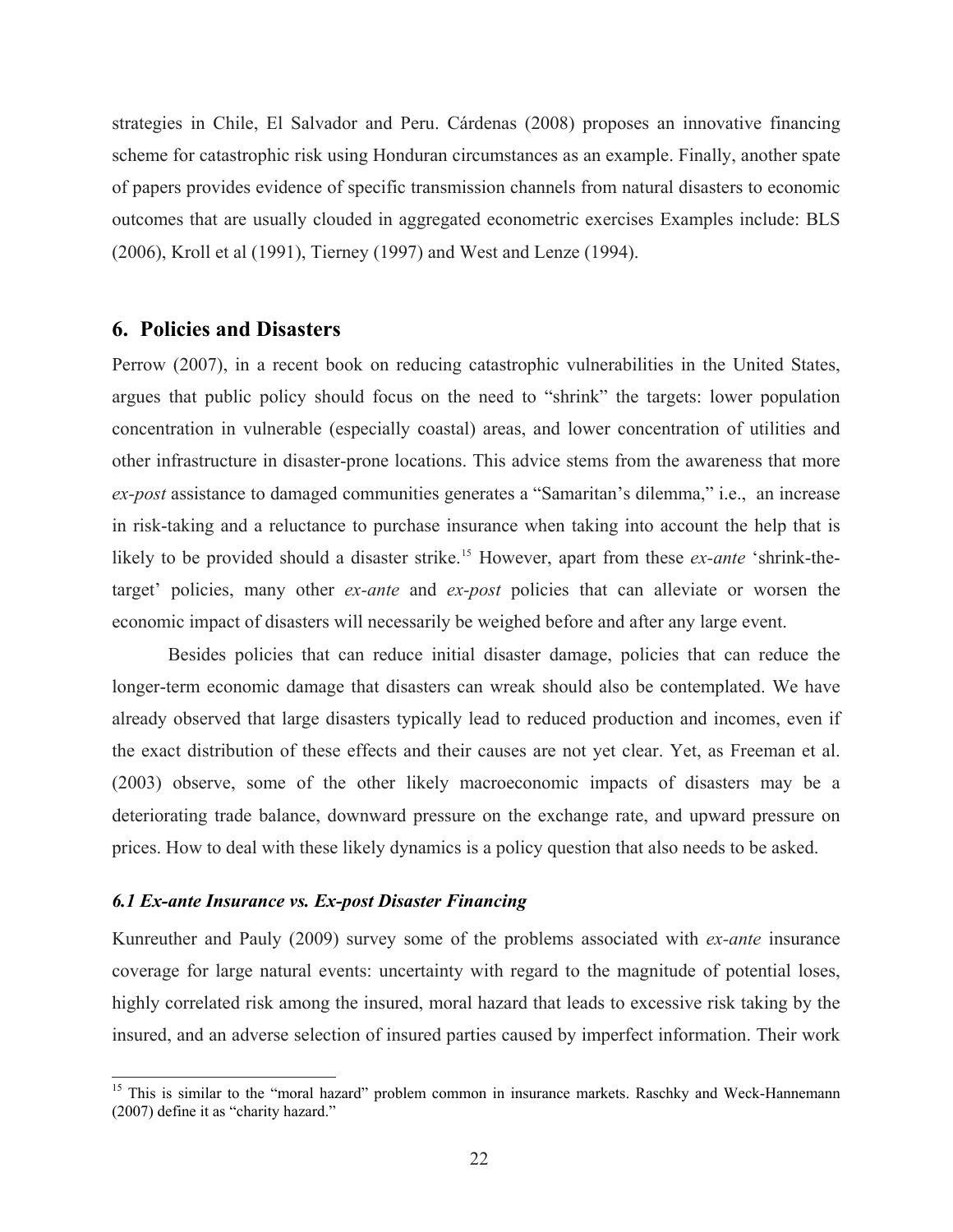<span id="page-21-0"></span>also distinguishes between unknown disasters (those for which the likelihood and the distribution of probable magnitudes are at least partially known) and the unknowable (those for which no information is available). Even though natural disasters are typically not unknowable, these problems still clearly lead to under-insurance. In all recent disasters, even in ones that happened in heavily insured countries like the United States, only a relatively small portion of actual damages was insured. For example, Hurricane Katrina led to insurance claims totaling \$46.3 billion; while the estimated damage of the storm was \$158.2 billion.<sup>[16](#page-21-0)</sup>

Insurance for the public sector, in order to secure the availability of reconstruction expenditures, is also an important policy question. There is broad consensus on the need to design fiscal management policies to resist the stress caused by the occurrence of disasters. Freeman et al. (2003) consider ways to create the necessary fiscal space to deal with catastrophic risk. Among various alternatives, they advocate treating natural disasters as a contingent liability for the national government (although they are skeptical about this suggestion's practical feasibility, particularly in low-income countries). A more substantive initiative would be to implement an annual budgetary allocation to provide for natural disaster expenditure when needed. Mexico's FONDEN (*Fondo Nacional de Desastres Naturales*) provides this kind of fiscal provisioning against the risk of natural disasters. But these measures, while prudent, amount to forms of self-insurance, which may be very costly in the case of an economy with substantial borrowing costs.

Borensztein et al. (2009) argue that, in the case of developing countries exposed to large natural disasters, insurance—or debt contracts with insurance-like features—provides an attractive alternative to self-insurance.<sup>[17](#page-21-0)</sup> For example, they examine the vulnerability of Belize's public finance to the occurrence of hurricanes and the potential impact of insurance instruments in reducing that vulnerability. Through numerical simulations they show that catastrophic risk insurance significantly improves Belize's debt sustainability.

<sup>&</sup>lt;sup>16</sup> Katrina insurance claim data are from Kunreuther and Pauly (2009), while the figure for total damages is taken from EM-DAT. The Congressional Budget Office estimates \$70-130 billion as direct damages (excluding the cost of

 $17$  In the case of temporary shocks, whose effect is reversed over time, and where countries do not face borrowing constraints in global markets during periods of economic distress, a strategy of borrowing and saving, such as those applied by stabilization funds, could be fully appropriate. Even in this case, there are caveats, as it all depends on the price charged for the market insurance (or whether that market exists). Ehrlich and Becker (1972) show that selfinsurance and market insurance are substitutes and may coexist in equilibrium. See also Borensztein et al. (2005), and Hofman and Brukkof (2006).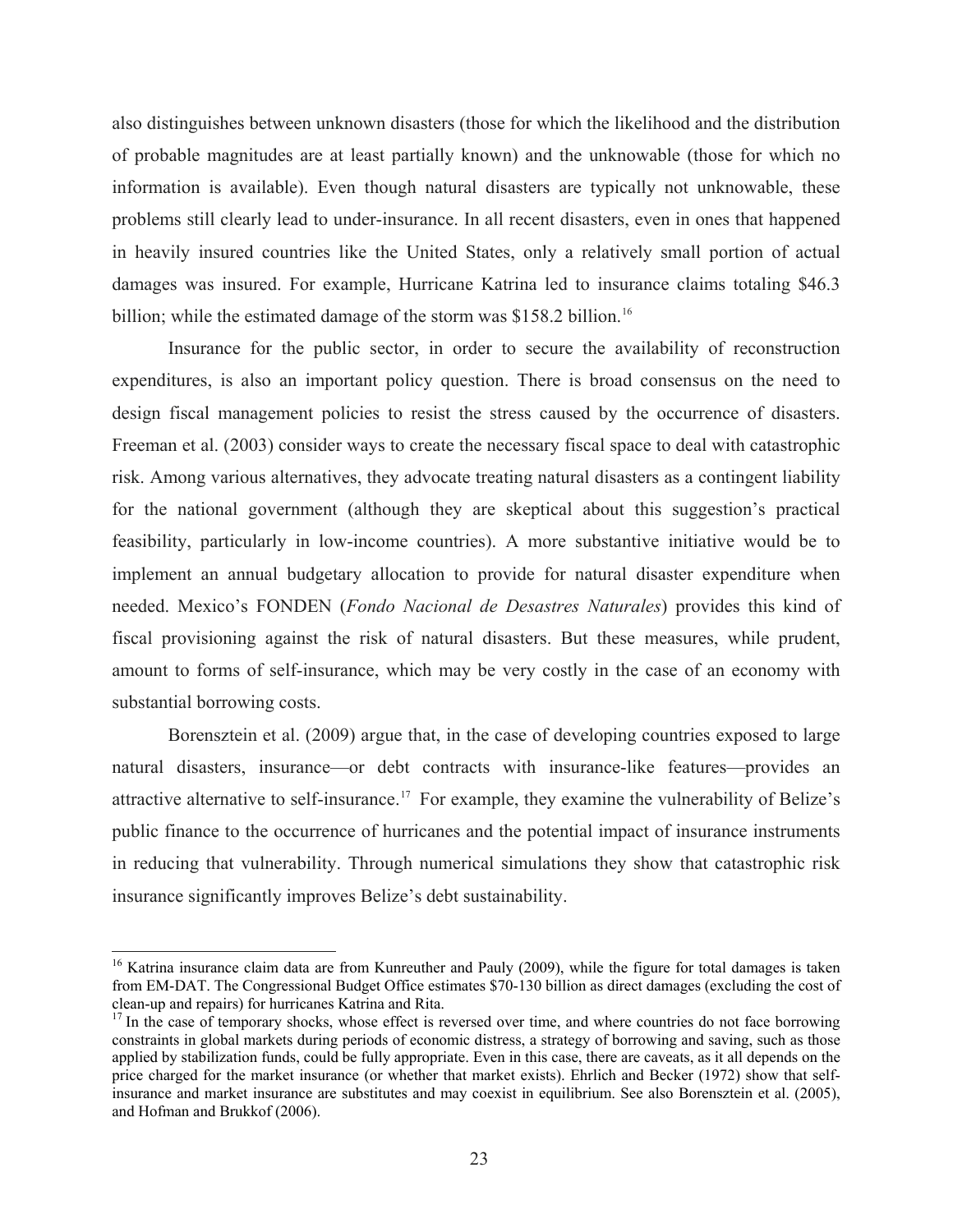<span id="page-22-0"></span>Implementing disaster insurance in developing countries, however, faces three types of obstacles: paucity of markets, political resistance and inadequate institutional framework. For a number of reasons, markets have traditionally been insufficiently developed or simply nonexistent (more on this below). More recently, however, advances such as the development of parametric insurance policies have expanded the availability of coverage for countries and households (Cárdenas, 2008).<sup>[18](#page-22-0)</sup>

Political reluctance to engage in insurance purchase derives from the fact that there is little short-run benefit to be gained from entering into insurance contracts. Insurance involves costs today and a possible payoff in the undetermined future, when the government may have already changed hands. In addition to these incentive problems, disasters are widely considered as "acts of God" (or natural phenomena), and politicians are often not blamed for their occurrence. Politicians and policy-makers therefore face very weak incentives for adopting relatively complex measures, such as purchasing market insurance, to offset some of the costs. Healy and Malhotra (2009) present evidence to support these conjectures even for the transparent and fairly stable political system of the United States. However, since governments are typically held accountable for their response to disasters, they have strong incentives to massively invest in *ex-post* assistance.

An inadequate institutional framework is associated with low policymaking capacity of governments in developing countries. In particular, Pettersen et al. (2005) raise doubts about the value of implementing sophisticated risk management instruments in a weak institutional environment with opaque asset management practices in the public sector, poor risk statistics, and inadequate systems for loss valuation and claim settlements. In their view, improved capacity for risk retention at the country level—to be achieved through sound fiscal management—is more important than the need to apply new instruments for risk transfer.

Of the three obstacles that deter the development of a catastrophic risk insurance market, the one related to market unavailability has been the most studied. The consensus is that governments in countries that are vulnerable to natural disasters appear to have only a limited set

<sup>&</sup>lt;sup>18</sup> Instead of basing payments on an estimate of the damage suffered, parametric insurance contracts establish the payout as a function of the occurrence or intensity of certain natural phenomenon, as determined by a specialized agency such as the U.S. National Hurricane Center or the U.S. National Earthquake Information Center. In this way, the transaction costs and uncertainty associated with insurance payments are considerably reduced. There is no need to verify and estimate damages, and no potential disagreement or litigation about the payouts. Moreover, the country has immediate access to the resources when the disaster takes place.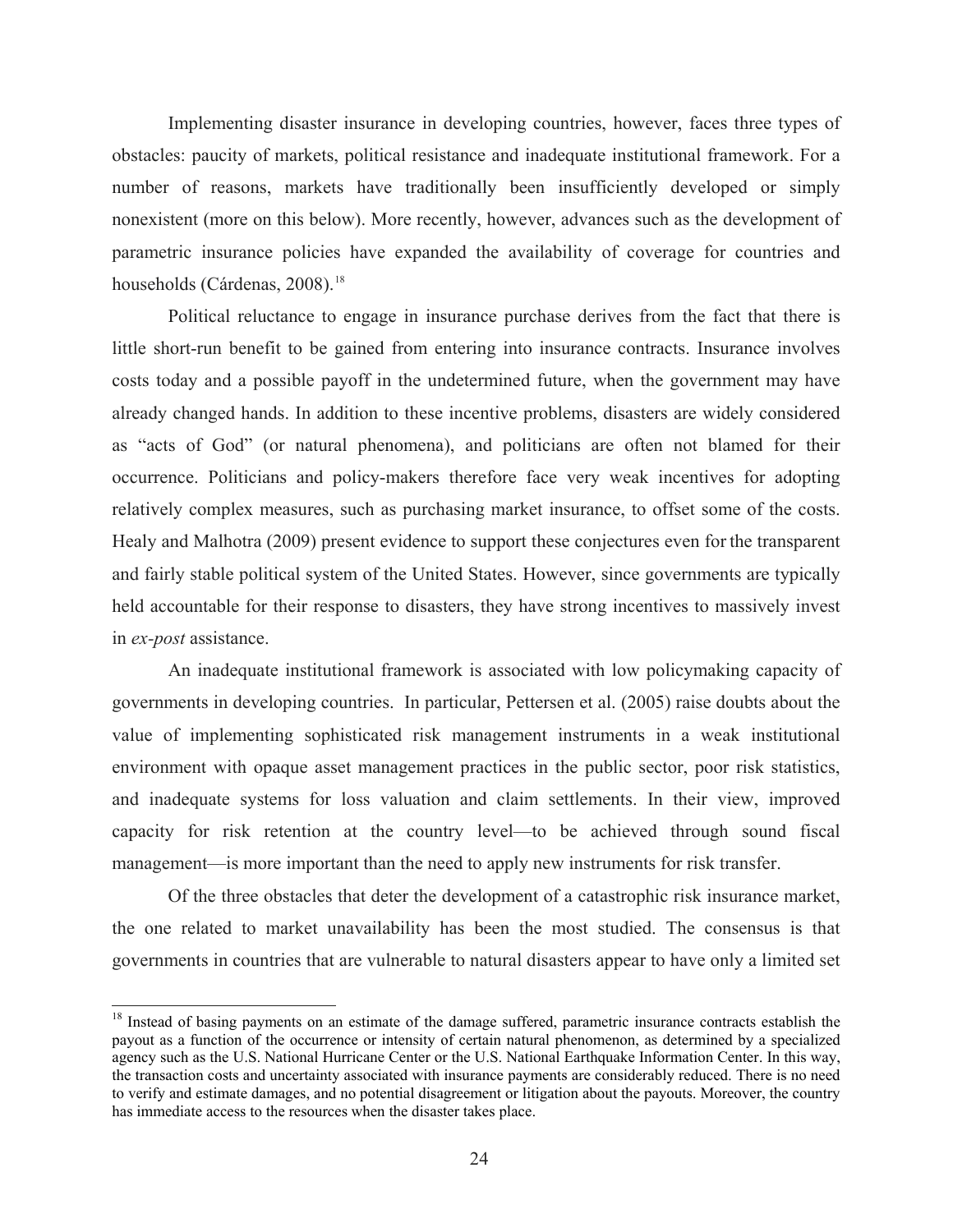<span id="page-23-0"></span>of options available to insure public finances against those risks, although progress is slowly being made. Hofman and Brukoff (2006), Cárdenas (2008), Andersen (2007) and Miller and Keipi (2005) survey some recent initiatives in this regard. The risk profile of catastrophe insurance claims differs from that of other insurance products. A company providing car insurance can easily diversify if it has many clients, since the volume of claims would then be highly predictable. In contrast, natural disasters are low-probability events that can cause extremely large losses when they occur and are thus not easily diversifiable in the same way as car insurance. This low level of diversification increases the cost of insurance. Its price is very volatile and fluctuates sharply every time there is a major catastrophic event that depletes reserves. Primary insurers need to transfer a considerable share of their catastrophe exposure to large reinsurers, and this increased reliance on reinsurers increases the cost of primary insurance, reducing its attractiveness and scope.<sup>[19](#page-23-0)</sup>

Private capital markets offer some complementary alternatives that may increase the availability of financing options as they continue to develop. The first capital market instrument linked to catastrophe risk ("cat bonds") was introduced in 1994 as a means for reinsurers to transfer some of their own risks to capital markets. Since then, their success has prompted governments and international institutions to explore their use as a mean of shielding government budgets from the impact of natural disasters.<sup>[20](#page-23-0)</sup> A catastrophe bond is a tradable instrument that facilitates the transfer of the risk of a catastrophic event to capital markets. A typical structure is one in which the investors purchase a safe bond, such as a U.S. Treasury bond, for the desired amount of coverage and deposit it with a Special Purpose Vehicle (SPV) institution, which is legally distinct from the parties. The investors collect the interest on the bond plus the insurance premium that is paid by the insured party while the disaster does not occur. If the disaster strikes, however, their claim is extinguished and the SPV sells the bond and transfers the funds to the insured. In May 2006 and again in October 2009, the Mexican government obtained earthquake and hurricane insurance by means of cat bonds and a direct purchase of coverage from international reinsurers. $^{21}$  $^{21}$  $^{21}$ 

<sup>&</sup>lt;sup>19</sup> In recent years, reinsurers themselves have also begun to rely more on capital markets to reduce their own exposure.

 $20$  See Andersen (2007).

<sup>&</sup>lt;sup>21</sup> In May 2006, the Mexican government obtained earthquake insurance by means of cat bonds and a direct purchase of coverage from international reinsurers for a total coverage of US\$ 450 million. The cat-bond issued then (for a total of US\$ 150 million in coverage) was the first to cover disaster risk in Latin America. The Mexican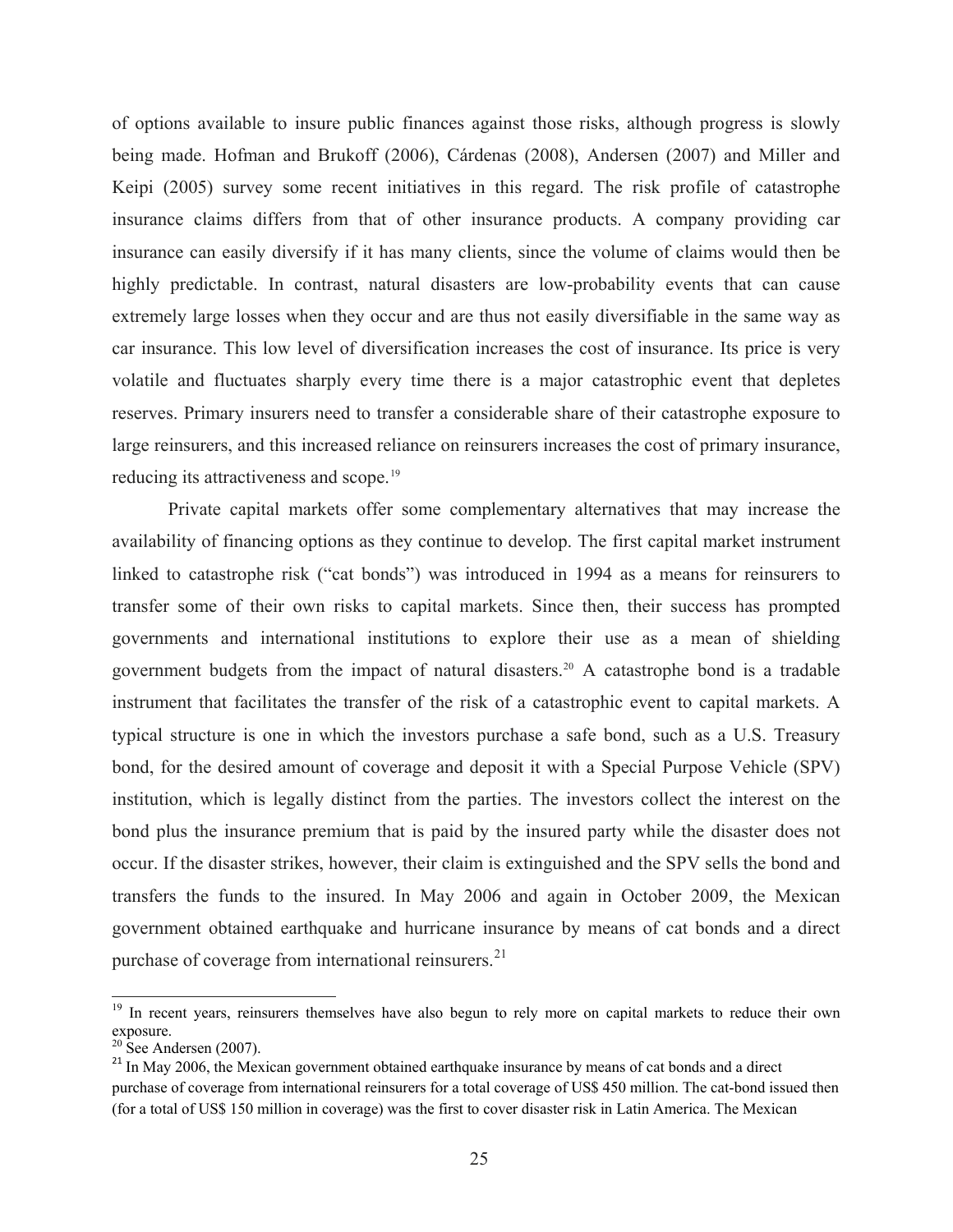While these are encouraging developments, the private catastrophic risk market is still in its infancy. And even if the supply side of risk financing instruments becomes fully developed, important questions remain unanswered. For example: What is the optimal level of insurance that countries should purchase given the cost of insurance, the menu of alternative financing options (self-insurance, ex-post debt accumulation, foreign aid, etc.), and country characteristics (access to external credit, macroeconomic environment, institutional quality, etc.)? What is the appropriate institutional set-up that ensures the proper functioning of insurance schemes while minimizing moral hazard and adverse selection? What is the appropriate role of the government vis-à-vis the private sector in catastrophe insurance markets? These are still open questions that warrant further analysis.

#### *6.2 Monetary and Exchange Rate Policy*

 $\overline{a}$ 

There has been very little research on the monetary aspects of disaster dynamics. As far as we are aware, even elementary questions such as, for example, the inflationary impact of a large disaster and the aid surge in its aftermath, have not been carefully examined. Open-economy questions, such as the impact of disasters on exchange rates (real or nominal) or the terms of trade have also not been examined empirically or analytically.

Keen and Pakko (2007) construct a dynamic stochastic general equilibrium model calibrated for the U.S. economy and the impact of Katrina, and evaluate the optimal response of monetary policy to a Katrina-like shock. They find, intriguingly, given public discussion and market perceptions at the time, that optimal monetary policy design should involve raising interest rates following a large disaster. They show that this result holds for both a Taylor-rule setting of interest rates, for optimal policy setting that replicates the efficient markets solution, and when the model includes nominal rigidities in both prices and wages. Keen and Pakko (2007) argue that this result arises because the anti-inflationary justification for the contractionary policy will trump any desire to temporarily expand output.

In possibly the only empirical paper on exchange rates and disasters, Ramcharan (2007) examines exchange rate policy and its affect on the damage inflicted by disasters. He estimates a

government has followed this initiative and introduced a new cat bond issue in October 2009 sponsored by FONDEN. This US\$ 290 million three year cat bond provides cover for earthquakes on the Pacific coast (US\$ 140 millions), Pacific hurricanes (US\$ 100 millions), and Atlantic hurricanes (US\$50 millions). Coverage will last for three years.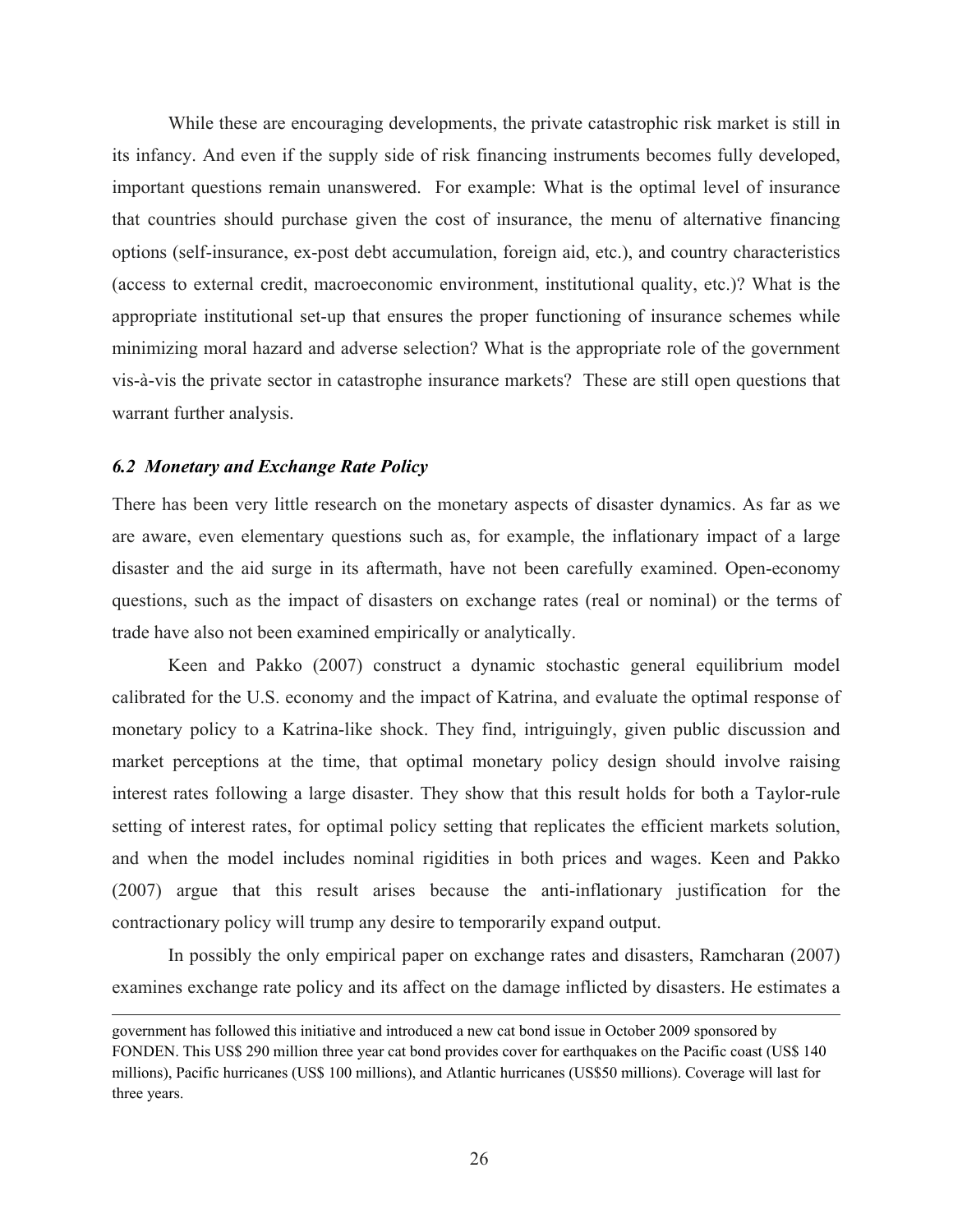variant of equation (5), while controlling for the exchange rate regime and its interaction with the disasters. He finds consistent evidence that flexible exchange rate regimes provide a cushion that ameliorates the disaster's negative impact on growth. All of these policy questions, however, should only be evaluated while also accounting for the future likelihood and potential magnitude of disaster events.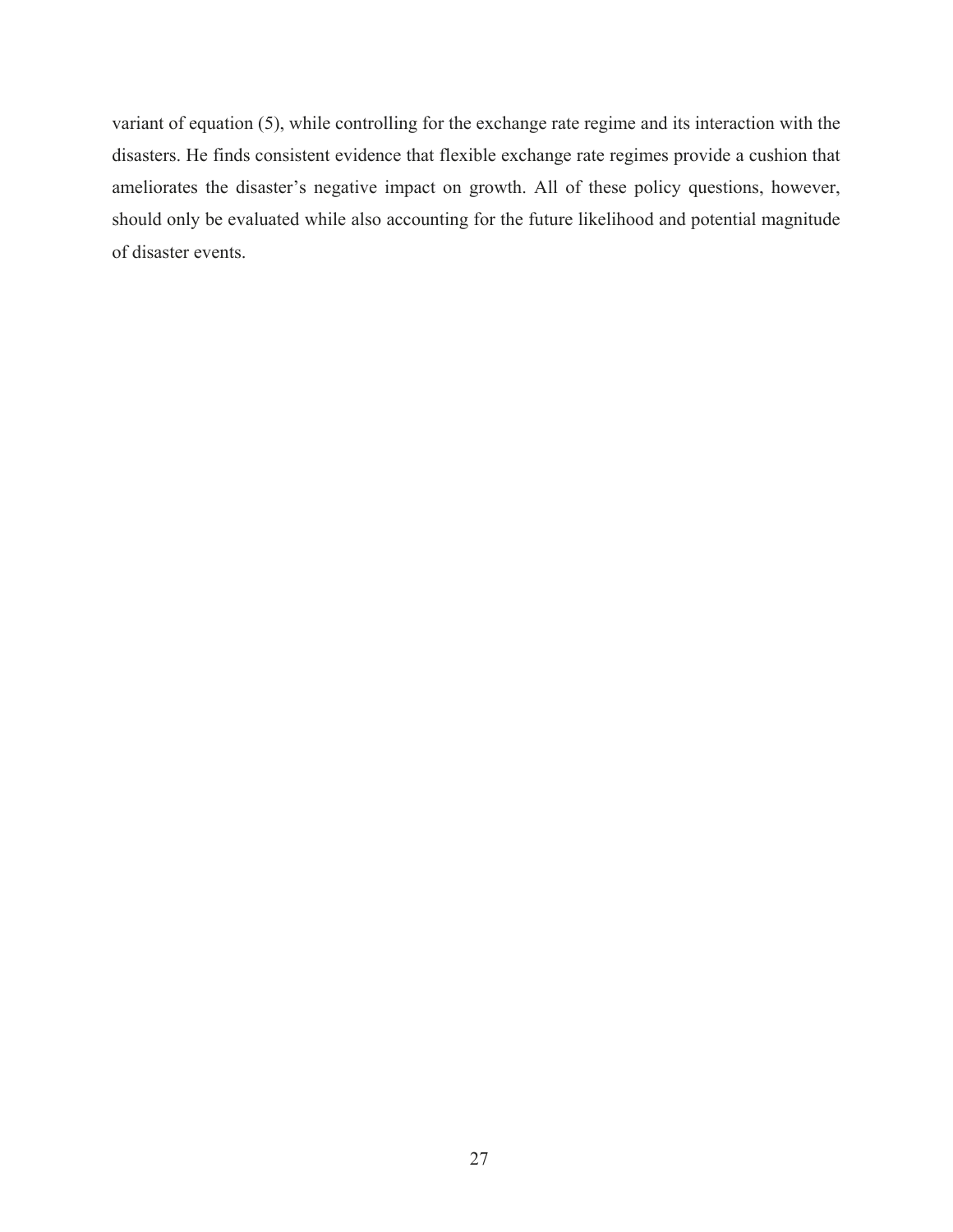#### <span id="page-26-0"></span>**7. Climate Change and Natural Disasters**

There is a robust scientific consensus that human activity, particularly the burning of fossil fuels, is drastically altering the globe's climate. The Intergovernmental Panel on Climate Change  $(IPCC)^{22}$  $(IPCC)^{22}$  $(IPCC)^{22}$  states that: "Warming of the climate system is unequivocal, as is now evident from observations of increases in global average air and ocean temperatures, widespread melting of snow and ice, and rising global average sea level" (IPCC, 2007). By 2100, average global surface warming is projected to increase by between 1.8 degrees Celsius and 4 degrees Celsius depending on the success of emissions mitigation strategies, though some level of warming is expected regardless, even if all emissions were stopped today (IPCC, 2007).

The 2007 IPCC report also predicts that sea levels will rise between 0.18 and 0.59 meters by 2100. More recent predictions of global sea level rise are considerably more drastic, however, as more information on glacial melting has become available. Rahmstorf (2007), for example, predicts a sea level rise of 0.5 to1.4 meters by 2100. In addition, the absorption of carbon in the ocean has led to increased acidity and has resulted in widespread decline in calcification of coral reefs. This coral bleaching in turn leads to destruction of reef systems that protect coastal areas from storm surges.

 There is limited understanding of how global warming will affect storm activity. One of the necessary conditions for hurricane formation is ocean water temperature greater than 26°C to a depth of about 50 meters. Several studies posit that, as global sea surface temperatures rise, hurricanes may become more numerous or intense, or the range of hurricanes will increase to the north and south of the current "hurricane belt" (e.g., Webster et al., 2005).

The science, however, is not conclusive. The IPCC (2007) states "[t]here is observational evidence of an increase in intense tropical cyclone activity in the North Atlantic since about 1970, with limited evidence of increases elsewhere. There is no clear trend in the annual numbers of tropical cyclones. It is difficult to ascertain longer-term trends in cyclone activity, particularly prior to 1970." Elsner et al. (2008) suggest that warming temperatures allow for already strong storms to get even stronger. This suggests that while there may not necessarily be more storms, there will be more frequent strong storms. In general, however, the debate

 $22$  The IPCC is a scientific body established by the World Meteorological Organization and the United Nations Environment Program to assess the risks and impacts of human-induced climate change.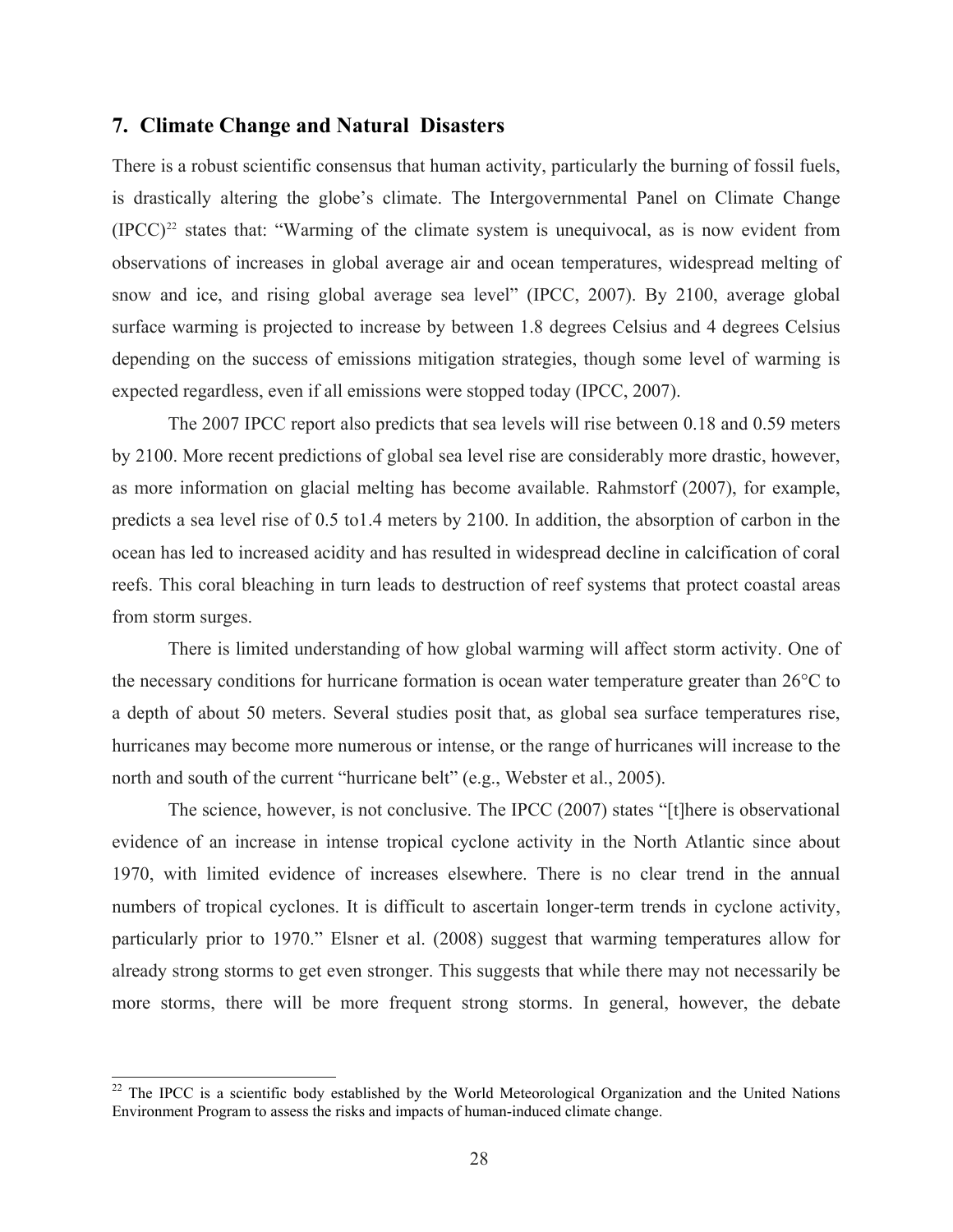<span id="page-27-0"></span>continues over how global warming will affect storms in both potency and incidence.<sup>[23](#page-27-0)</sup> In any case, the combination of sea level rise and deteriorated coral reef ecosystems will make coastal areas considerably more vulnerable to storms, regardless of whether they will be more frequent or more intense.

The impact of global climate change on the incidence of other types of natural disasters is even less well understood. The incidence of geophysical disasters is unlikely to be affected, but there is some evidence, mostly from model exercises, that droughts and floods will become more common and more severe (e.g., IPCC, 2007).

Hallegatte et al. (2007) construct a dynamic general equilibrium model that also includes the possibility of disequlibria during transient periods, and which specifically includes the occurrence of extreme weather-related events. As they point out, most estimates of the future effects of climate change examine the average likely change and stipulate from that on the smooth growth transition path for economic activity. However, as we observed above, the probability distribution of extreme events is also likely to change. Using their calibrated model, they calculate the *economic amplification ratio* (the multiplier from direct capital destruction to indirect economic losses). They show that future changes in the distribution of disasters have the potential to generate large amplification ratios and thus very large economic effects if disaster magnitudes exceed a certain threshold. Very large disasters, or a sequence of disaster events, can have the potential to overwhelm the reconstruction capacity of a country, leaving it stuck in a poverty trap.[24](#page-27-0)

#### **8. Conclusions and Remaining Questions**

 $\overline{a}$ 

The economics of natural disasters are important. In order to facilitate further necessary research on this topic, we summarized the state of this literature. We believe that large gaps in this literature remain. The EM-DAT, the only internationally comparable and available data on disasters, collects only limited information on conceivably too many events.<sup>[25](#page-27-0)</sup> A more detailed accounting of the physical destruction wrought by large disasters and their human toll may prove to be very useful. We would especially like to be able to distinguish among residential damage,

<sup>&</sup>lt;sup>23</sup> Doubts have also been raised over the quality of global databases on storm activity (e.g., Landsea et al., 2006).

<sup>&</sup>lt;sup>24</sup> On the future losses due to climate change, there is a growing body of literature, including among others: Mechler et al (2009); Hallegatte (2009); Hallegatte et al (2008); Schmidt et al (2009).

<sup>&</sup>lt;sup>25</sup> Since the threshold used to determine what constitutes a disaster is quite lenient, the dataset contains limited information on a large variety of events.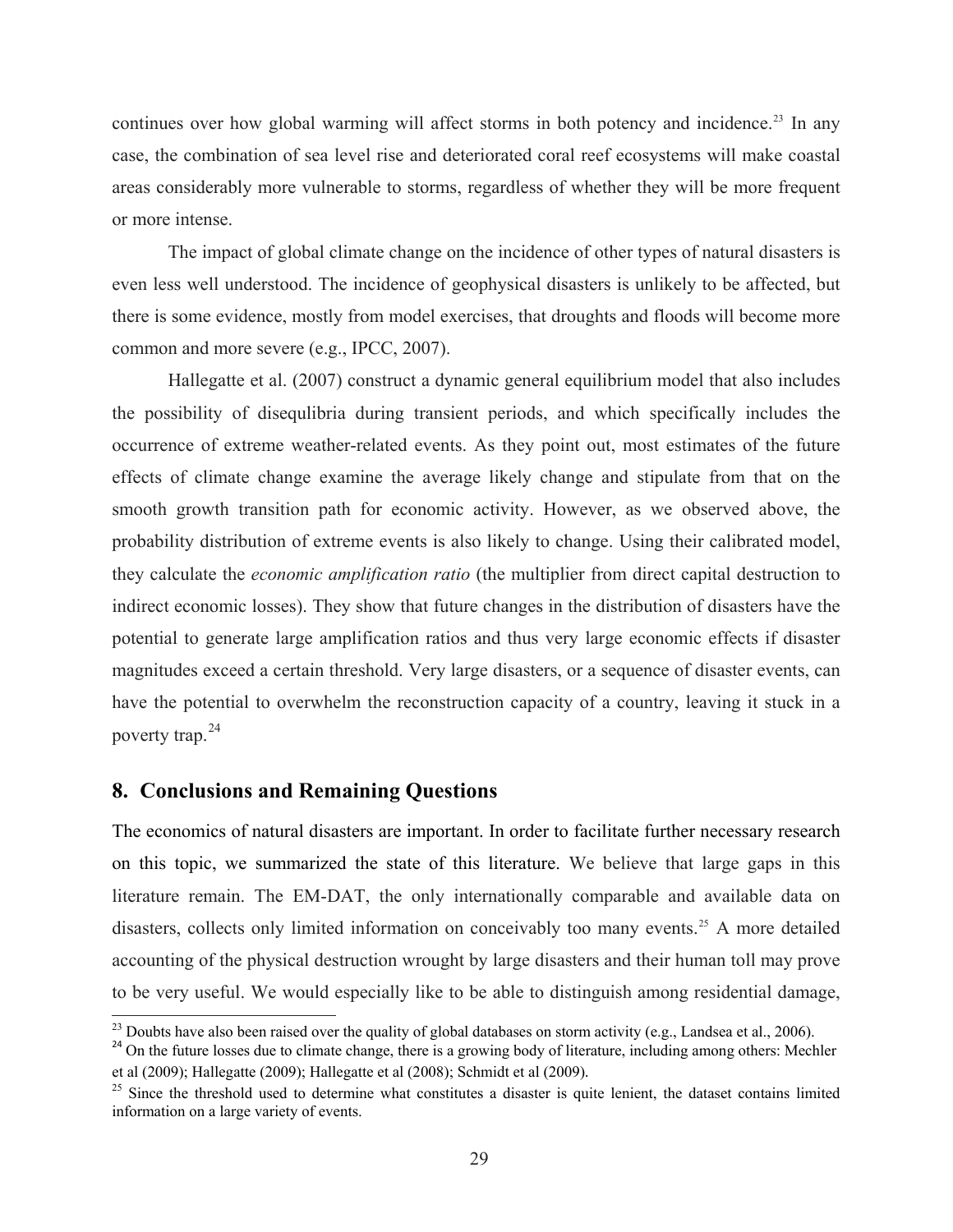<span id="page-28-0"></span>crop devastation, infrastructure damage, and destruction of manufacturing facilities in order to better address many of the questions that remain unanswered.

While the literature we reviewed examines the short- and long-run effects of disasters and provides detailed, if inconclusive, accounting of output dynamics, it does not provide any description of the channels through which disasters cause these output effects. An understanding of the channels of causality, in both the short and the long run, will surely enable more informed *ex-post* policymaking and even *ex-ante* preparation and mitigation.

We have presented some provisional evidence that the extent of adverse impact is related to the ability to mobilize significant funding for reconstruction. We have also shown that poorer countries are likely to suffer more from future disasters, but these countries are also unlikely to be able to adopt the counter-cyclical fiscal policies that can pay for reconstruction.<sup>[26](#page-28-0)</sup> This constraint will make disasters' adverse consequences more severe in poorer developing countries. A better-targeted reconstruction that is informed by the identified channels of transmission can potentially alleviate some of these resource constraints.

A further significant lacuna in the current state of our knowledge is the absence of any agreement regarding the long-run effects of these disasters. Whether these disagreements have any substantial real relevance to policy decisions can only be assessed when the channels of transmission and propagation for any long-run effects become more evident.

We have not reviewed the micro-development literature that has been examining the ways in which households (typically rural households) deal with sudden disaster events (e.g., Townsend, 1994; Udry, 1994; and Dercon, 2004). Whether these shed light on the channels of transmission is a possibility that needs to be further explored. Nor have we reviewed the literature on aid allocations following disasters and their impact. This literature was recently surveyed by Strömberg (2007) who also provides stylized facts on who gives relief, how much is given and who receives it.

The original exogenous aspect of the natural trigger (e.g., the storm or the earthquake) can also enable economists to examine more closely the importance of rare but large deviations from trend for various aspects of economic dynamics. This may be of special interest given the increasing realization among macroeconomists that one needs to model and carefully investigate

<sup>&</sup>lt;sup>26</sup> Ilzetzki and Végh (2008) document counter-cyclical fiscal policy in richer countries and pro-cyclical policy in the developing world, probably driven by public credit constraints.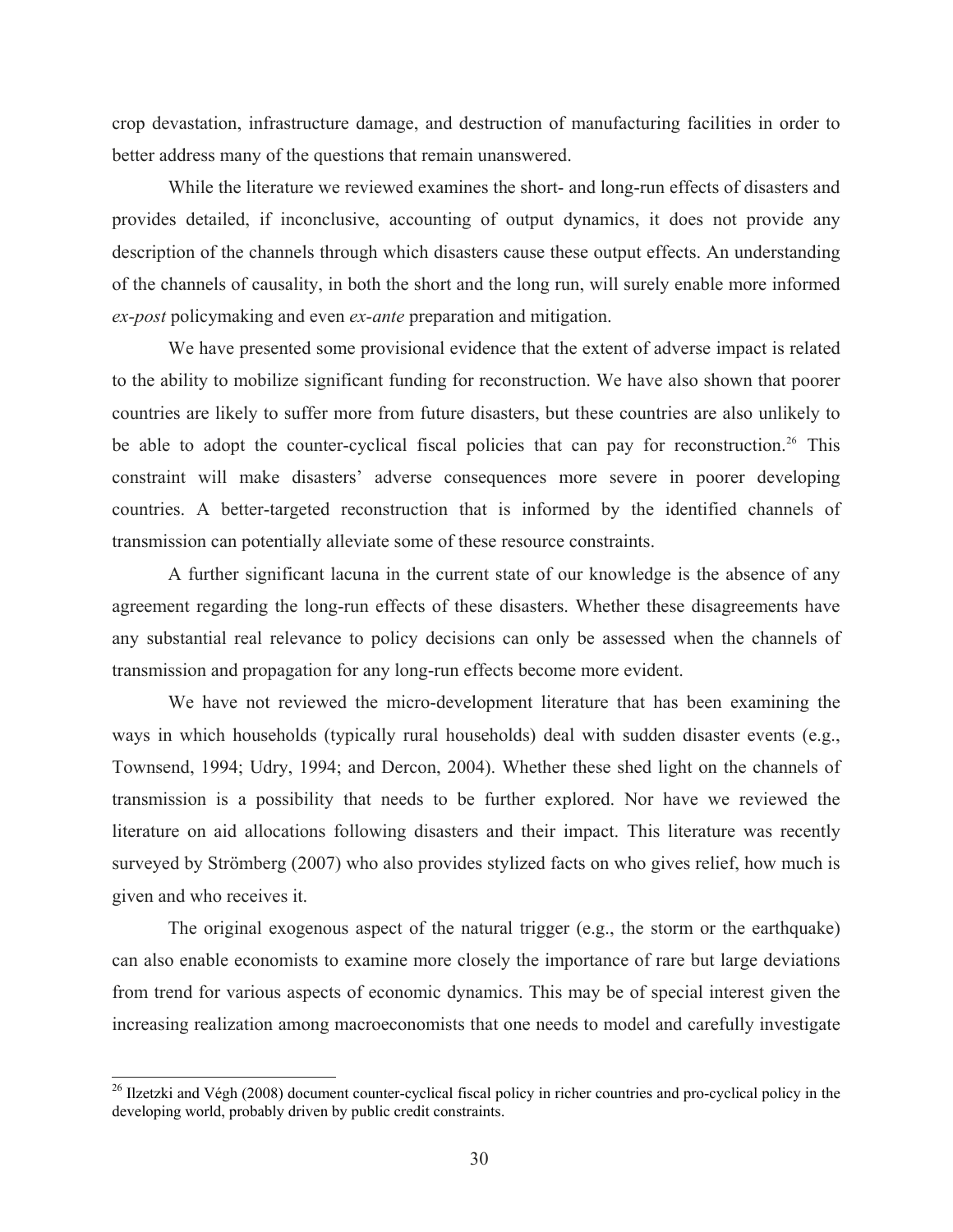<span id="page-29-0"></span>not only the smooth transitions and cycles of the macro-economy but also the rare but extreme-volatility events that have profound implications for the smoother "normal" path.<sup>[27](#page-29-0)</sup> S everal recent papers, particularly Barro (2006 and 2009), Pindyck and Wang (2009), and Gabaix (2008), are already exploring many of these possibilities, but not necessarily within the context of natural disasters, their occurrence, or their impacts.

<sup>&</sup>lt;sup>27</sup> See Krugman (2009) on the failure of the profession to weight carefully the possibility of large abnormal events.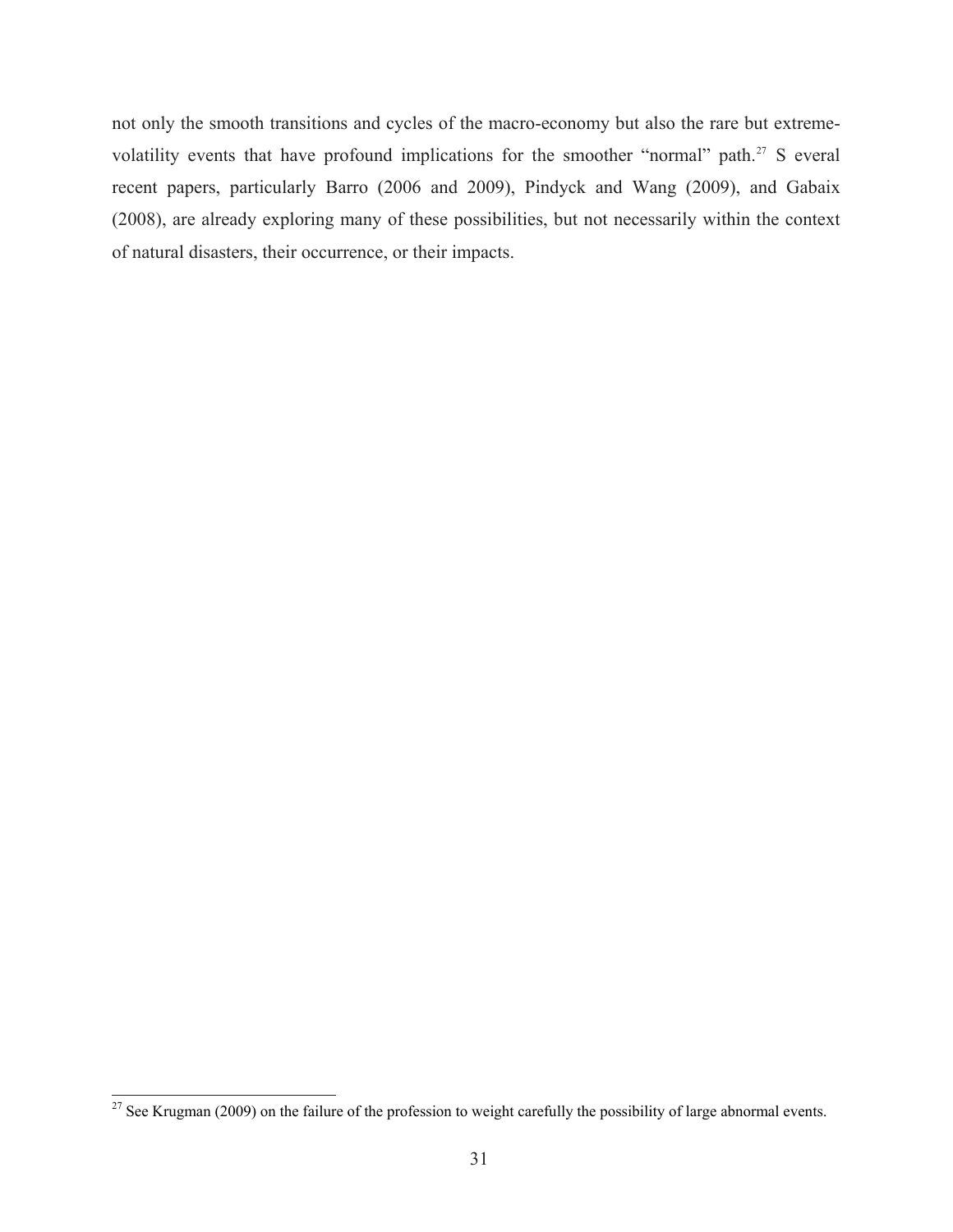#### **References**

- Albala-Bertrand J M. 1993. *Political economy of large natural disasters*. Oxford, United Kingdom: Clarendon Press.
- Anbarci, N., M. Escaleras, and C. A. Register. 2005. "Earthquake Fatalities: The Interaction of Nature and Political Economy." *Journal of Public Economics* 89: 1907–1933.
- Andersen, T. J. 2007. "Developing and Supporting the Use of Disaster-Linked Financial Instruments: The Role of the IDB in Latin America and the Caribbean." Inter-American Development Bank, Working Group on Disaster Risk Financing.
- Auffret, P. 2003. "High Consumption Volatility: The Impact of Natural Disasters?" World Bank Policy Research Working Paper 2962.
- Barrioneuvo, Alexei (2010). Chile Braces for a Major Economic Slowdown. New York Times, 3/15/2010.
- Barro R. 1997. *Determinants of economic growth: A cross-country empirical study*. Cambridge, United States: MIT Press.
- \_\_\_\_\_. 2006. "Rare Disasters and Asset Markets in the Twentieth Century." *Quarterly Journal of Economics* 121: 823-866.
- \_\_\_\_\_. 2009. "Rare Disasters, Asset Prices, and Welfare Costs." *American Economic Review 99(1): 243–264*
- Benson, C. and E. J. Clay. 2004. "Understanding the Economic and Financial Impacts of Natural Disasters." *Disaster Risk Management Series* No. 4. Washington DC, United States: World Bank.
- Besley, T. and R. Burgess. 2002. "The Political Economy of Government Responsiveness: Theory and Evidence from India." *Quarterly Journal of Economics* 117(4): 1415-1451.
- Bluedorn, J. C. 2005. "Hurricanes: Intertemporal Trade and Capital Shocks." Nuffield College Economics Paper 2005-W22.
- Borensztein, E., M. Chamon, and O. Jeanne, et al. 2005. "Sovereign Debt Structure for Crisis Prevention." IMF Occasional Papers 237. Washington, DC, United States: International Monetary Fund.
- Borensztein, E., E. Cavallo, and P. Valenzuela. 2009. "Debt Sustainability under Catastrophic Risk: The Case for Government Budget Insurance*.*" *Risk Management and Insurance Review* 12 (2) 273-294.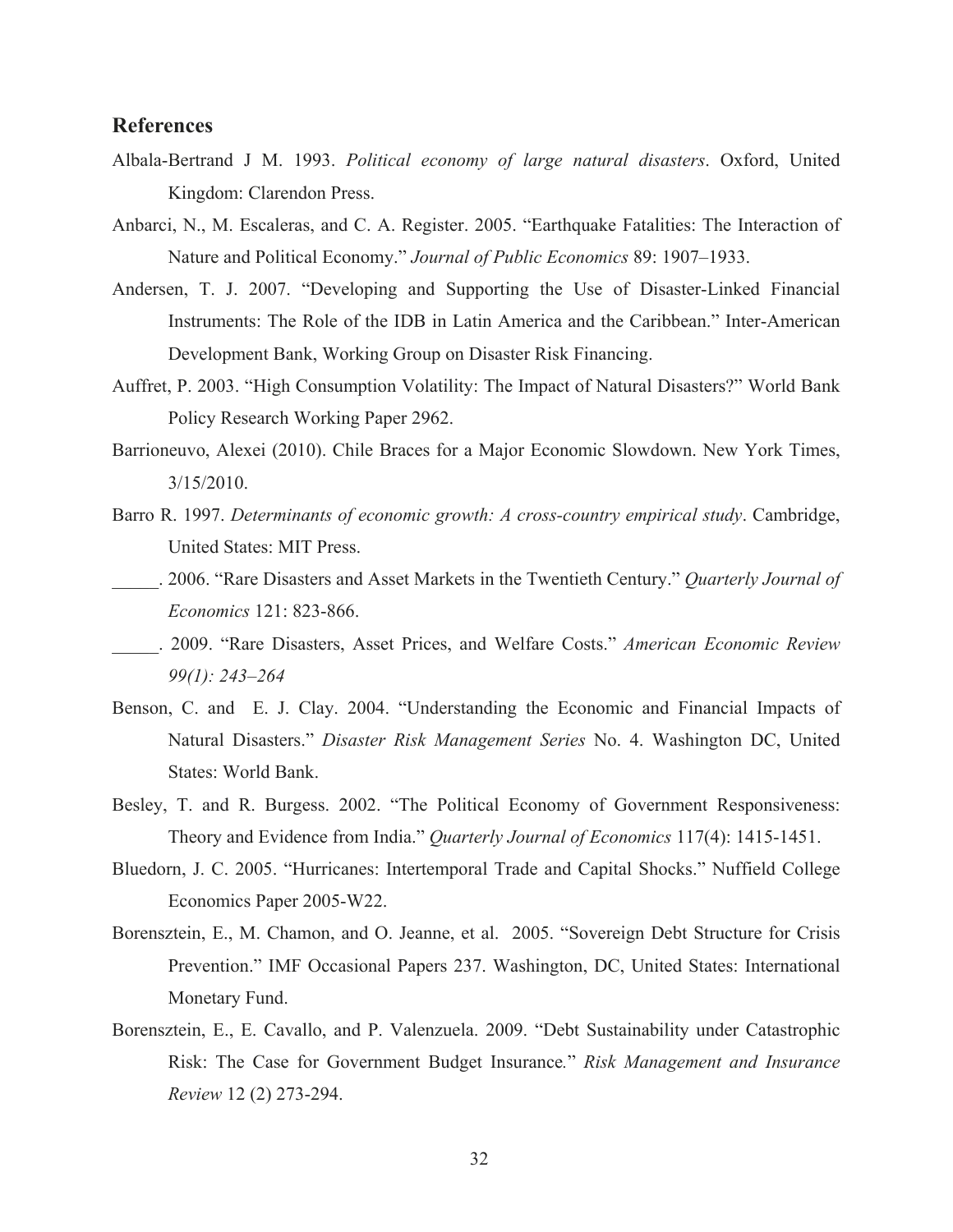- Bureau of Labor Statistics, 2006, The labor market impact of Hurricane Katrina: an overview, Monthly Labor Review, August 2006, 3
- Cardenas, V. 2008. Financiamiento de Riesgos Catastróficos Naturales. Research Department Working Paper # 663. Washington, DC: Inter-American Development Bank.
- Cavallo, E., A. Powell and O. Becerra (2010), Estimating the Direct Economic Damage of the Earthquake in Haiti. Forthcoming: Economic Journal
- Cavallo, E., Galiani, S., Noy, I. and J. Pantano (2010). "Catastrophic Natural Disasters and Economic Growth", Mimeos, Inter-American Development Bank: Washington, D.C.
- Coffman, M. and I. Noy. 2009. "Hurricane Iniki: Measuring the Long-Term Economic Impact of a Natural Disaster Using Synthetic Control." University of Hawaii Working Paper 09-05.
- Cuaresma, J.C., J. Hlouskova, and M. Obersteiner. 2008. "Natural disasters as Creative Destruction? Evidence from Developing Countries." *Economic Inquiry* 46(2): 214-226.
- Dacy, D.C., and H.C. Kunreuther. 1969. *The Economics of Natural Disasters*. New York, United States: Free Press.
- Dercon, S. 2004. "Growth and Shocks: Evidence from Rural Ethiopia." *Journal of Development Economics* 74(2): 309-329.
- ECLAC. 2003. *Handbook for Estimating the Socio-economic and Environmental Effects of Disasters*. United Nations Economic Commission for Latin America and the Caribbean.
- Eisensee, T. and D. Strömberg. 2007. "News Floods, News Droughts, and U.S. Disaster Relief." *Quarterly Journal of Economics* 122(2) 693–728.
- Elsner, J., J. Kossin, and T. Jagger. 2008. "The Increasing Intensity of the Strongest Tropical Cyclones." *Nature* 455: 92-95.
- Ehrlich, L., and G.S. Becker. 1972. "Market Insurance Protection." *Journal of Political Economy* 80: 623-648.
- Evans, R. W., H. Yingyao, and Z.Zhao 2009. "The Fertility Effect of Catastrophe: U.S. Hurricane Births." *Journal of Population Economics*, forthcoming.
- Fengler, Wolfgang, Ahya Ihsan and Kai Kaiser, 2008. Managing Post-Disaster Reconstruction Finance: International Experience in Public Financial Management. World Bank Policy Research Working Paper 4475.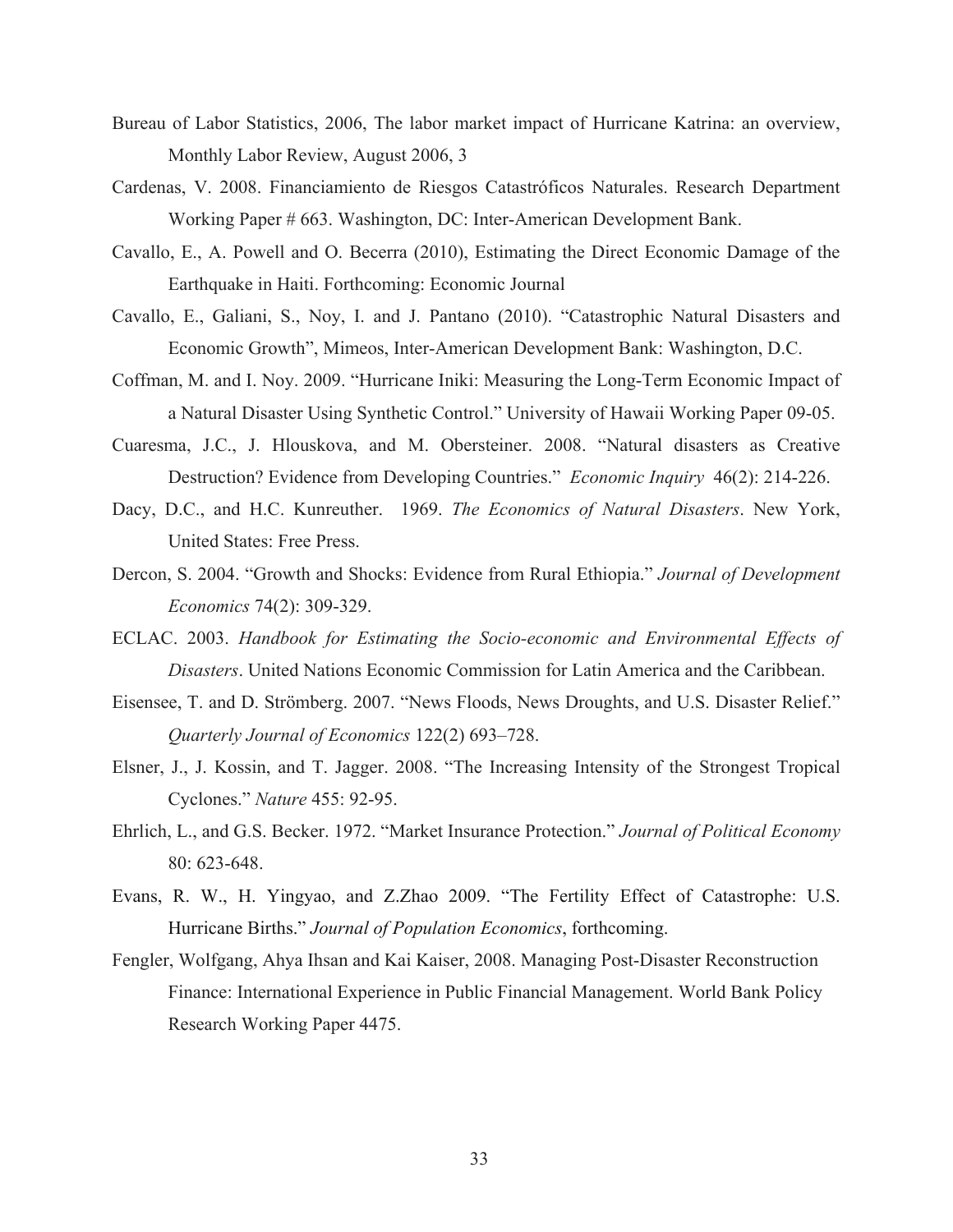- Fomby, T., Y. Ikeda and N. Loayza. 2009. "The Growth Aftermath of Natural Disasters." World Bank Policy Research Working Paper 5002. Washington, DC, United States: The World Bank.
- Freeman, P.K., M. Keen and M. Mani. 2003. "Dealing with Increased Risk of Natural Disasters: Challenges and Options." IMF Working Paper 03/197. Washington, D.C., United States: International Monetary Fund.
- Gabaix, X. 2008. "Variable Rare Disasters: An Exactly Solved Framework for Ten Puzzles in Macro-Finance." Working Paper#13724. Cambridge, MA, United States: National Bureau of Economic Research.
- Halliday T. 2006. "Migration, Risk and Liquidity Constraints in El Salvador." *Economic Development and Cultural Change* 54(4): 893925.
- Hallegatte, S., 2008: An adaptive regional input-output model and its application to the assessment of the economic cost of Katrina, *Risk Analysis* 28(3).
- Hallegatte, S., 2009, A Roadmap to Assess the Economic Cost of Climate Change with an Application to Hurricanes in the United States, in "Climate Change and Hurricane", Elsner and Jagger (Eds.), Springer.
- Hallegatte, S. and P. Dumas. 2009. "Can Natural Disasters have Positive Consequences? Investigating the Role of Embodied Technical Change." *Ecological Economics* 68(3): 777-786.
- Hallegatte, S., J.-C. Hourcade and P. Dumas. 2007. "Why Economic Dynamics Matter in Assessing Climate Change Damages: Illustration on Extreme Events." *Ecological Economics* 62(2), 330-340.
- Hallegatte S., N. Patmore, O. Mestre, P. Dumas, J. Corfee Morlot, C. Herweijer, R. Muir Wood, 2008b. Assessing Climate Change Impacts, Sea Level Rise and Storm Surge Risk in Port Cities: A Case Study on Copenhagen, OECD Environment Working Paper No. 3 ENV/WKP(2008)2, (updated version submitted to Climatic Change)
- Healy, A. and N. Malhotra. 2009. "Myopic Voters and Natural Disaster Policy." *American Political Science Review*, 103. 387-406.
- Heger, M., A. Julca, and O. Paddison. 2008. "Analysing the Impact of Natural Hazards in Small Economies: The Caribbean Case." UNU/WIDER Research Paper2008/25.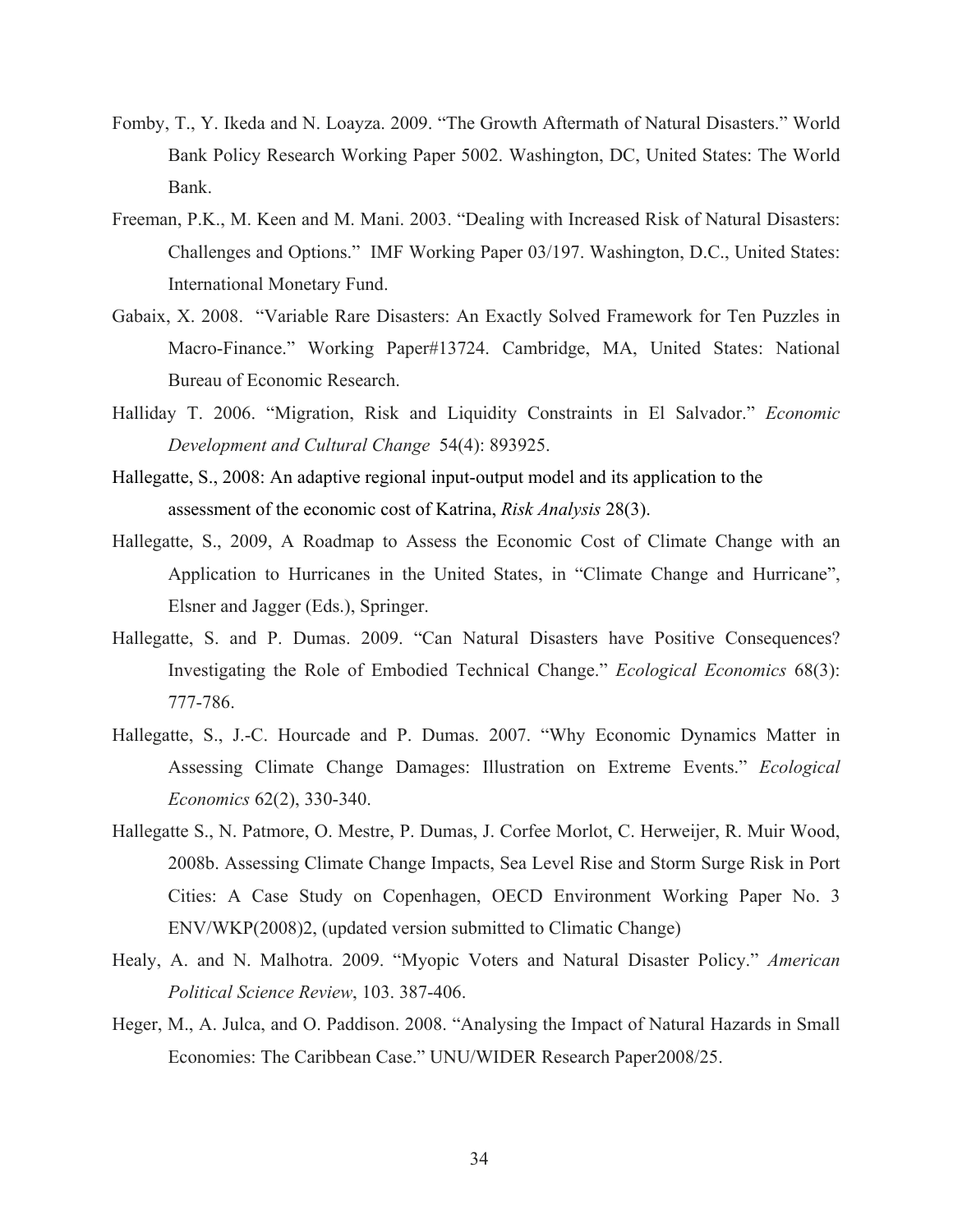- Hochrainer, S. 2009. "Assessing the Macroeconomic Impacts of Natural Disasters Are there Any?" World Bank Policy Research Working Paper 4968. Washington, DC, United States: The World Bank.
- Hofman, D., and P. Brukoff, 2006. "Insuring Public Finances against Natural Disasters: A Survey of Options and Recent Initiatives." IMF Working Paper 06/199. Washington, DC, United States: International Monetary Fund.
- Horwich G. 2000. "Economic Lessons of the Kobe Earthquake. *Economic Development and Cultural Change* 48(3): 521-542.
- IPCC, 2007. "Summary for Policymakers." In: *Climate Change 2007: Impacts, Adaptation and Vulnerability*. Contribution of Working Group II to the Fourth Assessment Report of the Intergovernmental Panel on Climate Change. M.L. Parry, O.F. Canziani, J.P. Palutikof, P.J. van der Linden and C.E. Hanson, Editors. Cambridge, United Kingdom: Cambridge University Press 7-22.
- Jaramillo, C. R. H. 2009. *Do Natural Disasters Have Long-Term Effects On Growth?* Manuscript. Bogotá, Colombia: Universidad de los Andes.
- Kahn M E. 2005. "The Death Toll from Natural Disasters: The Role of Income, Geography, and Institutions. *Review of Economics and Statistics* 87(2): 271–284.
- Keen, B. and M. Pakko. 2007. "Monetary Policy and Natural Disasters in a DSGE Model: How Should the Fed Have Responded to Hurricane Katrina?" St. Louis Fed: *Economics Working Paper* 2007-25.
- Kellenberg, D. K., and A. M. Mobarak. 2008. Does Rising Income Increase or Decrease Damage Risk from Natural Disasters? *Journal of Urban Economics* 63(3): 788–802.
- Kroll, C. A., Landis, J. D., Shen, Q., Stryker, S., 1991. Economic Impacts of the Loma Prieta Earthquake: A Focus on Small Business. Studies on the Loma Prieta Earthquake, University of California, Transportation Center.
- Krugman, P. 2009. "How Did Economists Get It So Wrong?" *New York Times Magazine*, 9/2/2009.
- Kunreuther, H. 1996. Mitigating Disaster Losses through Insurance. *Journal of Risk and Uncertainty*, 12(2):171-187.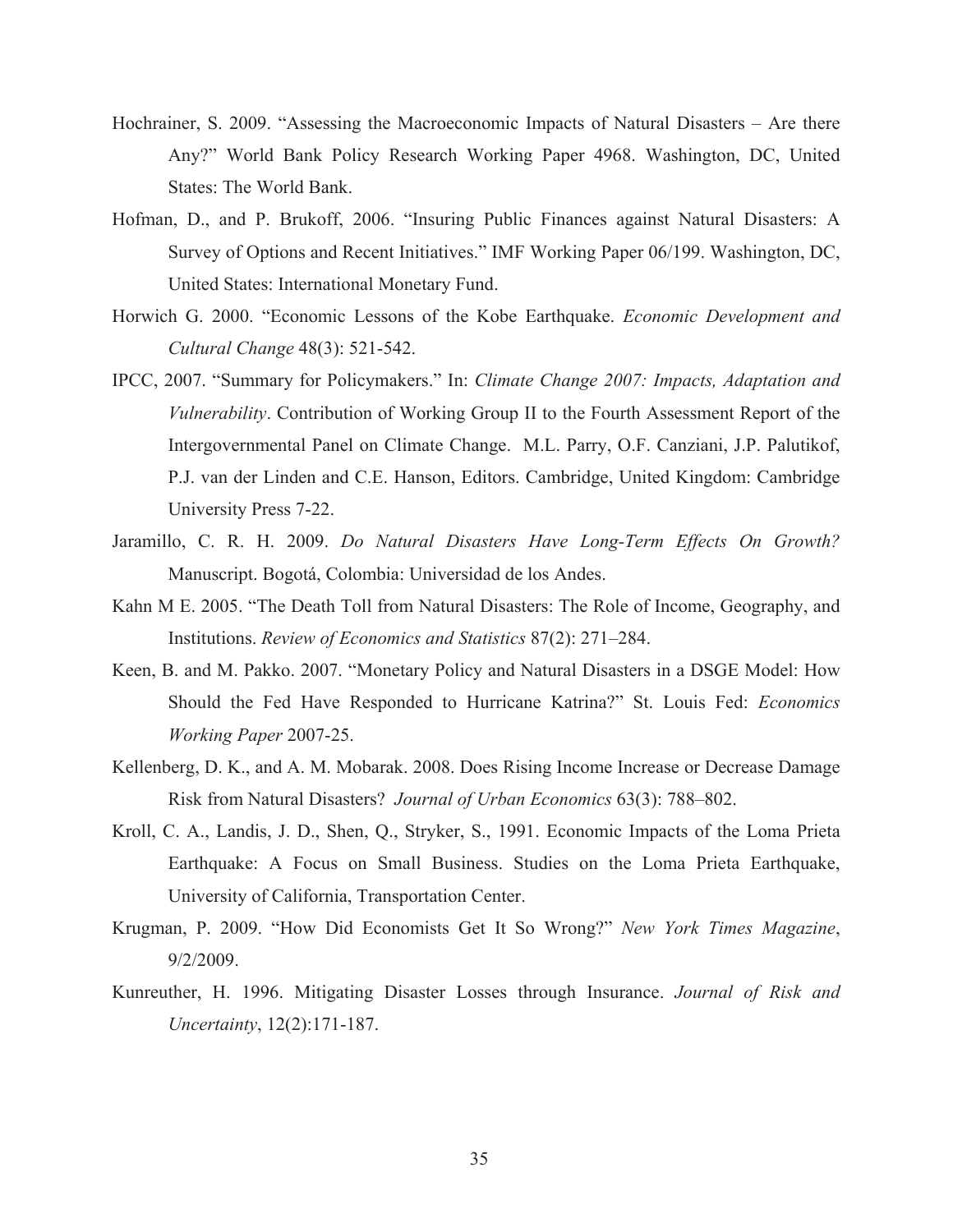- Kunreuther, H. and M. Pauly. 2009. "Insuring Against Catastrophes." In: F.X. Diebold, N.J. Doherty, and R.J. Herring, Editors. *The Known, the Unknown and the Unknowable in Financial Risk Management*. Princeton, NJ, United States: Princeton University Press.
- Landsea, C.W., B. A. Harper, K. Hoarau, and J. A. Knaff, 2006. "Can We Detect Trends in Extreme Tropical Cyclones?" *Science* 313(5785): 452-454.
- Leiter, A. M., H. Oberhofer, and P. A. Raschky. 2009. "Creative Disasters? Flooding Effects on Capital, Labor and Productivity within European Firms." *Environmental and Resource Economics* 43, 333–350.
- Loayza, N., E. Olaberría, J. Rigolini, and L. Christiansen. 2009. "Natural Disasters and Growth-Going Beyond the Averages." World Bank Policy Research Working Paper 4980. Washington, DC, United States: The World Bank.
- Mechler, R. 2009. "Disasters and Economic Welfare: Can National Savings Help Explain Postdisaster Changes in Consumption?" World Bank Policy Research Working Paper 4988. Washington, DC, United States: The World Bank.
- Mechler R. et al. (2009), A Risk Management Approach for Assessing Adaptation to Changing Flood and Drought Risks in Europe, Chapter 8, In: M. Hulme, H. Neufeldt (eds.). Making Climate Change Work for Us: European Perspectives on Adaptation and Mitigation Strategies. Cambridge University.
- Miller, S. and K. Keipi. 2005. "Strategies and Financial Instruments for Disaster Risk Management in Latin America and the Caribbean." Inter-American Development Bank, Washington D.C. Reference No. ENV-145.
- Neumayer, E. and T. Plümper T. 2007. "The Gendered Nature of Natural Disasters: the Impact of Catastrophic Events on the Gender Gap in Life Expectancy, 1981–2002." *Annals of the Association of American Geographers* 97(3): 551–566.
- Noy, I. 2009. "The Macroeconomic Consequences of Disasters." *Journal of Development Economics* 88(2): 221-231.
- Noy, I. and A. Nualsri. 2007. "What do Exogenous Shocks tell us about Growth Theories?" University of Hawaii Working Paper 07-28.
- . 2008. "Fiscal Storms: Public Spending and Revenues in the Aftermath of Natural Disasters." University of Hawaii Working Paper 08-09.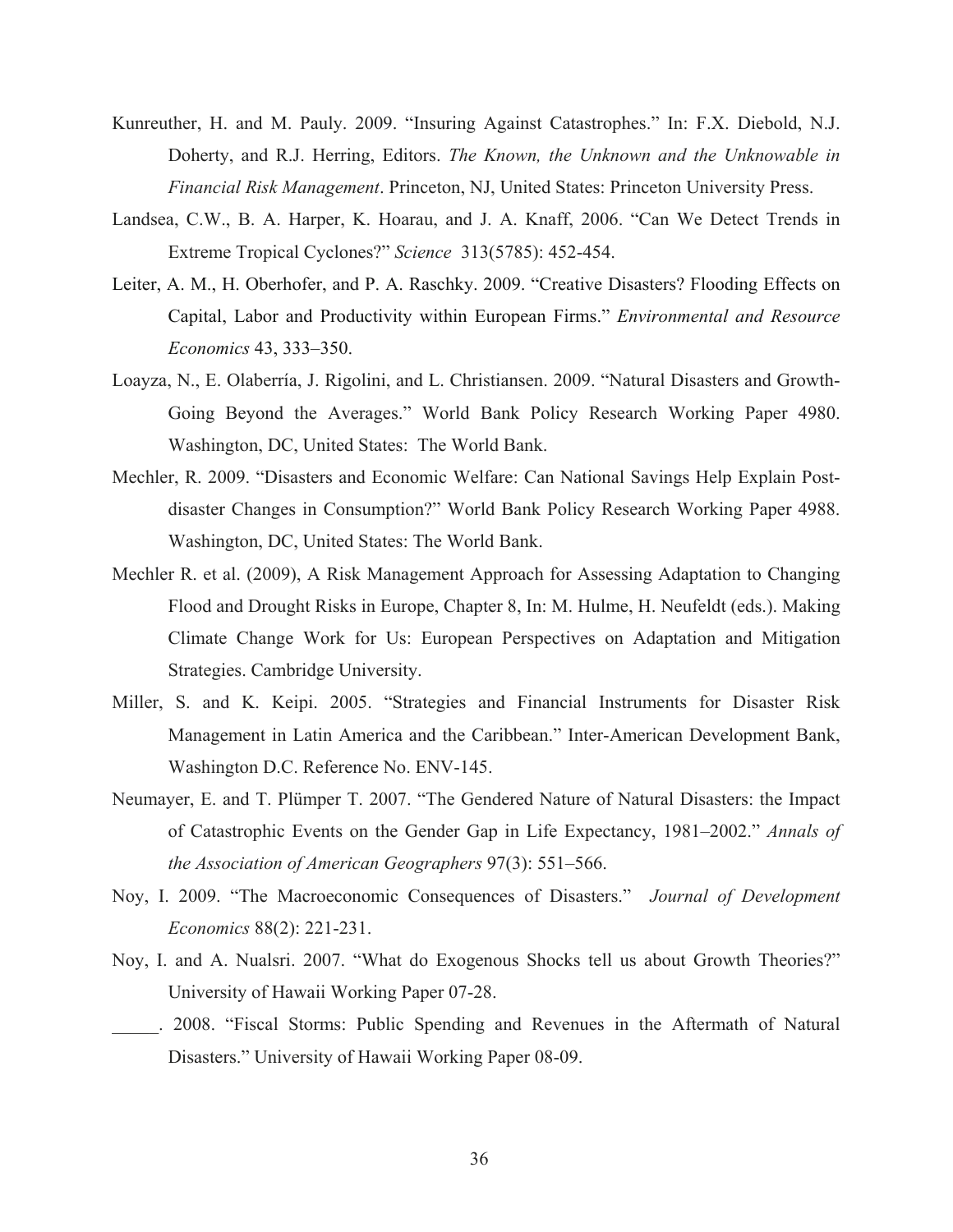- Noy, I. and T. Vu. 2009. "The Economics of Natural Disasters in Vietnam." Journal of Asian Economics, forthcoming.Pelling, M., A. Özerdem, and S. Barakat. 2002. "The Macroeconomic Impact of Disasters." *Progress in Development Studies* 2(4): 283–305.
- Perrow, C. 2007. *The Next Catastrophe: Reducing Our Vulnerabilities to Natural, Industrial, and Terrorist Disasters*. Princeton, NJ, United States: Princeton University Press.
- Pettersen, I., J. M. Skjelvik, and N. A. Krokeide. 2005. "Exploiting International Financial Markets to Manage Natural Hazard Risks in Latin America." Inter-American Development Bank, Reference No. ENV-146.
- Pielke, Jr., R. A., Gratz, J., Landsea, C. W., Collins, D., Saunders, M., and Musulin, R., 2008. Normalized Hurricane Damages in the United States: 1900-2005. *Natural Hazards Review*, Volume 9, Issue 1, pp. 29-42.
- Pindyck, R. S. and N. Wang. 2009. "The Economic and Policy Consequences of Catastrophes." National Bureau of Economic Research Working Paper No. 15373.
- Plümper, T. and E. Neumayer (2009), `Famine Mortality, Rational Political Inactivity, and International Food Aid', *World Development*, 37(1), 50-61.
- Raddatz C. 2007. "Are External Shocks Responsible for the Instability of Output in Low-Income Countries?" *Journal of Development Economics* 84(1): 155-187.

\_\_\_\_\_. 2009. "The Wrath of God: Macroeconomic Costs of Natural Disasters." Manuscript.

- Ramcharan, R. 2007. "Does the Exchange Rate Regime Matter for Real Shocks? Evidence from Windstorms and Earthquakes." *Journal of International Economics* 73(1): 31–47.
- Raschky, P. A. 2008. "Institutions and the Losses from Natural Disasters. *Natural Hazards Earth Systems Science* 8: 627–634.
- Raschky, P. A. and H. Weck-Hannemann. 2007. "Charity Hazard—A Real Hazard to Natural Disaster Insurance?" *Environmental Hazards* 7: 321–329.
- Rasmussen, T. N. 2004. "Macroeconomic Implications of Natural Disasters in the Caribbean." IMF Working Paper WP/04/224.
- Rahmstorf, S. 2007. "A Semi-Empirical Approach to Projecting Future Sea-Level Rise." *Science* 315(5810): 368–370.
- Rodriguez-Oreggia, E., A. de la Fuente, and R. de la Torre et al. 2009. *The Impact of Natural Disasters on Human Development and Poverty at the Municipal Level in Mexico*. Manuscript.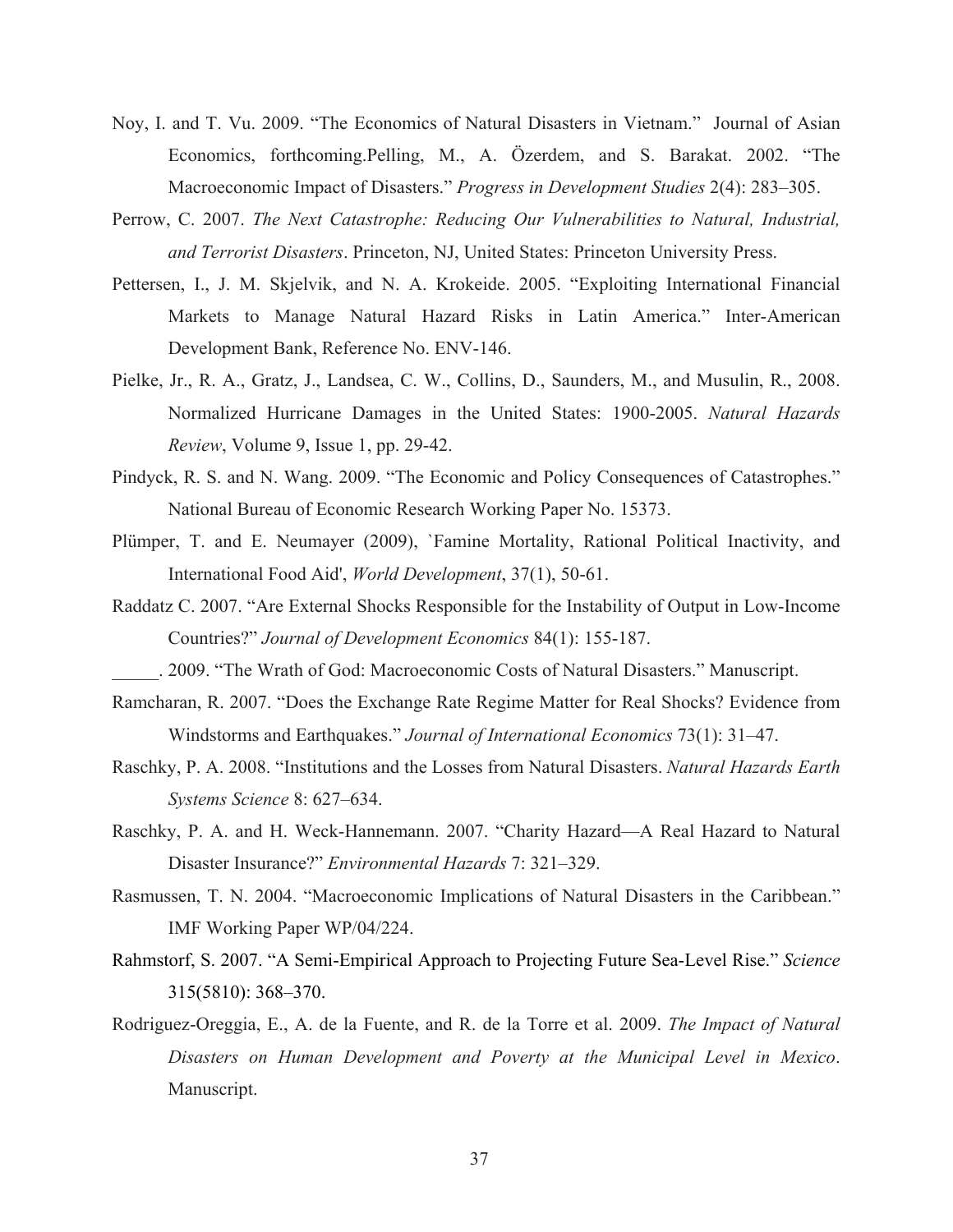- Sadowski, N. C. and D. Sutter. 2005. "Hurricane Fatalities and Hurricane Damages: Are Safer Hurricanes More Damaging?" *Southern Economic Journal* 72(2): 422-32.
- Schmidt, S., Kemfert, C., Höppe, P., 2009. Tropical cyclone losses in the USA and the impact of climate change: A trend analysis based on data from a new approach to adjusting storm losses. Environmental Impact Assessment Review, advance online publication, published online 2 May 2009, doi:10.1016/j.eiar.2009.03.003
- Selcuk, F. and E. Yeldan. 2001. "On the Macroeconomic Impact of the August 1999 Earthquake in Turkey: a First Assessment." *Applied Economics Letters* 8: 483-488.
- Sen, A. 1981. *Poverty and Famines: An Essay on Entitlement and Deprivation*. Oxford, United Kingdom: Oxford University Press.
- Skidmore, M. and H. Toya. 2002. Do Natural Disasters Promote Long-run Growth? *Economic Inquiry* 40(4): 664-687.
- Skidmore M, Toya H., 2007. Economic development and the impacts of natural disasters. *Economic Letters* 94; 20-25.
- Skoufias, E. 2003. Economic Crises and Natural Disasters: Coping Strategies and Policy Implications. *World Development* 31(7), 1087–1102.
- Strobl, E. 2008. "The Economic Growth Impact of Hurricanes: Evidence from U.S. Coastal Counties." IZA Discussion Papers Series.
- Strömberg, D 2007. "Natural Disasters, Economic Development, and Humanitarian Aid." *Journal of Economic Perspectives* 21(3): 199–222.
- Townsend R. 1994. "Risk and Insurance in Village India." *Econometrica* 62(3): 539-591.
- Tierney, K., 1997. Business impacts of the northridge earthquake. Journal of Contingencies and Crisis Management 5, 87–97.
- Tschoegl, L. 2006. "An Analytical Review of Selected Data Sets on Natural Disasters and Impacts." UNDP/CRED Working Paper.
- Udry, C. 1994. "Risk and Saving in Northern Nigeria." *American Economic Review* 85(5): 1287- 1300.
- Vigdor, J. 2008. "The Economic Aftermath of Hurricane Katrina." *Journal of Economic Perspectives* 22(4): 135–154.
- Vos, R., M. Velasco, and E. de Labastida. 1999. "Economic and Social Effects of El Niño in Ecuador, 1997-1998." Inter-American Development Bank Technical Paper POV-107.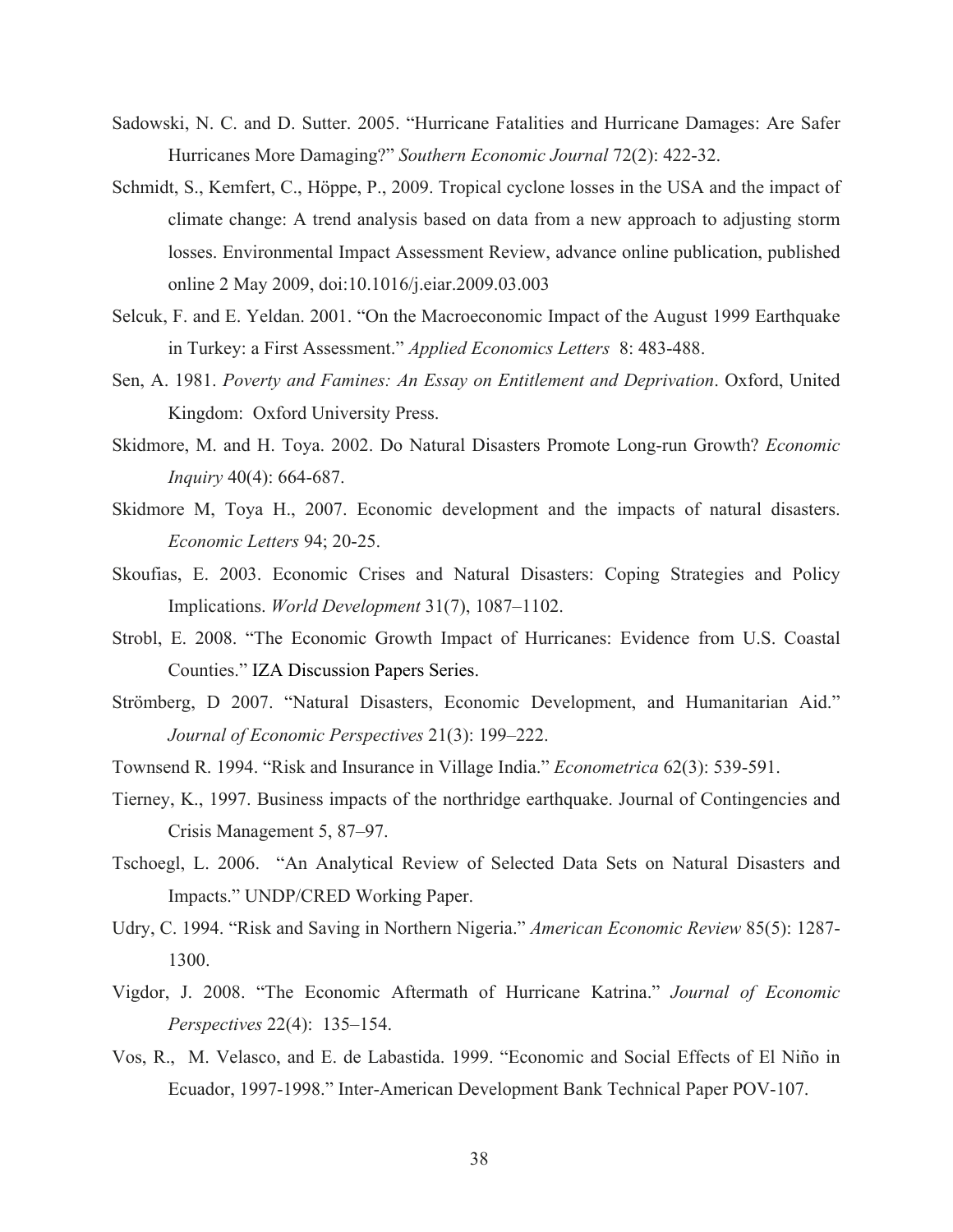- Webster, P. J., G. J. Holland, J. A. Curry, and H. R. Chang. 2005. "Changes in Tropical Cyclone Number, Duration, and Intensity." *Science* 309 (5742): 1844-1846.
- West, C.T., and Lenze, D.G., (1994), "Modeling the regional impact of natural disasters and recovery: a general framework and an application to hurricane Andrew," International Regional Science Review, 17, 121–150.Worthington, A. and A. Valadkhani. 2004. "Measuring the Impact of Natural Disasters on Capital Markets: An Empirical Application using Intervention Analysis. *Applied Economics 36*:2177-2186.
- Yang, D. 2008. "Coping With Disaster: The Impact of Hurricanes on International Financial Flows." *B.E. Journal of Economic Analysis and Policy* 8(1):13.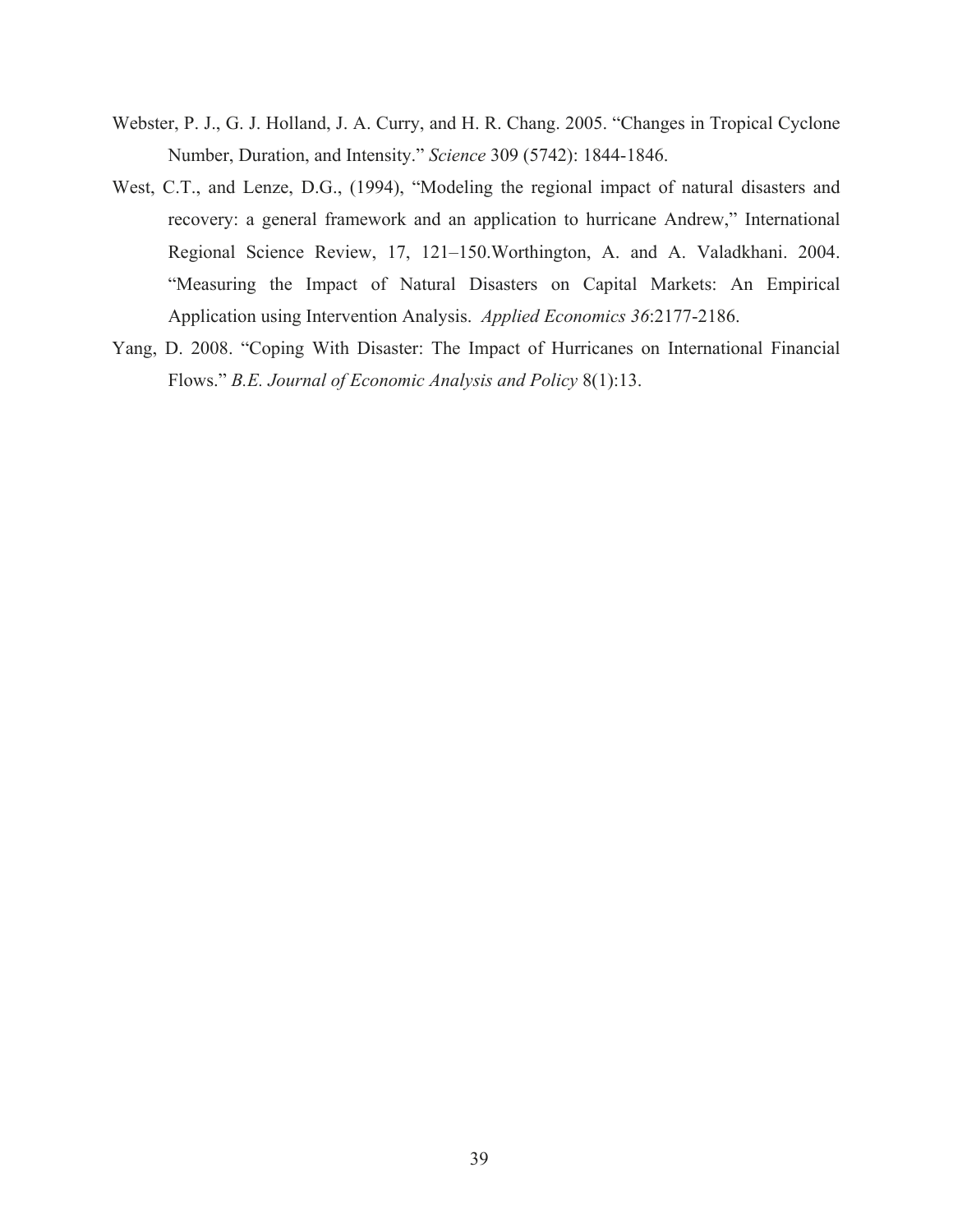**Figure 1a. Incidence of Natural Disasters by Region, 1970-2008** 

### Hydro-meteorological and geological Total number of disasters by region



Note: 2000's figures were adjusted to account for the fewer number of years in the decade Source: Authors' calculations based on data from EM-DAT database.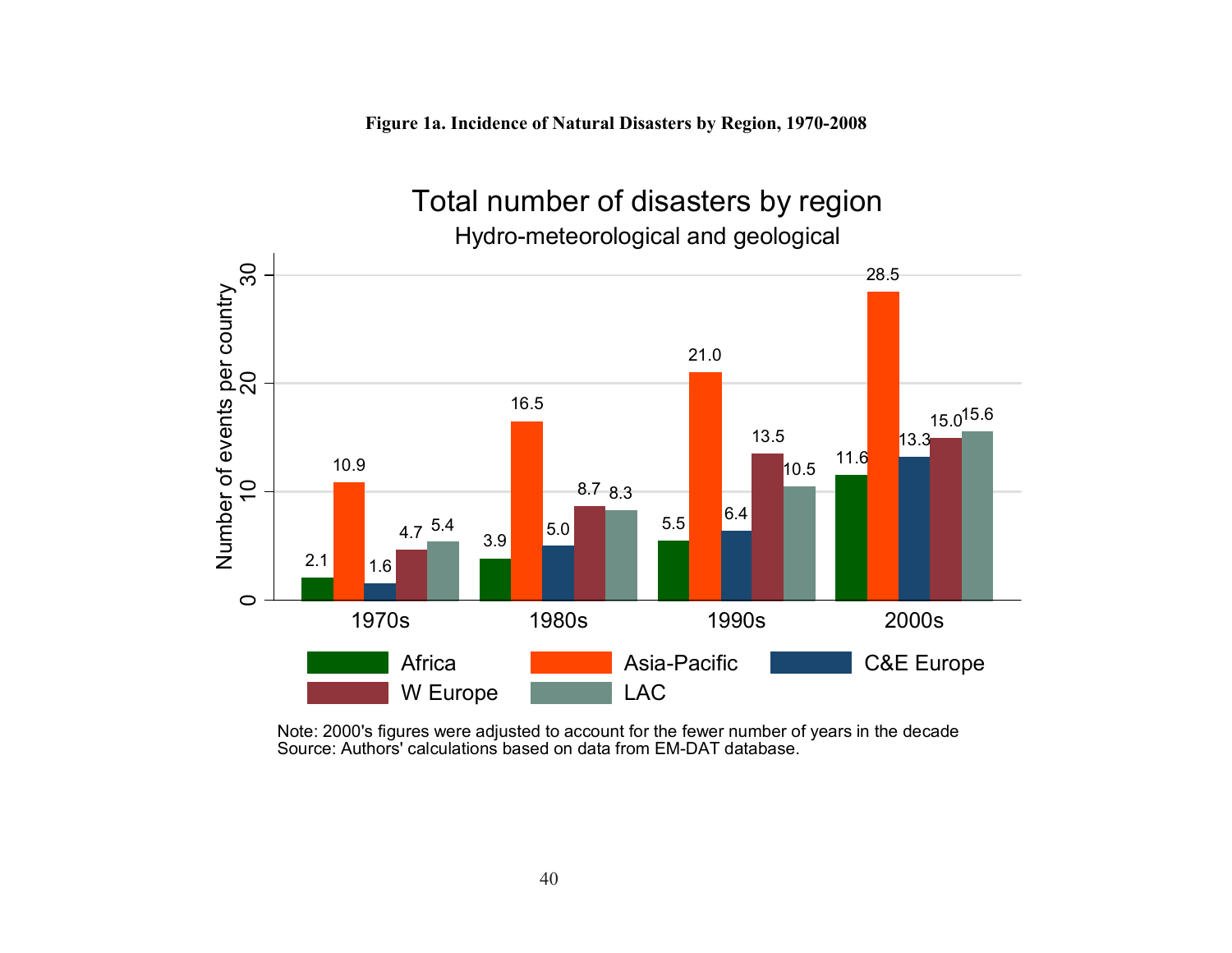

**Figure 1b. Incidence of "Large" Natural Disasters by Region, 1970-2008** 

Note: 2000's figures were adjusted to account for the fewer number of years in the decade Source: Authors' calculations based on data from EM-DAT database.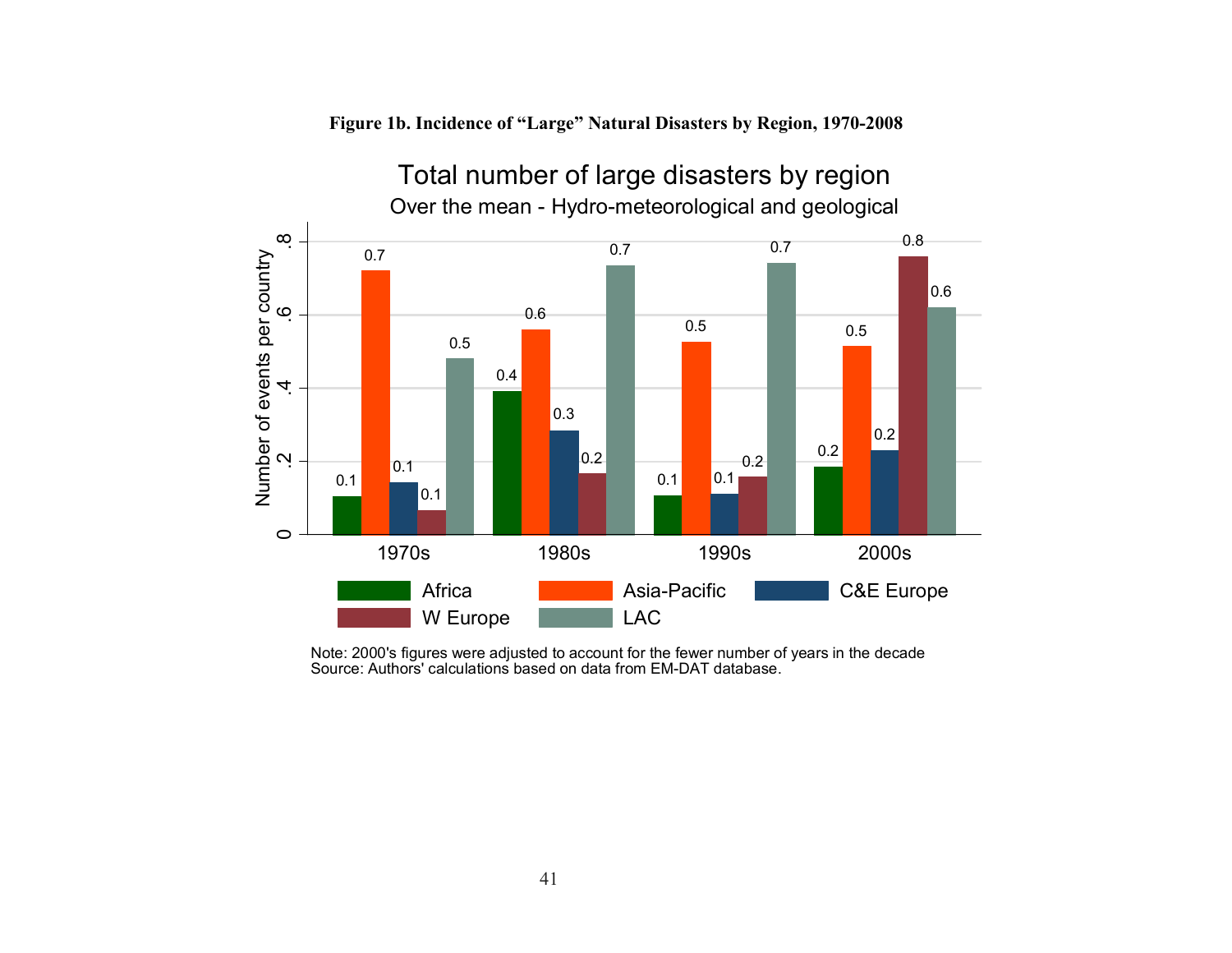

**Figure 2. Distribution of Fatalities by Regions, 1970-2208**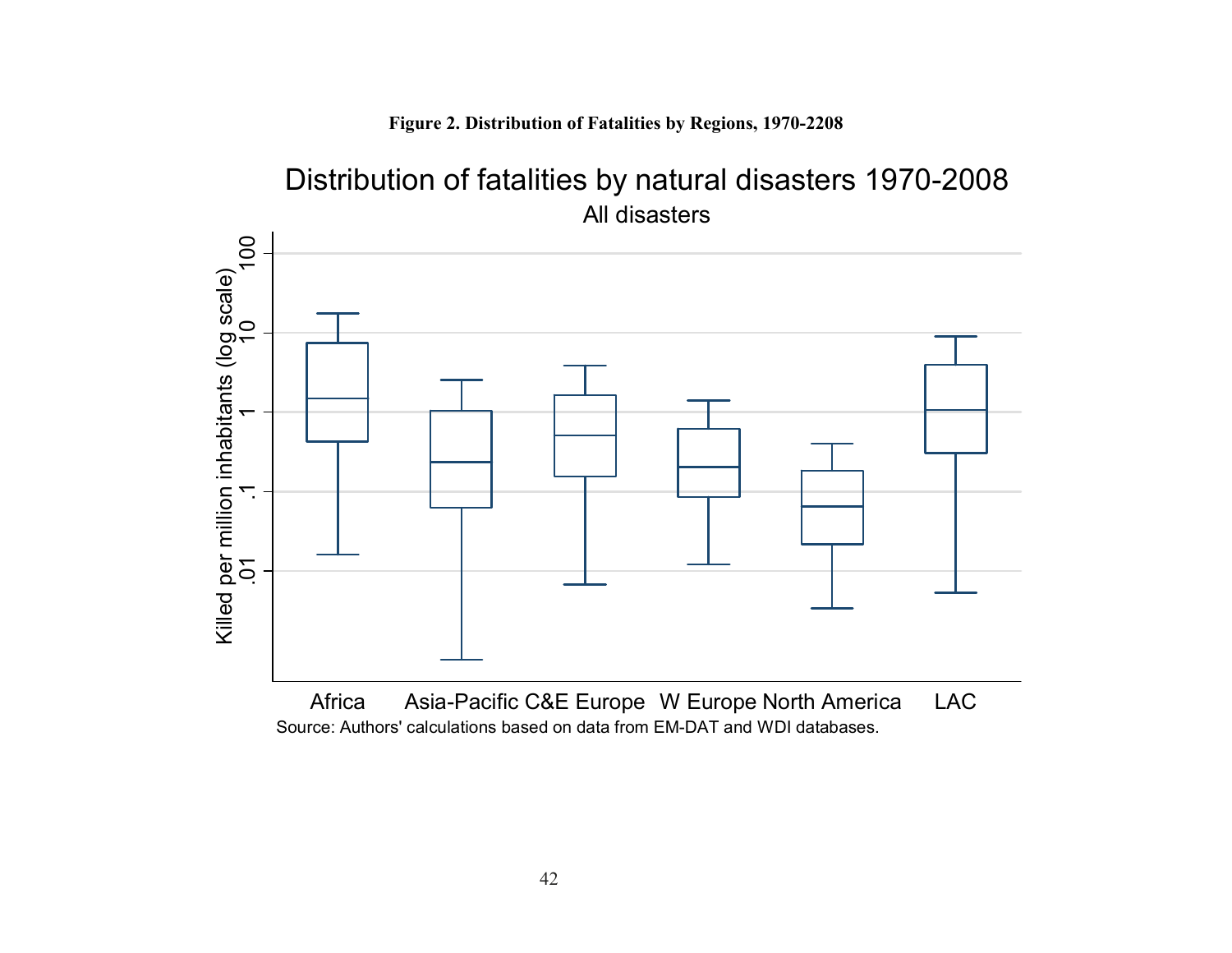#### **Figure 3. Distribution of Affected by Regions, 1970-2008**

All disasters Distribution of affected by natural disasters 1970-2008



Source: Authors' calculations based on data from EM-DAT and WDI databases.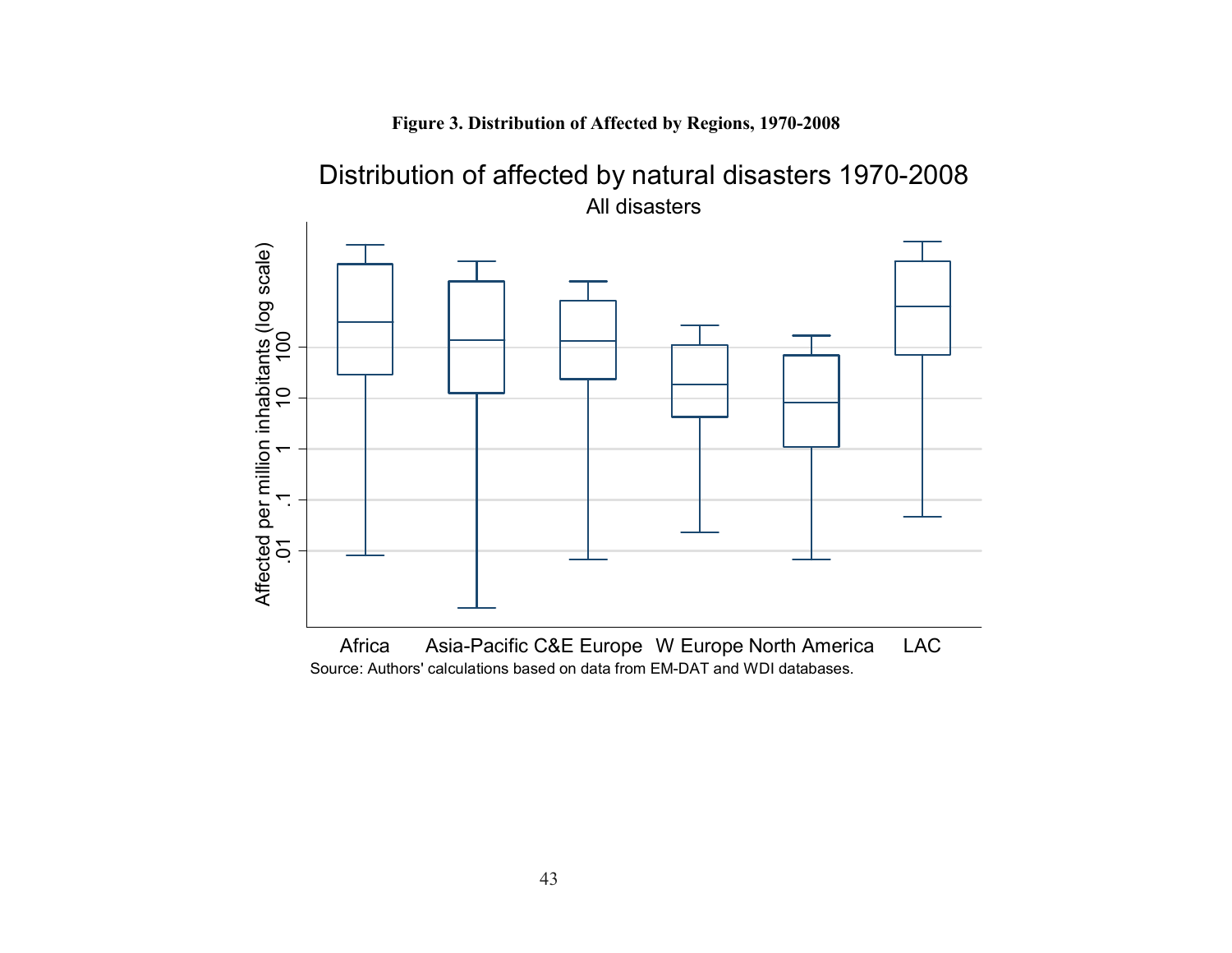

### All disasters Distribution of damages by natural disasters 1970-2008



Source: Authors' calculations based on data from EM-DAT and WDI databases.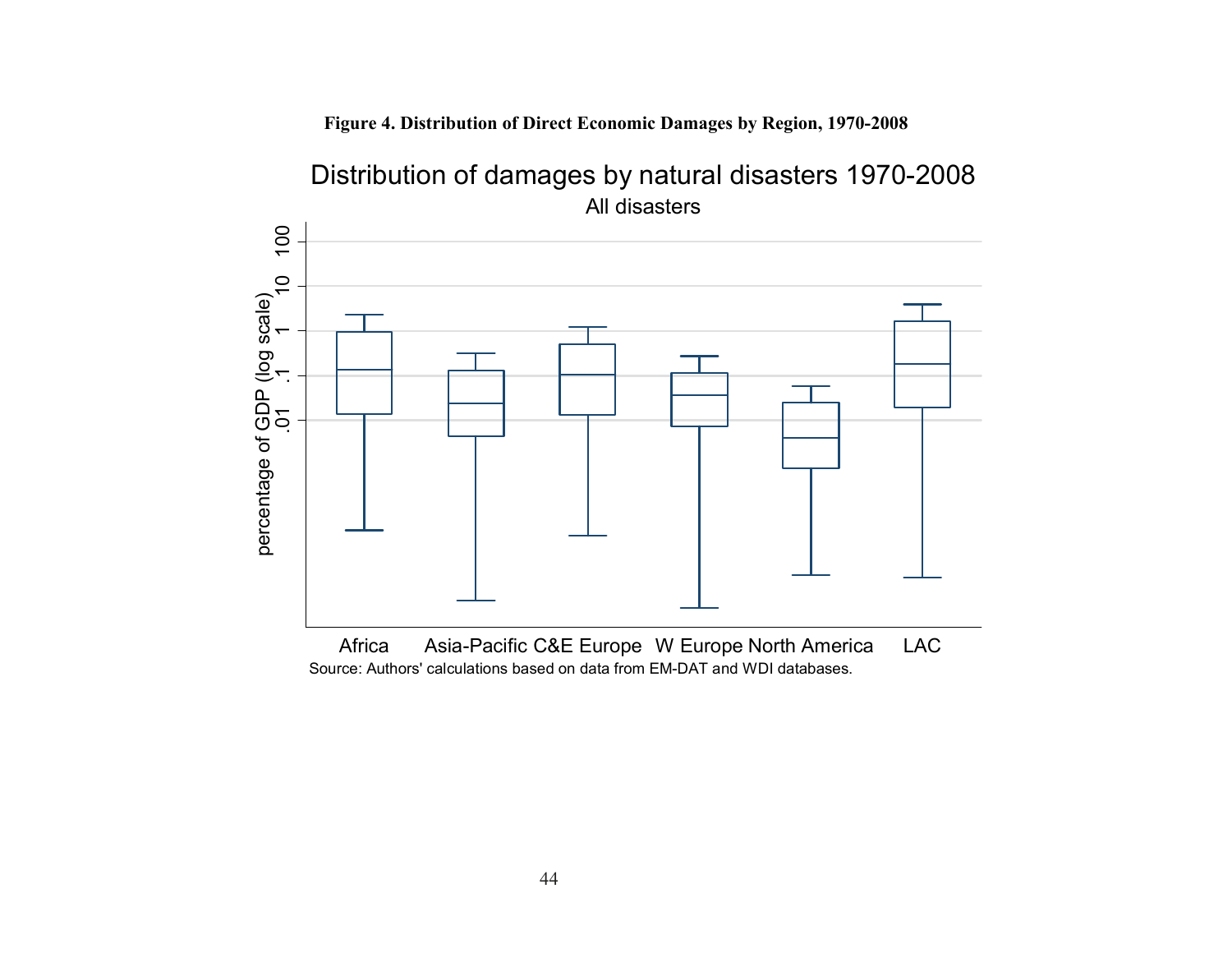

Source: Authors' calculations based on data from EM-DAT database.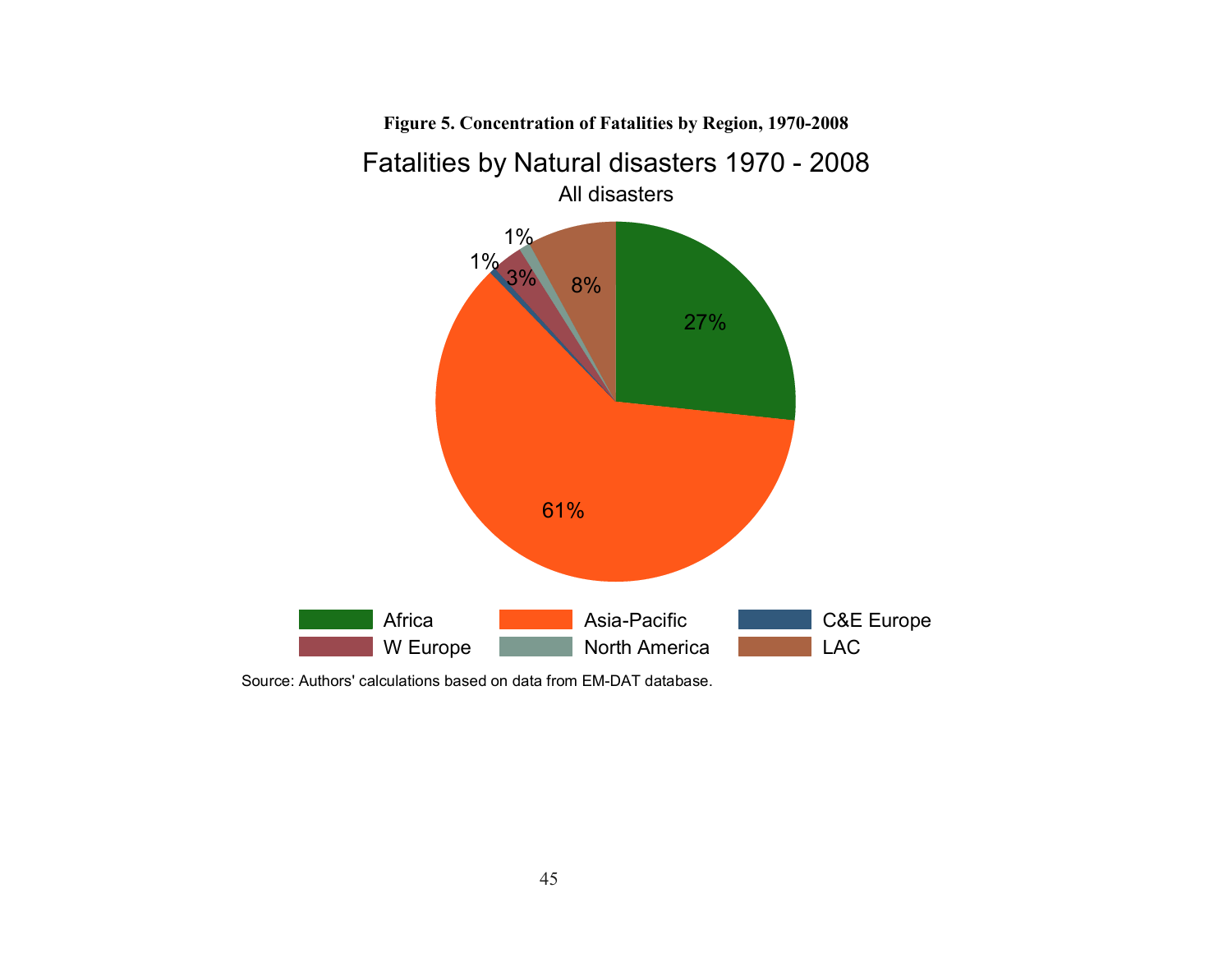

Source: Authors' calculations based on data from EM-DAT database.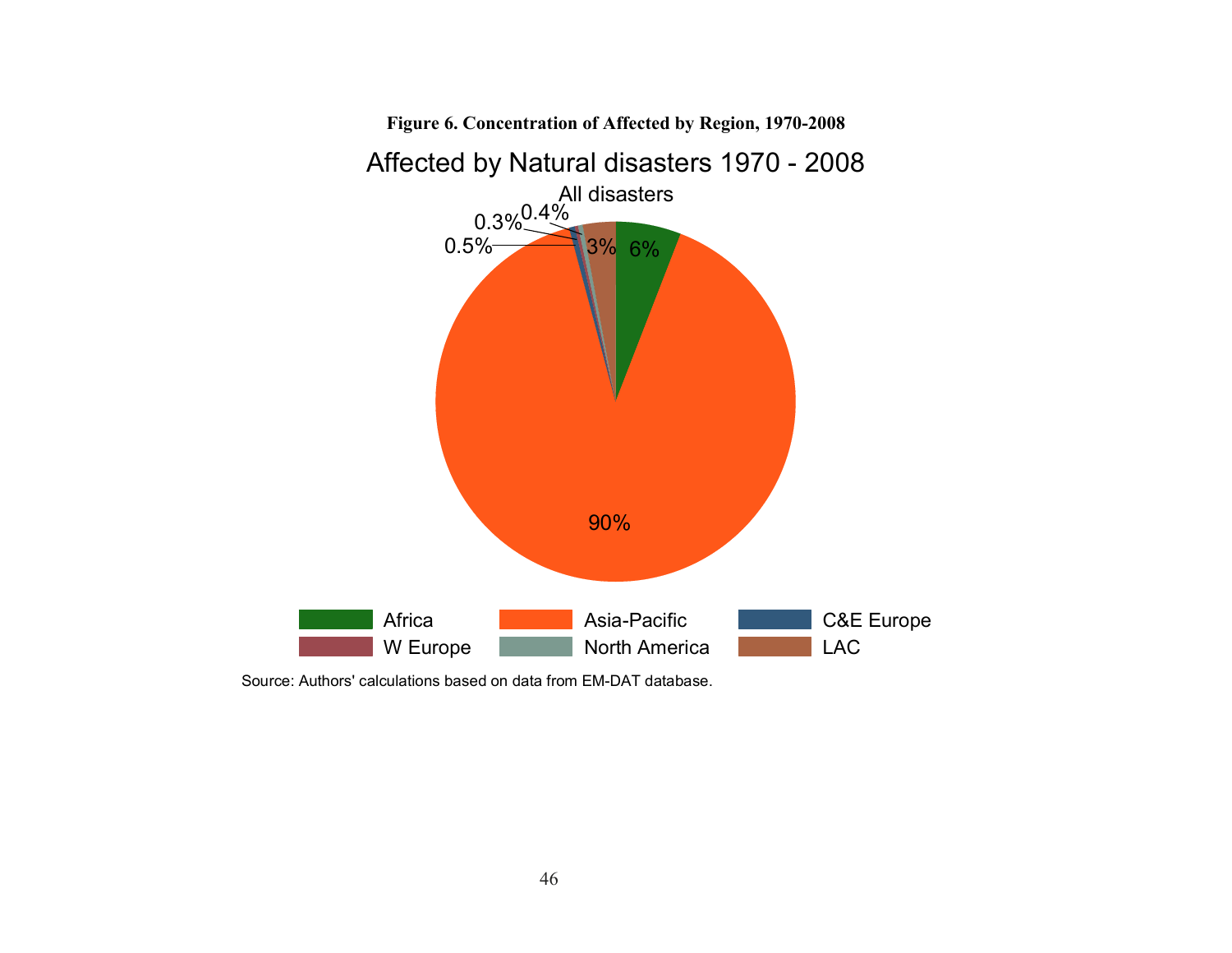

#### **Figure 7. The Causes of Affected by Type of Event, 1970-2008**

Source: Authors' calculations based on data from EM-DAT database.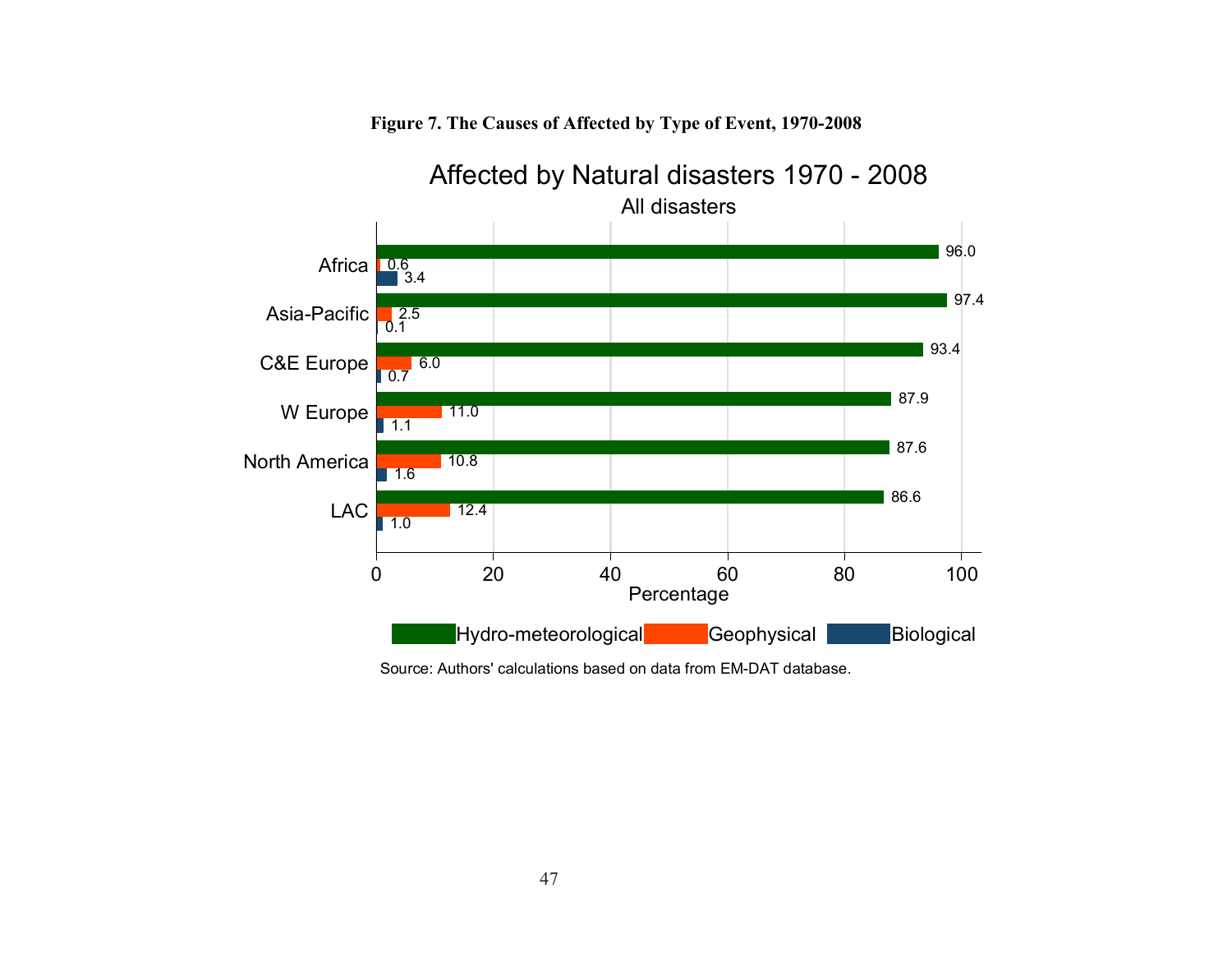

#### **Figure 8. The Causes of Fatalities by Type of Event, 1970-2008**

Source: Authors' calculations based on data from EM-DAT database.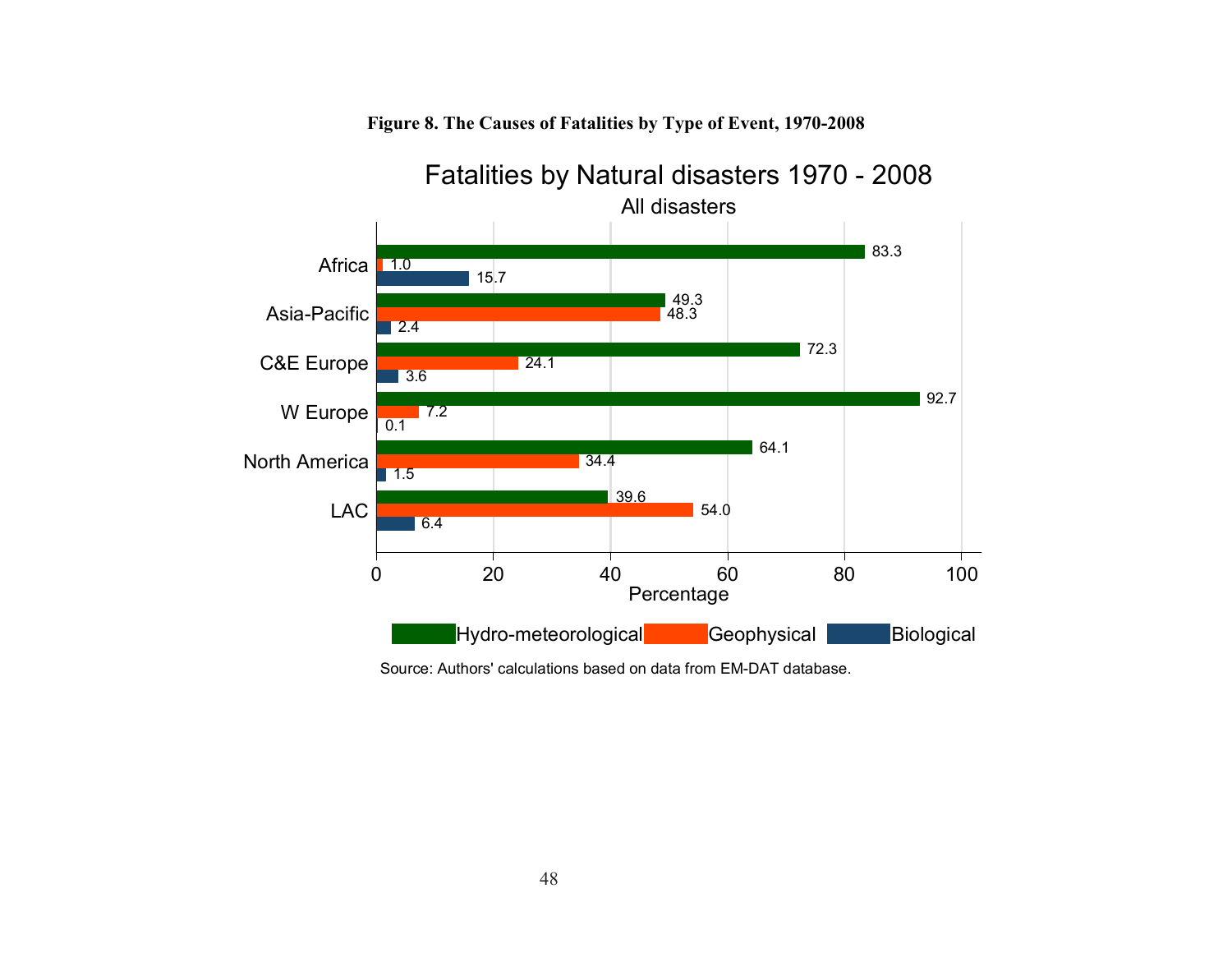|  | <b>Table 1. Short-Run Disaster Effects on GDP</b> |  |  |  |
|--|---------------------------------------------------|--|--|--|
|--|---------------------------------------------------|--|--|--|

| Paper                                                                                                                          | Conclusion                                                                                                                                                                                                                                                                                                    | Estimated effect <sup>(1)</sup>                                                                                                                                                                                                                                                                                                                                                              |  |
|--------------------------------------------------------------------------------------------------------------------------------|---------------------------------------------------------------------------------------------------------------------------------------------------------------------------------------------------------------------------------------------------------------------------------------------------------------|----------------------------------------------------------------------------------------------------------------------------------------------------------------------------------------------------------------------------------------------------------------------------------------------------------------------------------------------------------------------------------------------|--|
| Albala-Bertrand (1993)                                                                                                         | on economic growth.                                                                                                                                                                                                                                                                                           | Disasters have a neutral or positive effect Difference between averages: 0.4 percent <sup>(2)</sup>                                                                                                                                                                                                                                                                                          |  |
|                                                                                                                                |                                                                                                                                                                                                                                                                                                               | Climatic and humanitarian events reduce Climatic: about -2 percent of GDP per capita <sup>(3)</sup>                                                                                                                                                                                                                                                                                          |  |
| Raddatz (2007)                                                                                                                 |                                                                                                                                                                                                                                                                                                               | real per-capita GDP. Geological events do Humanitarian: about -4% of GDP per capita                                                                                                                                                                                                                                                                                                          |  |
|                                                                                                                                | not have a significant impact.                                                                                                                                                                                                                                                                                | Geological. Not significant                                                                                                                                                                                                                                                                                                                                                                  |  |
| Strobl (2009)                                                                                                                  | county growth, although counties show a income (4)                                                                                                                                                                                                                                                            | Hurricanes have a negative impact on Immediate impact: -0.8 percent of per capita                                                                                                                                                                                                                                                                                                            |  |
|                                                                                                                                | smaller recovery the following year.                                                                                                                                                                                                                                                                          | Impact one year after: 0.2% of per capita income                                                                                                                                                                                                                                                                                                                                             |  |
|                                                                                                                                | Disasters have differential effects                                                                                                                                                                                                                                                                           | on Droughts: -0.606 percent of GDP <sup>(5)</sup>                                                                                                                                                                                                                                                                                                                                            |  |
| Loayza et al. (2009)                                                                                                           | economic growth. They are more adverse Floods: 0.996% of GDP                                                                                                                                                                                                                                                  |                                                                                                                                                                                                                                                                                                                                                                                              |  |
|                                                                                                                                | for developing countries.                                                                                                                                                                                                                                                                                     | Earthquakes and storms: Not significant                                                                                                                                                                                                                                                                                                                                                      |  |
| Noy (2009)                                                                                                                     | Disasters have a negative impact on For OECD countries: short run effect: 1.33 percent<br>economic growth when measured by the $\overline{0}$ Cumulative effect 1.99% of GDP <sup>(6)</sup><br>damaged,<br>but<br>property<br>when<br>not                                                                     |                                                                                                                                                                                                                                                                                                                                                                                              |  |
|                                                                                                                                | for developing and smaller economies.                                                                                                                                                                                                                                                                         | measured by population. Effect is larger For developing countries: short run effect: -9.7<br>percent of GDP; cumulative effect -11.7% of GDP                                                                                                                                                                                                                                                 |  |
|                                                                                                                                |                                                                                                                                                                                                                                                                                                               | There is a significant impact from natural $\underline{HDI}$ : going back about 2 years of development (7)                                                                                                                                                                                                                                                                                   |  |
| Rodriguez-Oreggia                                                                                                              | Human Severe poverty: 0.036 percent<br>disasters on reducing<br>the                                                                                                                                                                                                                                           |                                                                                                                                                                                                                                                                                                                                                                                              |  |
| et al. (2009)                                                                                                                  | Development Index (HDI) and also on $\overline{C}$ apacities poverty: 0.03%                                                                                                                                                                                                                                   |                                                                                                                                                                                                                                                                                                                                                                                              |  |
|                                                                                                                                | increasing poverty levels.                                                                                                                                                                                                                                                                                    | Assets poverty: 0.015 percent                                                                                                                                                                                                                                                                                                                                                                |  |
| Leiter et al. $(2009)$                                                                                                         | higher growth of total assets<br>employment than firms in unaffected total assets (8)<br>assets.                                                                                                                                                                                                              | Companies in regions hit by floods showMarginal effect of a flood on total assets (3rd<br>and quartile of share of intangible assets): 2.6% of<br>regions. The positive effect prevails for $\frac{\text{Marginal effect of a flood on employment (3rd)} }{\text{marginal effect of a flood on employment (3rd)} }$<br>quartile of share of intangible assets): 4.7 percent<br>of employment |  |
| Mechler (2009)                                                                                                                 | Losses caused by natural disasters do not<br>explain<br>changes<br>in<br>consumption.<br>However, adjusting savings for disaster Not significant coefficients <sup>(9)</sup><br>effects helps in better explaining post-<br>disaster<br>changes<br>in<br>consumption,<br>especially for low-income countries. |                                                                                                                                                                                                                                                                                                                                                                                              |  |
| Hochrainer (2009)                                                                                                              | on GDP.                                                                                                                                                                                                                                                                                                       | Natural disasters have a negative impact-0.5% of GDP after the first year, -4 percent of<br>GDP after 5 years (10)                                                                                                                                                                                                                                                                           |  |
| (1)<br>Table 3.6 in paper.<br>(2)<br>Figure 3, panels D, E and F in paper.<br>(3)<br>Table 3, column 6 in paper.<br>(4)<br>(5) | reports statistically significant estimates.<br>Effects for developing countries. Chart 2 column 1 in paper.                                                                                                                                                                                                  | A positive (negative) value means an increase (decrease) of the dependent variable. Estimated effect column only                                                                                                                                                                                                                                                                             |  |

- (6) Table 5, rows 1 and 2 in paper.
- (7) Table 2, column 9 in paper.
- (8) Table 8, columns 8.1 and 8.2 in paper.
- (9) Table 5 in paper.
- (10) Table 3, columns 2 and 6 in paper.